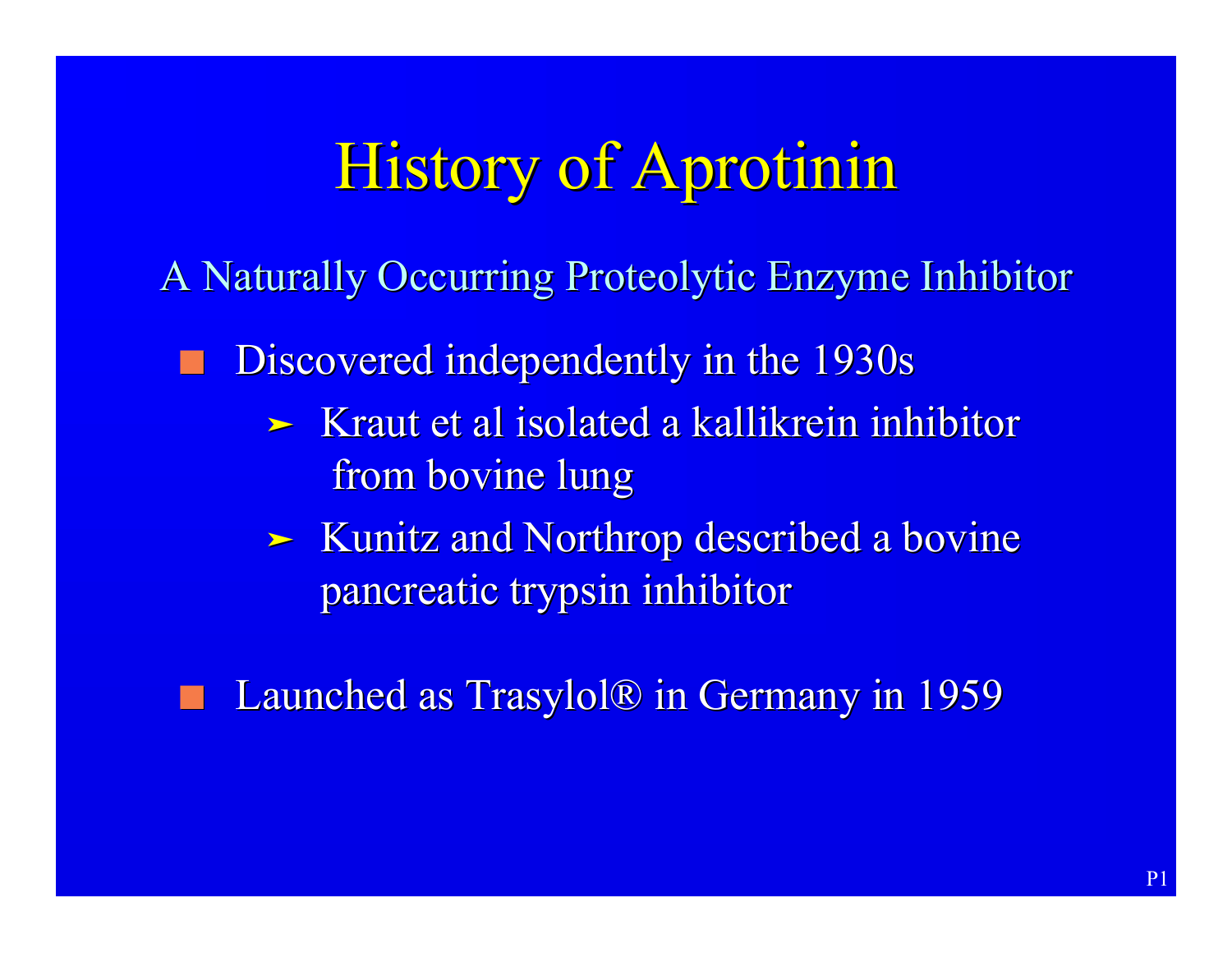### Aprotinin

A Naturally Occurring Serine Protease Inhibitor

Consists of 58 amino acid residues Single-chain polypeptide: 6512 daltons Cross-linked by 3 disulfide bridges Reactive bond site is lysine-15-alanine-16 Forms reversible stoichiometric complexes Reacts with serine site of enzyme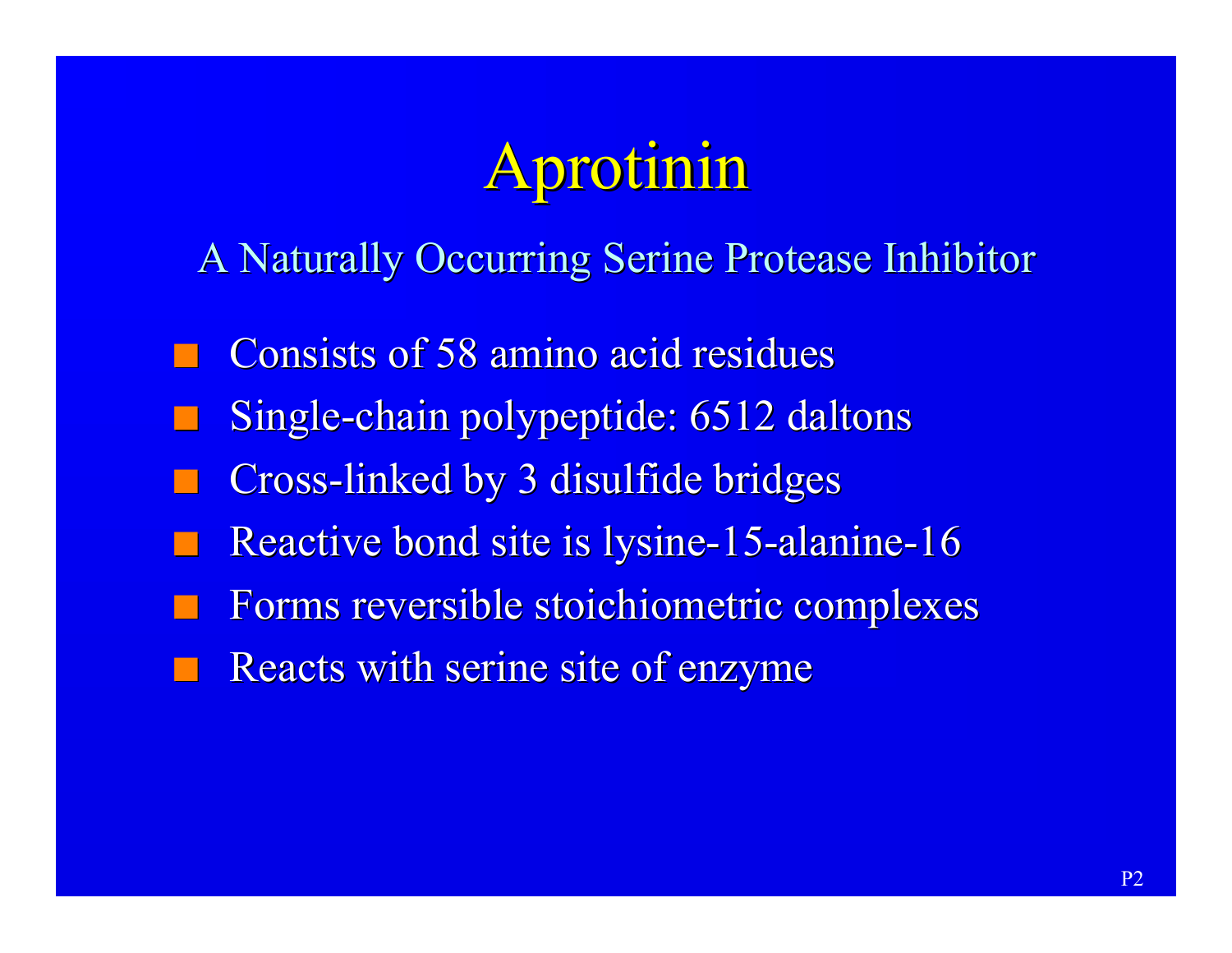# Structure of Aprotinin



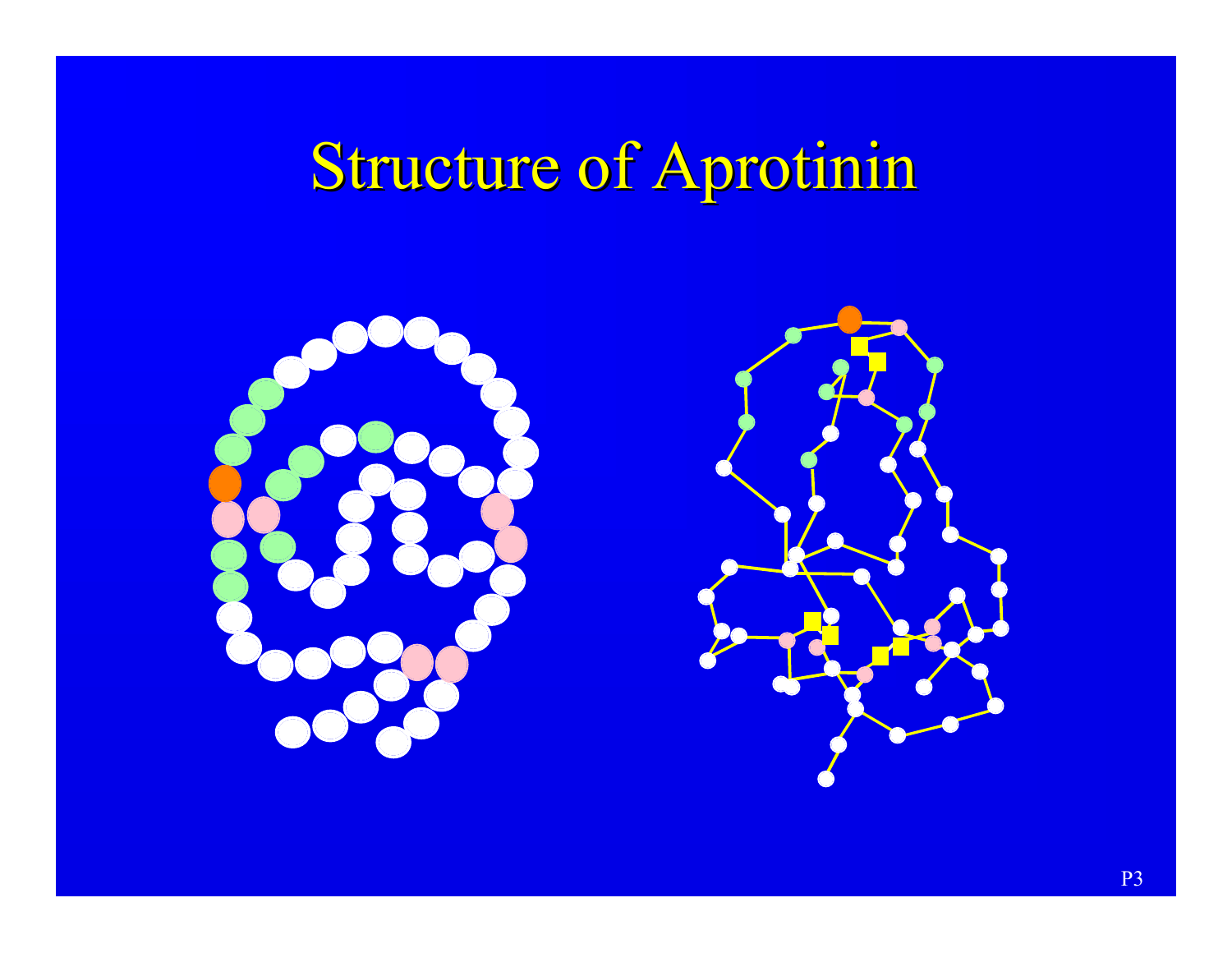# Aprotinin

A Serine Protease Inhibitor

Binds with the human serine proteases:

Trypsin

Plasmin

- **n Plasma kallikrein** 
	- Tissue kallikrein
- **Elastase**
- **n** Urokinase
- **n** Thrombin

decreasing affinity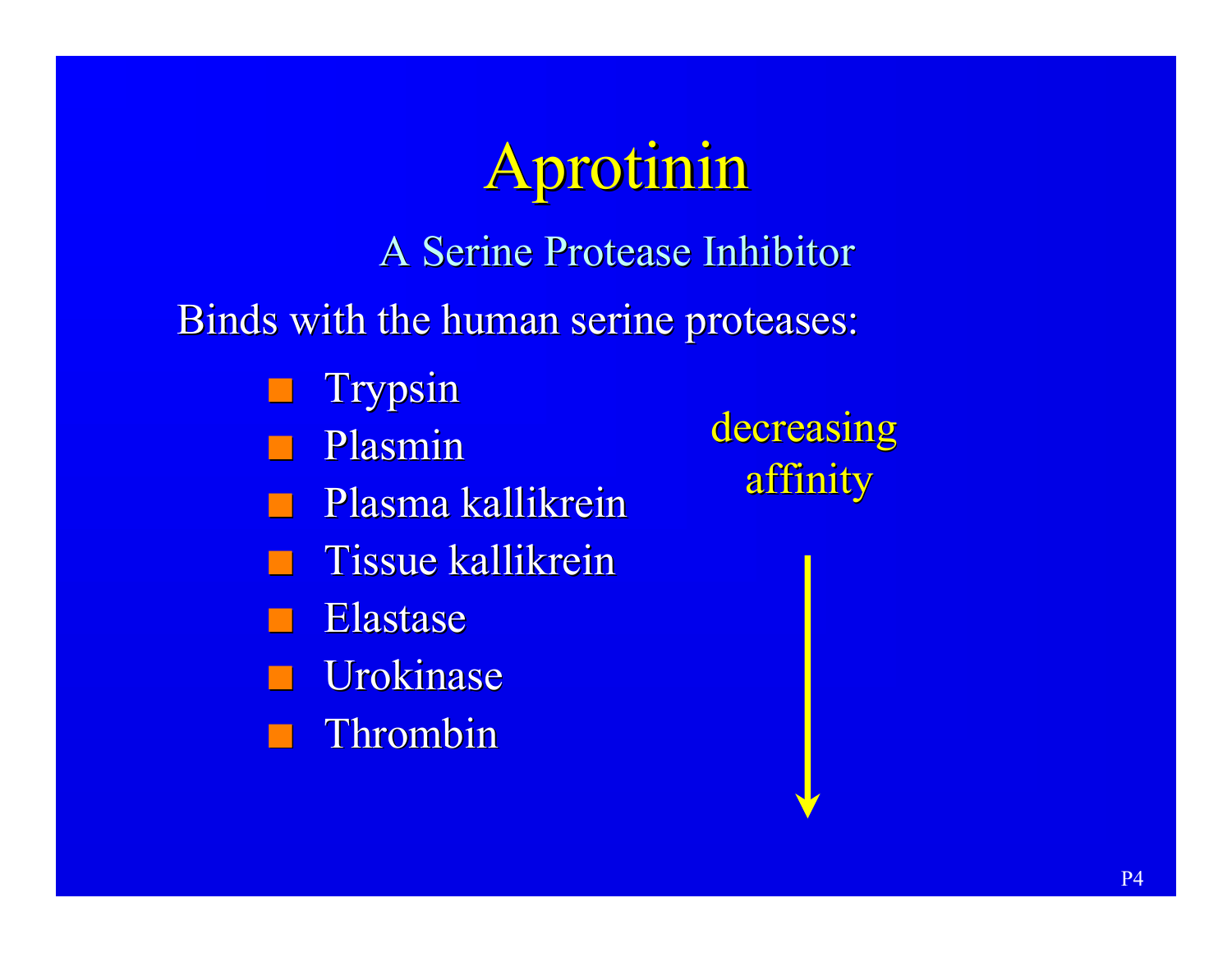Serine Protease Enzyme Systems The Potential Inhibitory Role of Aprotinin Kallikrein-kininogen-kinin **Complement Coagulation** Fibrinolysis Renin-angiotensin Leukocyte elastase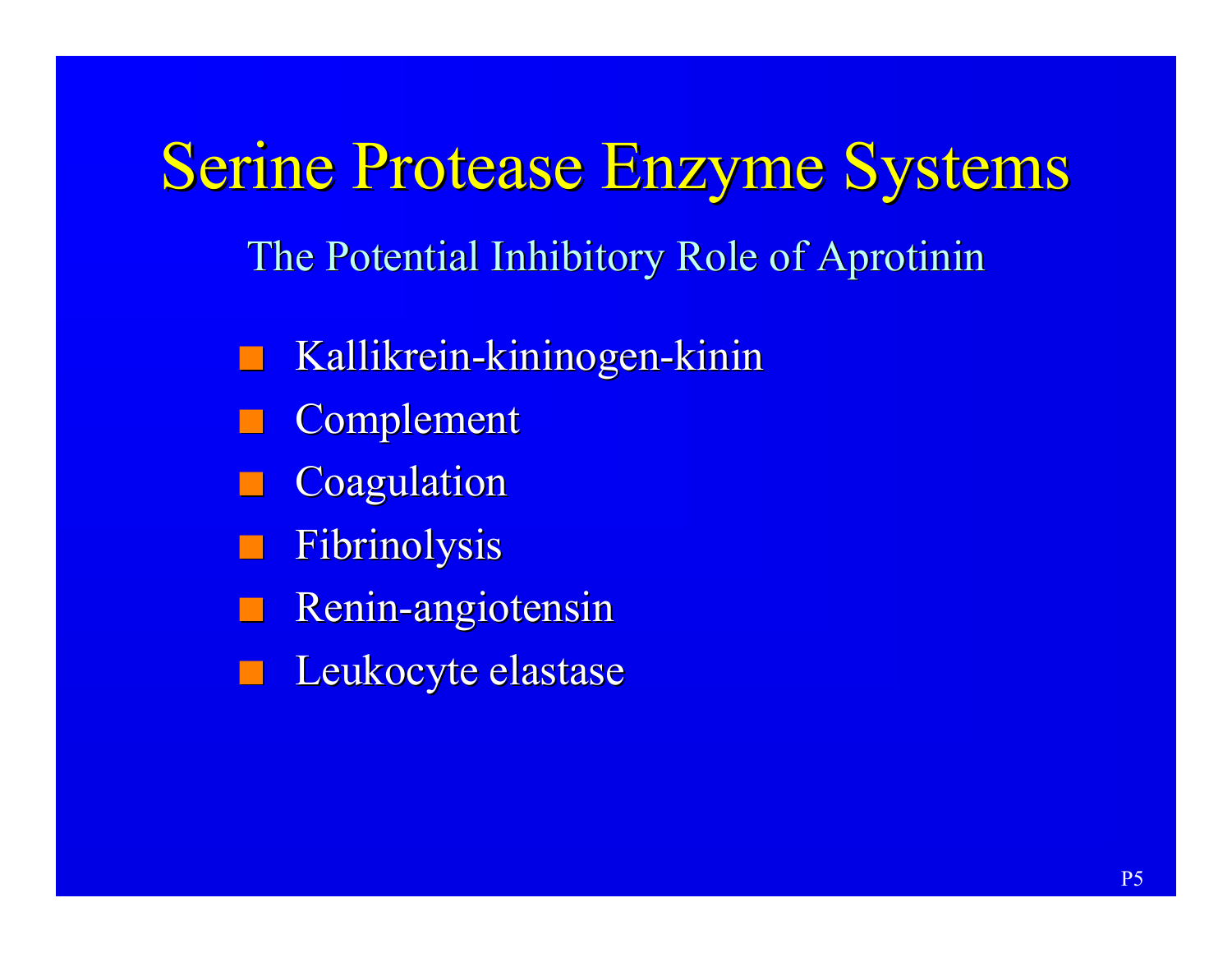## Aprotinin

Pharmacokinetic Properties

- Inactive via oral route
- Rapid distribution into total extravascular space
- n Following redistribution, plasma half-life ÷ 150 min
- Filtered by glomeruli and reabsorbed by proximal tubules
- Less than 10% excreted as unchanged drug
- Slowly degraded by lysosomal enzymes
- Terminal elimination phase half-life ÷ 10 h
- Does not cross the blood-brain barrier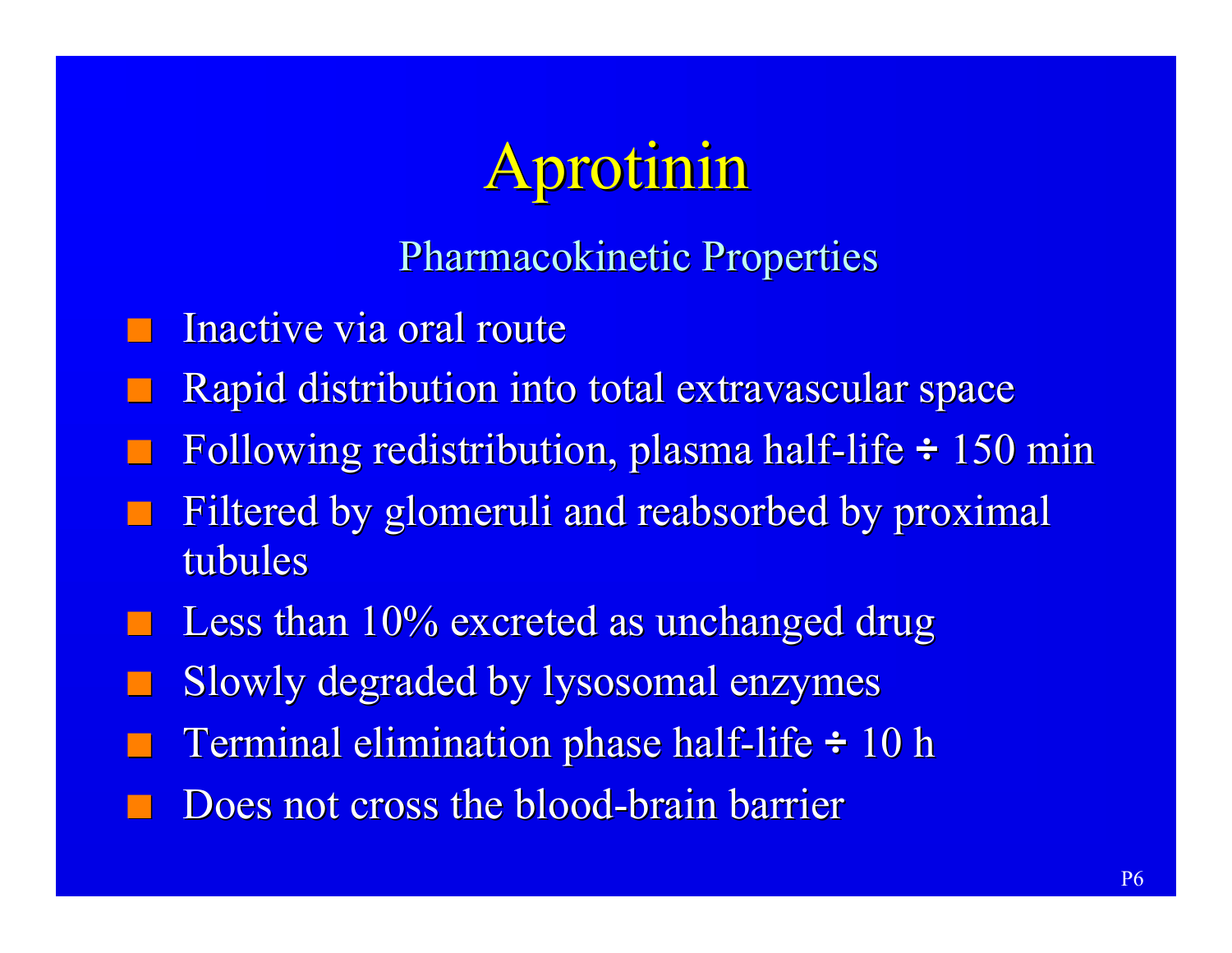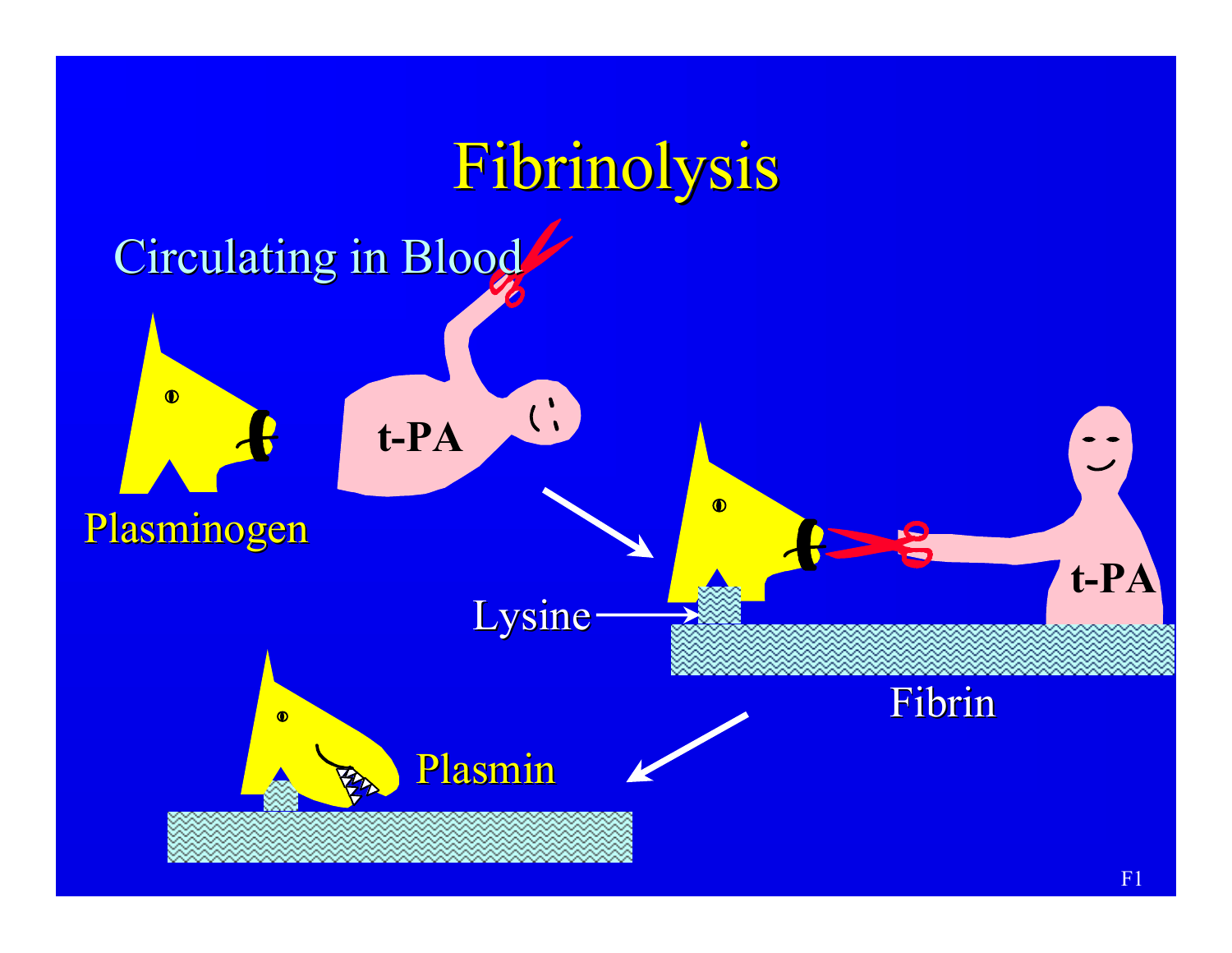## Role of - 2 Plasmin Inhibitor

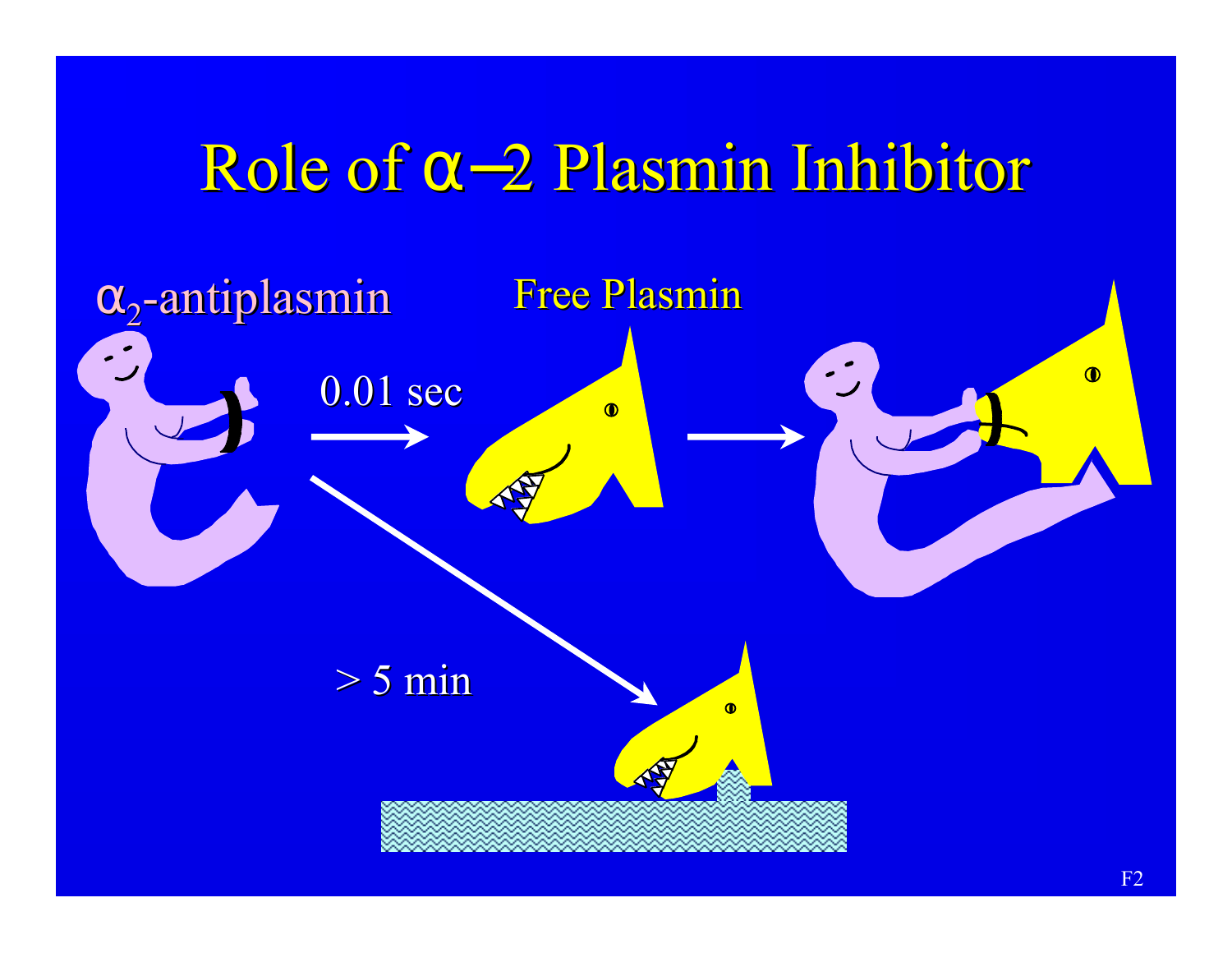# Pharmacologic Inhibition of Fibrinolysis





#### Lysine Antifibrinolytics Serine Protease Inhibitors



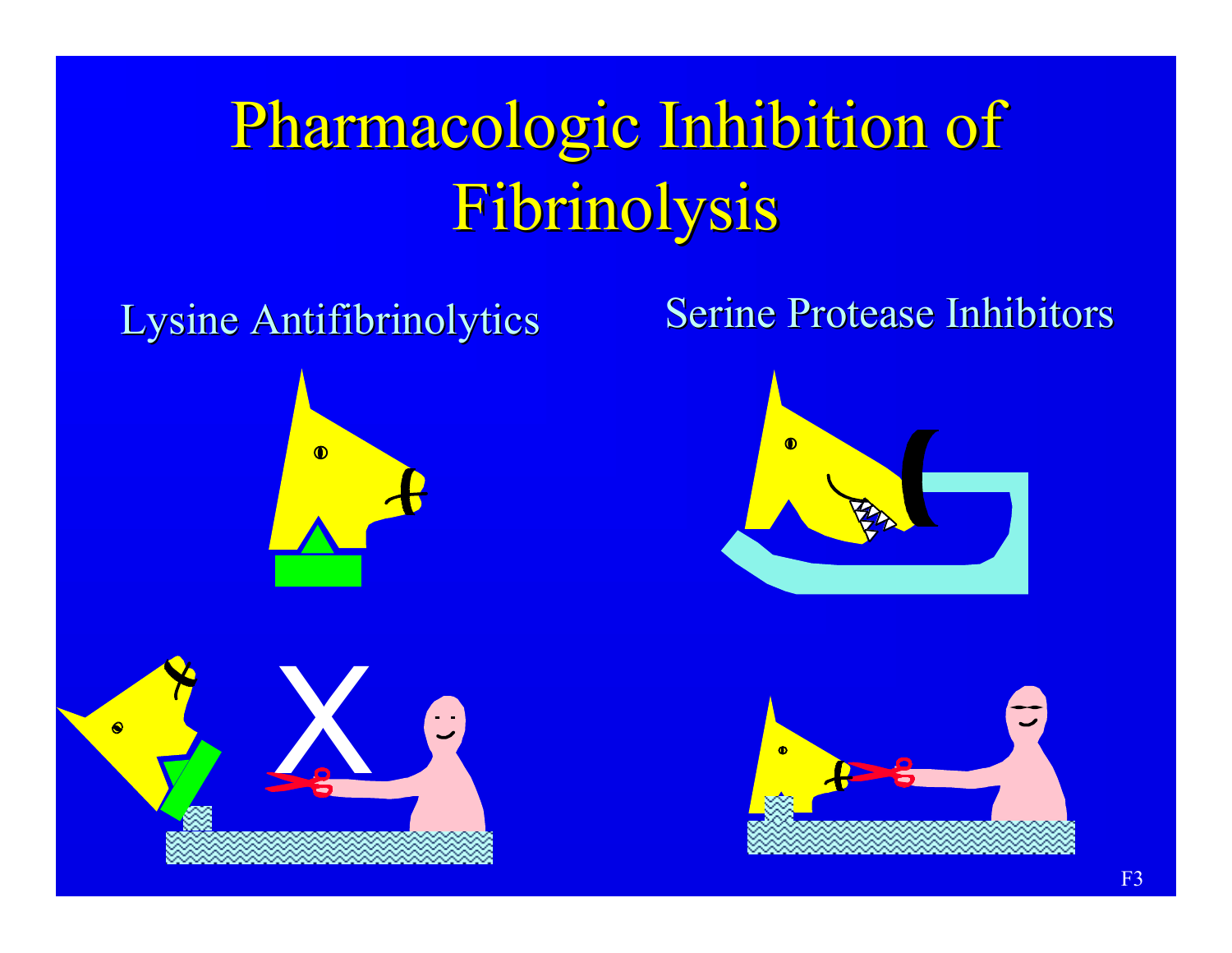# Aprotinin

#### Approved Indication

Trasylol® is indicated for prophylactic use to reduce perioperative blood loss and the need for blood transfusion in patients undergoing cardiopulmonary bypass in the course of coronary artery bypass graft (CABG) surgery

Please note important boxed warning and other safety information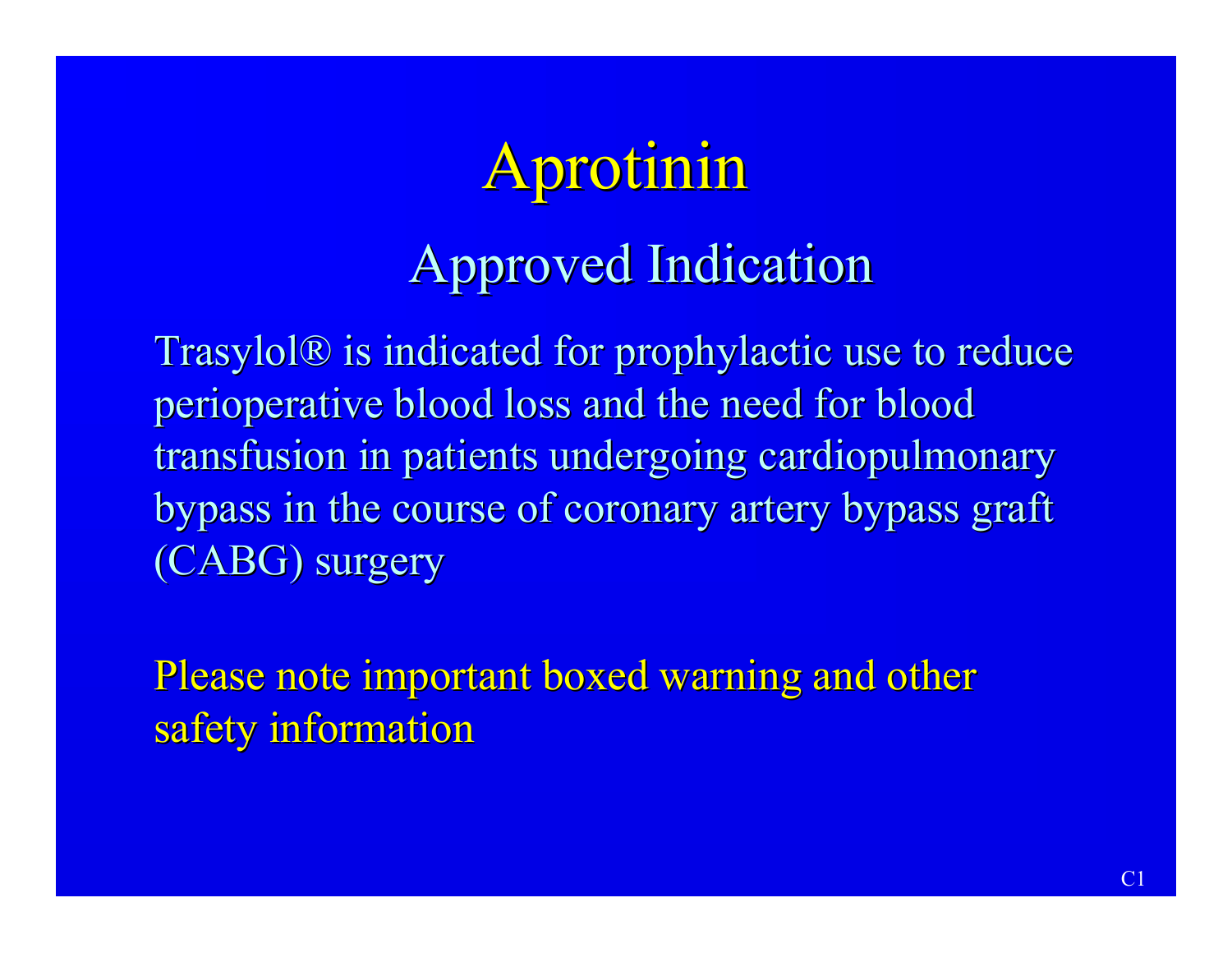### Aprotinin Warning Information

Anaphylactic or anaphylactoid reactions are possible when Trasylol® is administered. Hypersensitivity reactions are rare in patients with no prior exposure to aprotinin. The risk of anaphylaxis is increased in patients who are reexposed to aprotinin-containing products. The benefit of Trasylol® to patients undergoing primary CABG surgery should be weighed against the risk of anaphylaxis should a second exposure be required.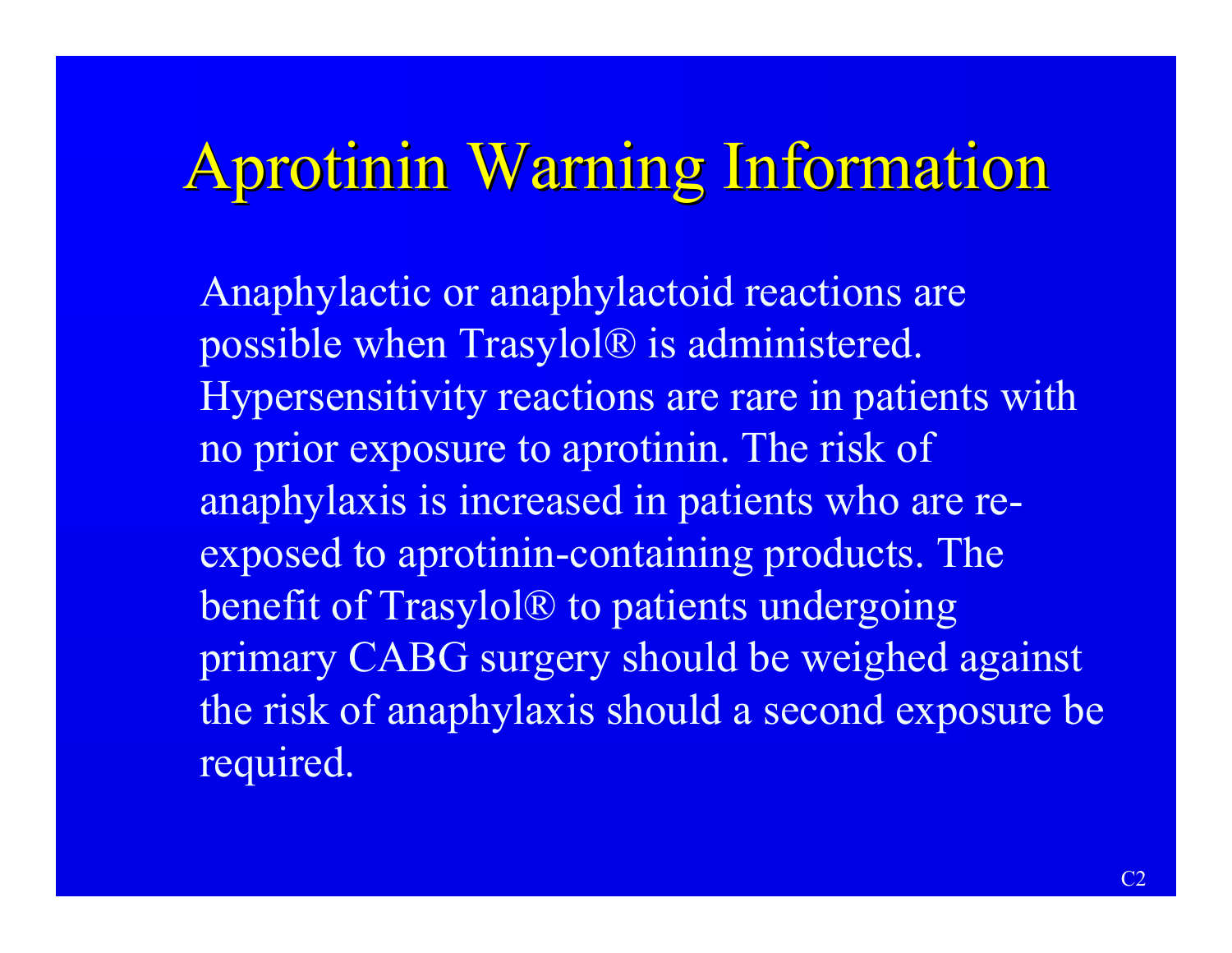# Aprotinin in Repeat Cardiac Surgery

First Use of the 'High-Dose' Regimen **2000 1509**  $P < 0.001$ 41 units in 11/11 patients Blood Loss (mL)Blood Loss (mL) **1000 286** 5 units in 5/11 patients **0 Placebo Aprotinin**

Royston et al Lancet 1987 Dec 5;2:1289-1291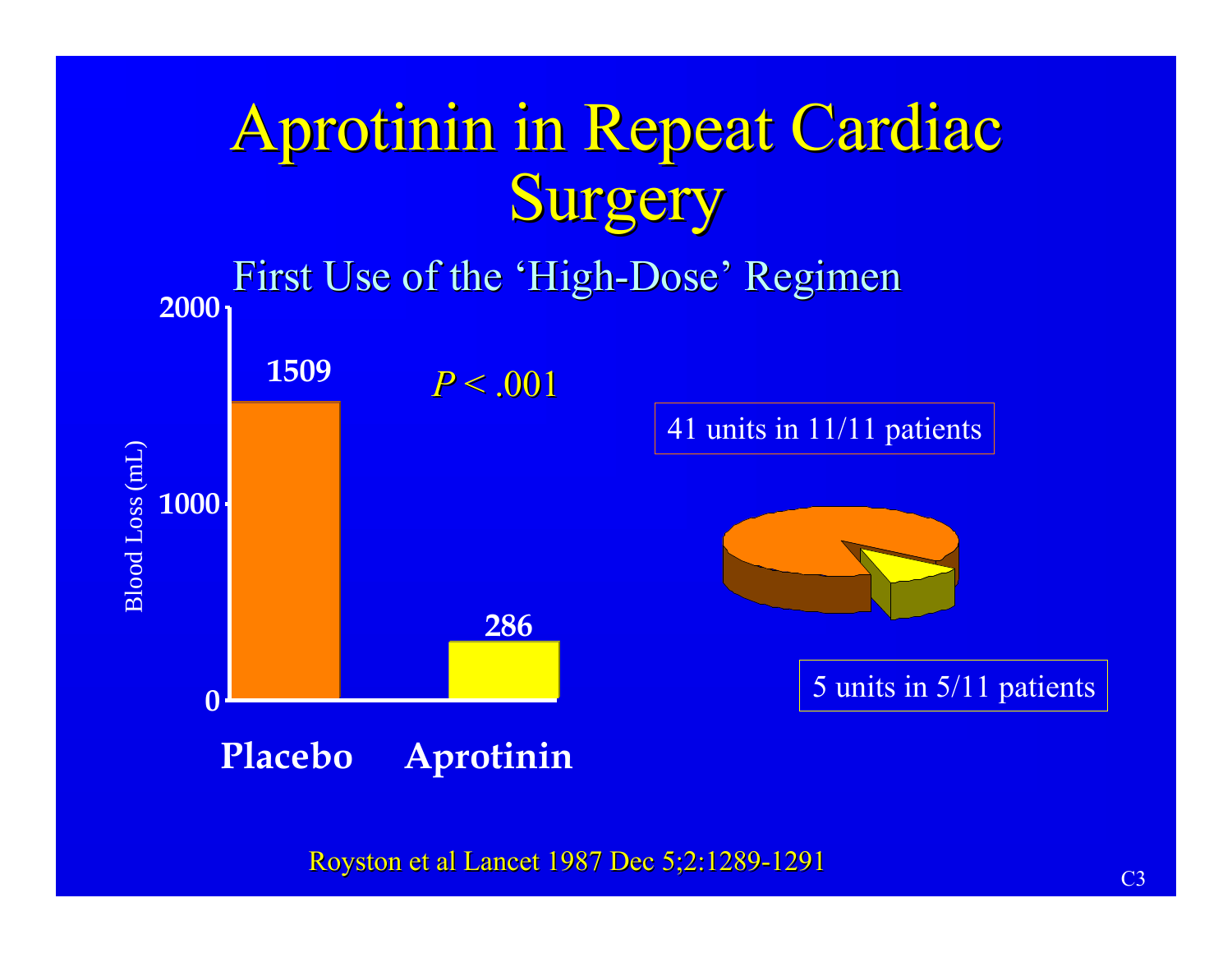# High-Dose Aprotinin Original Administration Regimen



Royston et al Lancet 1987 Dec 5;2:1289-91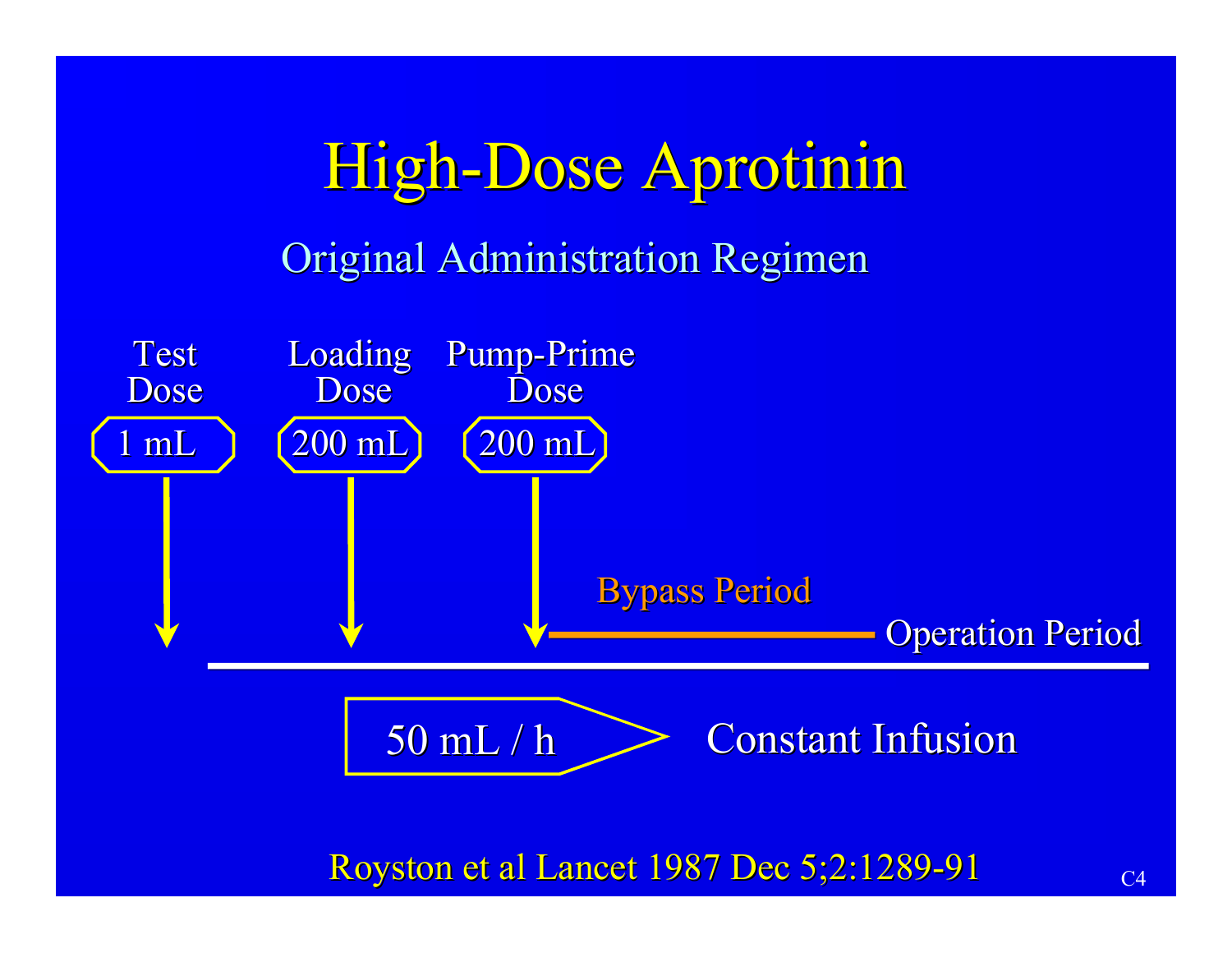# Aprotinin Dosing and Administration

| <b>Test</b>                           | Loading         | <b>Pump-Prime</b> | <b>Constant-Infusion</b> |  |  |
|---------------------------------------|-----------------|-------------------|--------------------------|--|--|
| Dose                                  | Dose            | Dose              | Dose                     |  |  |
| <b>Regimen B (Plasmin Inhibiting)</b> |                 |                   |                          |  |  |
| $1$ mL                                | <b>100 mL</b>   | <b>100 mL</b>     | $25$ mL/h                |  |  |
| 1.4 mg, or                            | 140 mg, or      | 140 mg, or        | 35 mg/hr, or             |  |  |
| <b>10,000 KIU</b>                     | 1.0 million KIU | 1.0 million KIU   | 250,000                  |  |  |
| <b>KIU/h</b>                          |                 |                   |                          |  |  |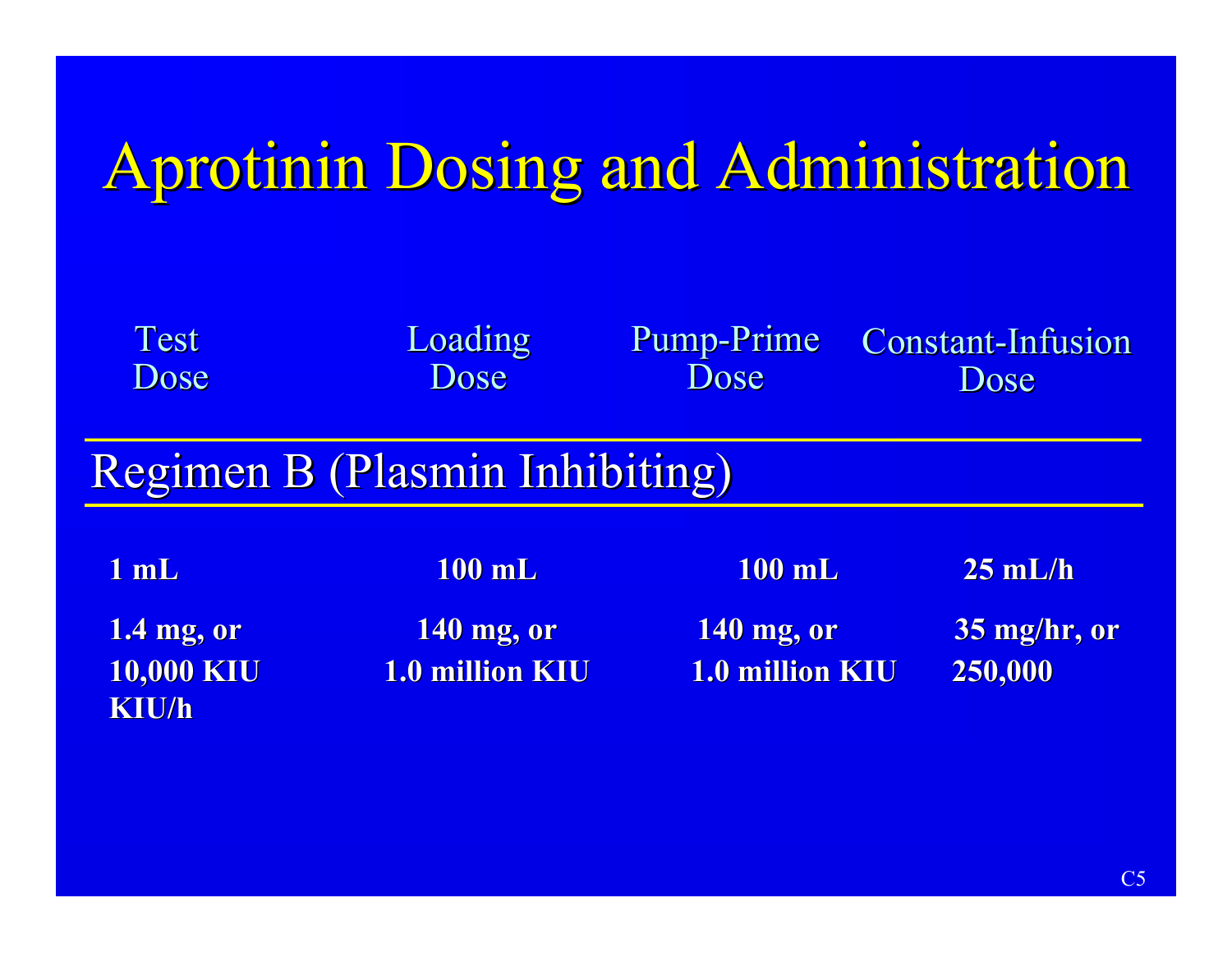# Aprotinin Dosing and Administration

| Test<br>Dose                           | Loading<br>Dose                   | Pump-Prime<br>Dose | <b>Constant-Infusion</b><br>Dose |
|----------------------------------------|-----------------------------------|--------------------|----------------------------------|
|                                        | Regimen A (Kallikrein Inhibiting) |                    |                                  |
| 1 mL                                   | 200 mL                            | 200 mL             | 50                               |
| mL/h<br>$(1.4 \text{ mg}, \text{ or})$ | $(280 \text{ mg}, \text{ or})$    | $280$ mg, or       | (70)                             |
| $mg/h$ , or<br>10,000 KIU)<br>KIU/h)   | 2.0 million KIU)                  | 2.0 million KIU)   | 500,000                          |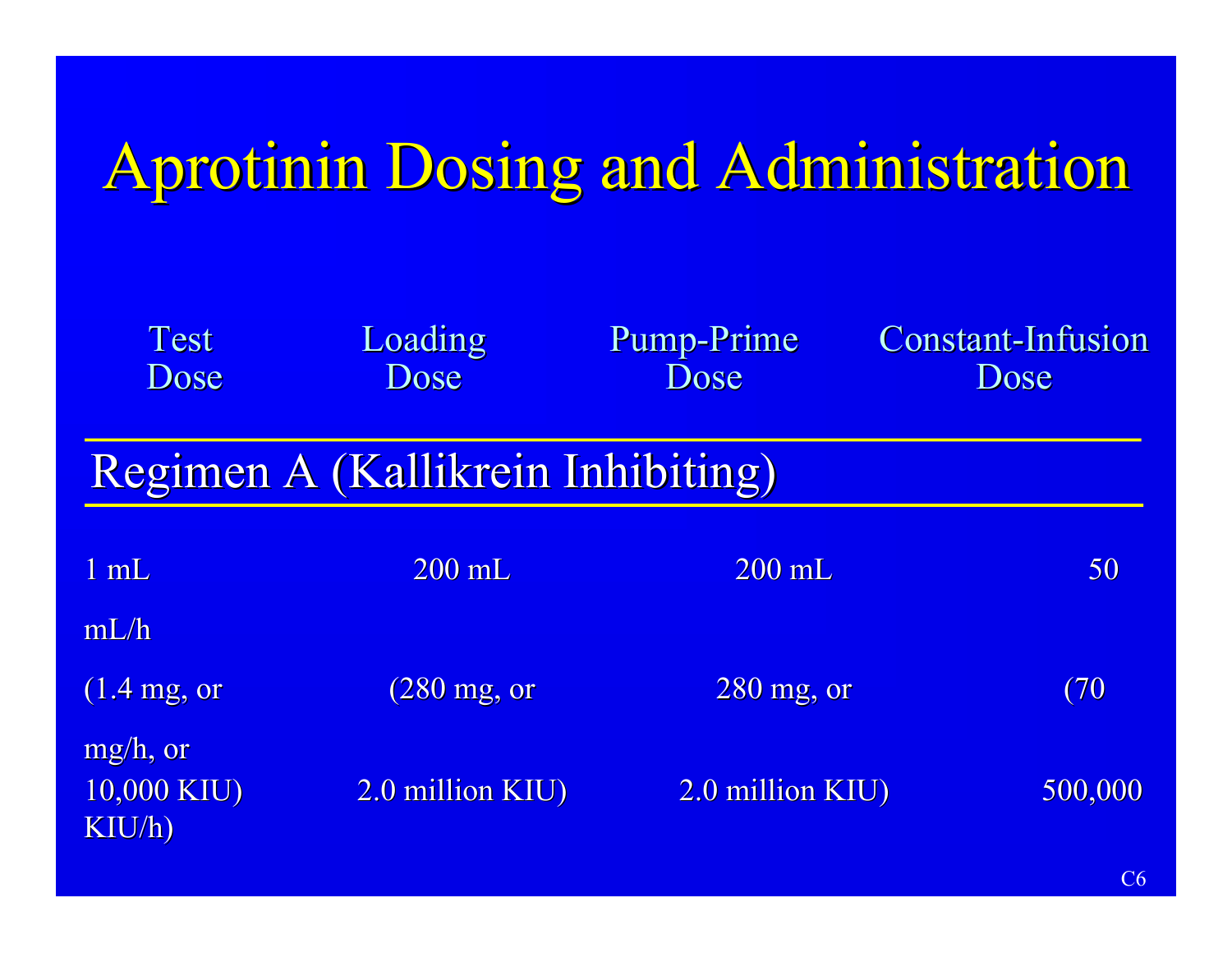### Dosing and Aprotinin Administration

#### Test Dose

**n** All patients should first receive a test dose. Administer intravenously at least 10 minutes before loading dose.

Loading Dose

After induction of anesthesia but prior to sternotomy, give intravenously to patient in supine position. Administer slowly over 20-30 minutes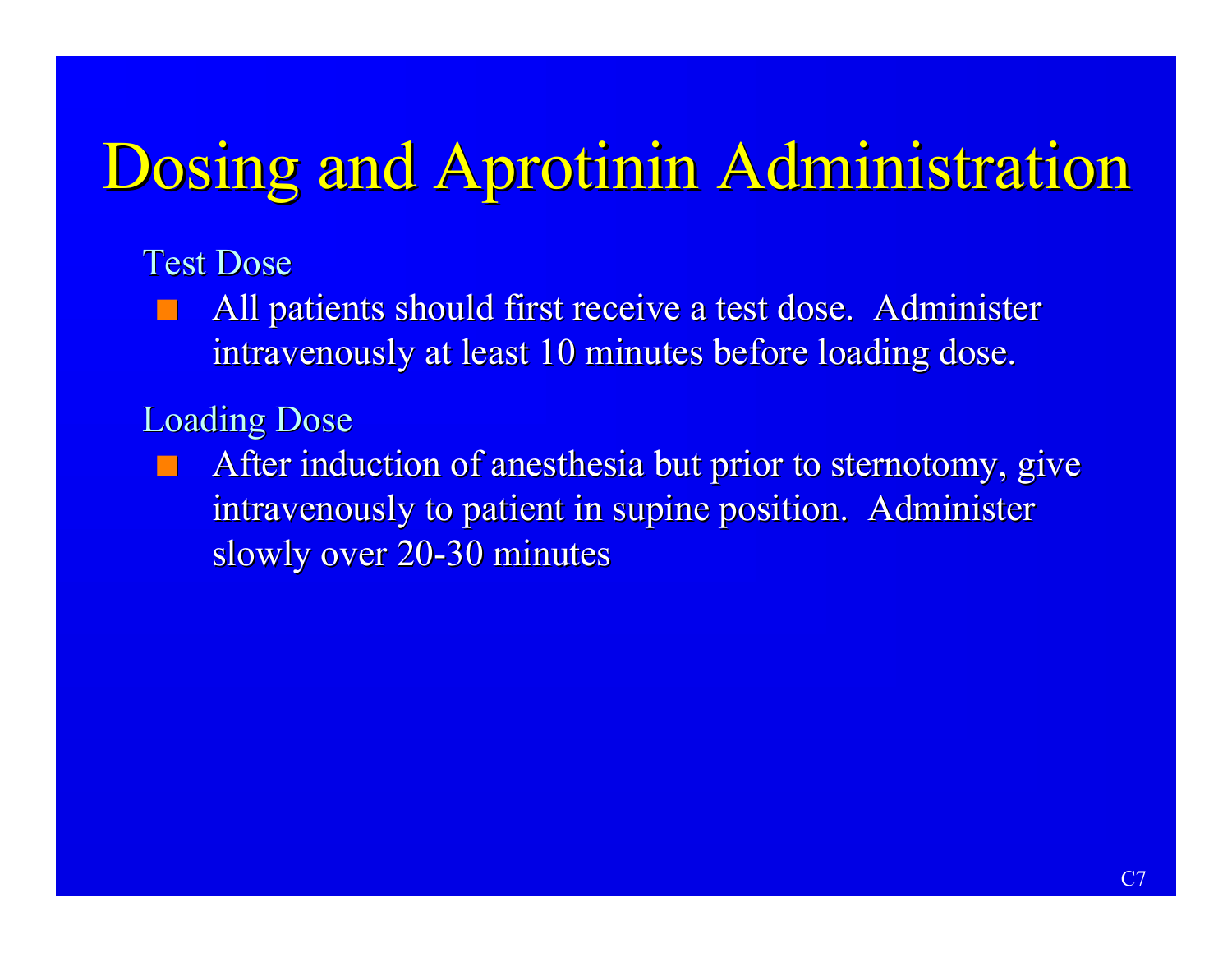#### Dosing and Aprotinin Administration

#### "Pump-prime" Dose

Add to priming fluid of cardiopulmonary bypass circuit, by replacement of an aliquot of priming fluid, prior to institution of cardiopulmonary bypass.

#### Constant Infusion Dose

Administer when loading dose is complete. Continue until surgery is complete and patient leaves operating room.

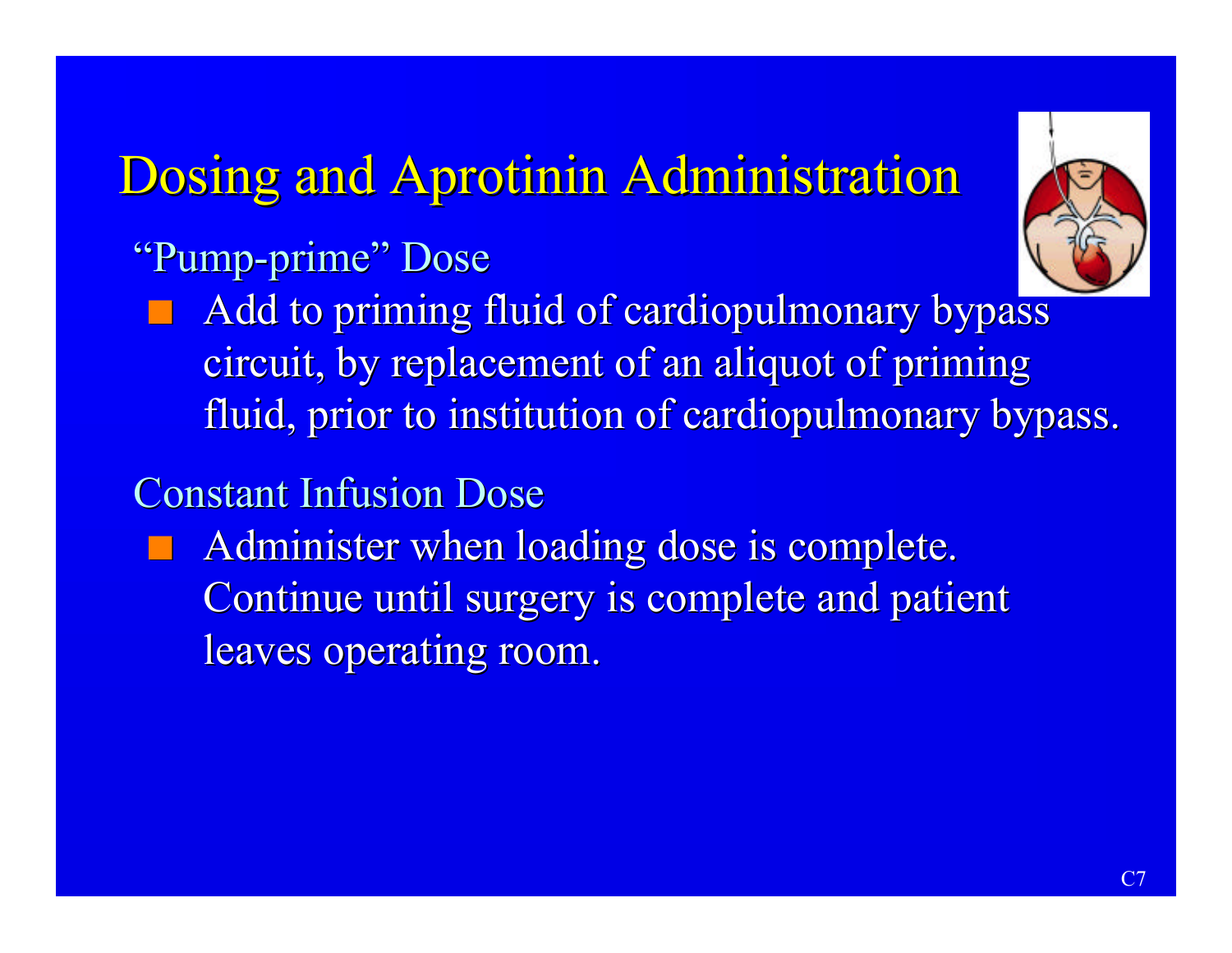### Aprotinin Use in Primary CABG **Operations**



Lemmer et al J Thorac Cardiovasc Surg 1994;107:543-553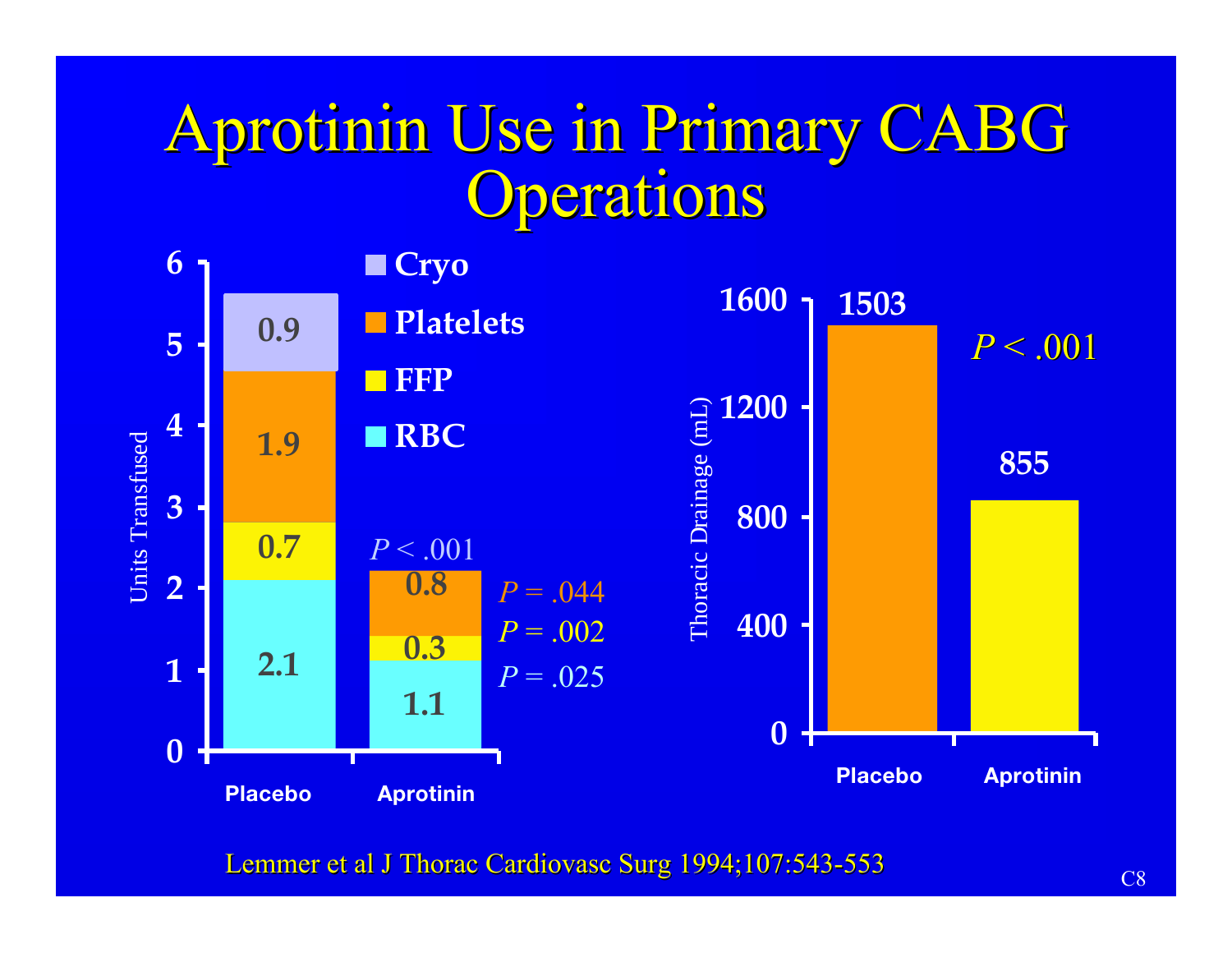#### Aprotinin Use in CABG Reoperations

Total Thoracic-Drainage Volume (mL)



J Thorac Cardiovasc Surg 1994;107:543-53

Levy et al Circulation 1995;92:2236-44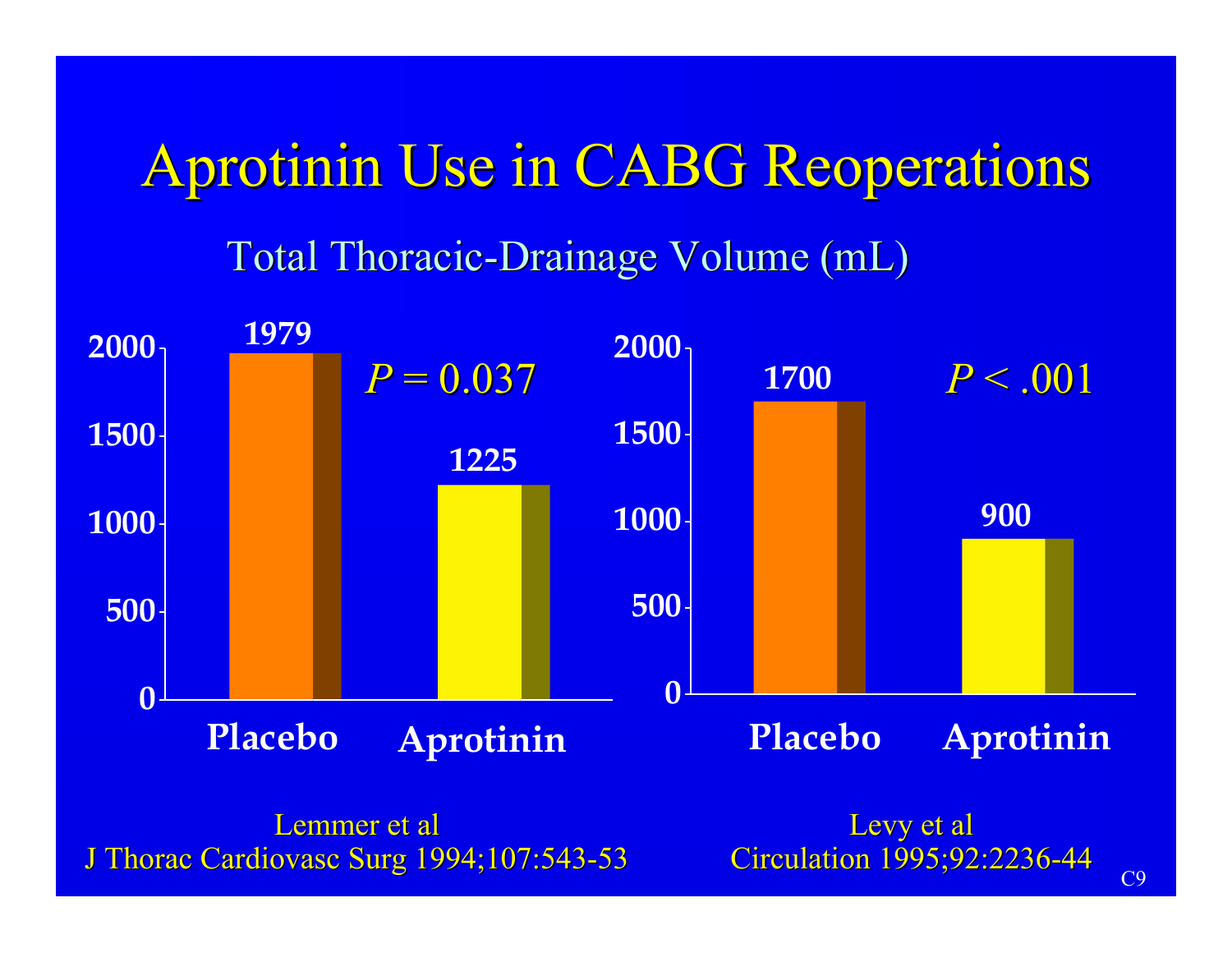#### Aprotinin Use in CABG Reoperations

#### Donor-Blood-Product Requirements



Lemmer et al J Thorac Cardiovasc Surg 1994;107:543-53

Levy et al Circulation 1995;92:2236-44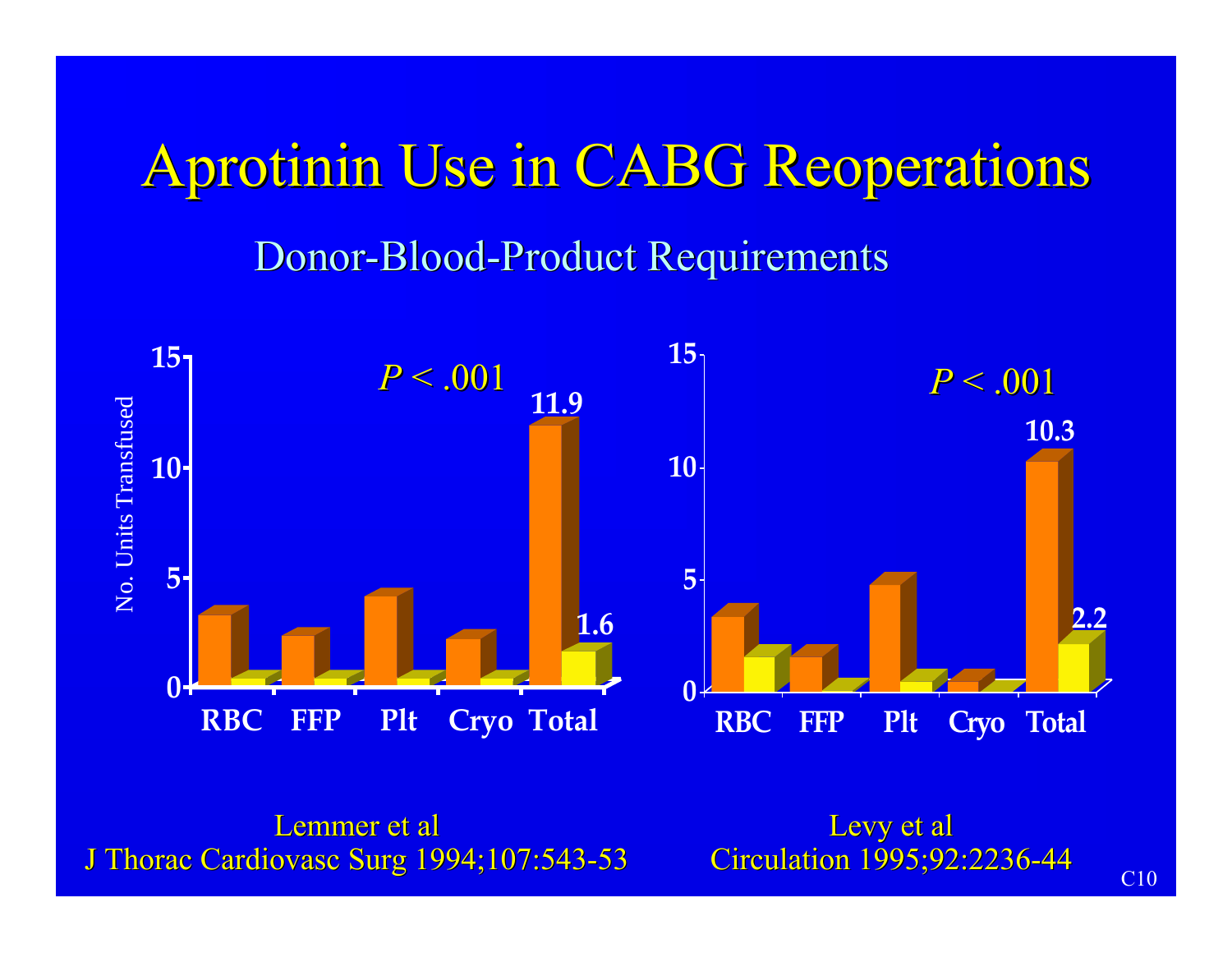## Aprotinin Use in CABG Reoperations

Patients Requiring Donor Red Blood Cells (%)



Lemmer et al J Thorac Cardiovasc Surg 1994;107:543-53 Levy et al Circulation 1995;92:2236-44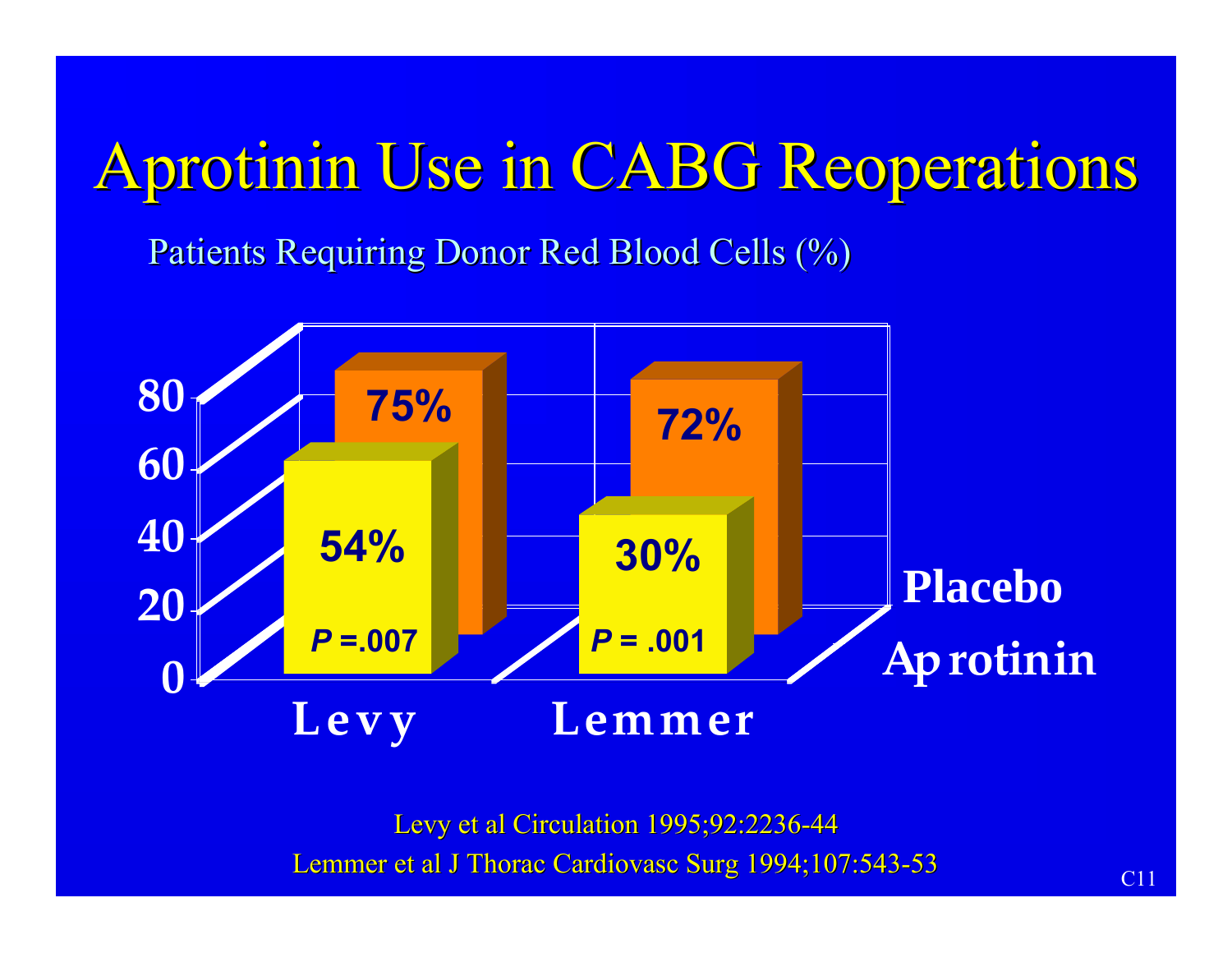#### Results of Differing Dose Regimens

|                                                | <b>Thoracic Drainage</b> | <b>Units Given</b> |  |  |
|------------------------------------------------|--------------------------|--------------------|--|--|
|                                                | (mL)                     | <b>RBC</b>         |  |  |
| <b>Platelets</b>                               |                          |                    |  |  |
| Placebo                                        | $1,121\pm 683$           | $4.1 \pm 6.2$      |  |  |
| $5.4 \pm 14.6$                                 |                          |                    |  |  |
| <b>Half Dose</b>                               | $866 \pm 1636$           | $4.8 \pm 11.8$     |  |  |
| $3.3 \pm 15.4$                                 |                          |                    |  |  |
| <b>Full Dose</b>                               | $720 \pm 753$            | $2.1 \pm 4.2$      |  |  |
| $1.6 \pm 6.3$                                  |                          |                    |  |  |
| Cosgrove et al Ann Thorac Surg 1992;54:1031-38 |                          |                    |  |  |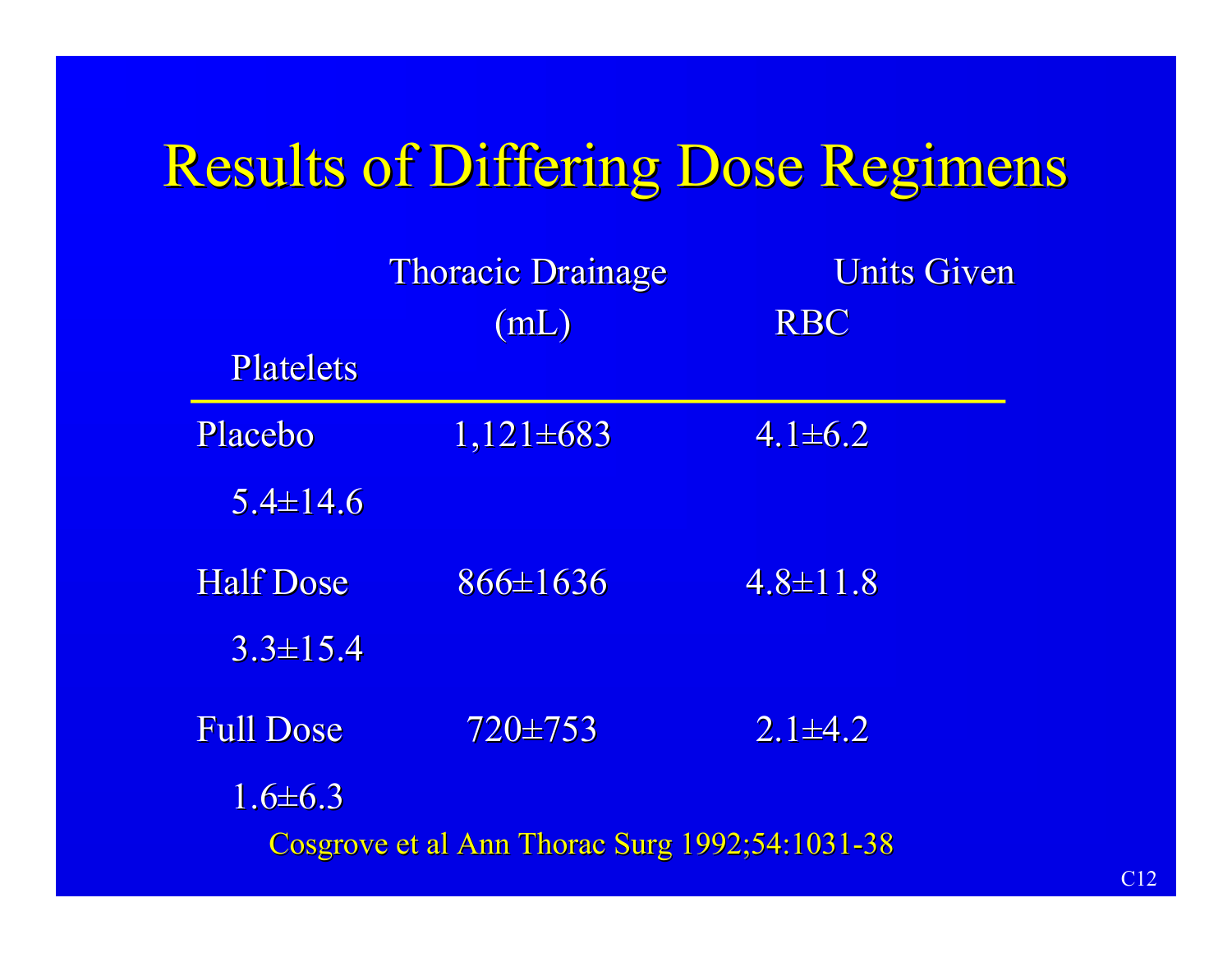#### Comparative Dose Trial in Repeat CABG **Surgery**

Thoracic Drainage (mL) Total Units Transfused



Lemmer et al Ann Thorac Surg 1996;62:1659-68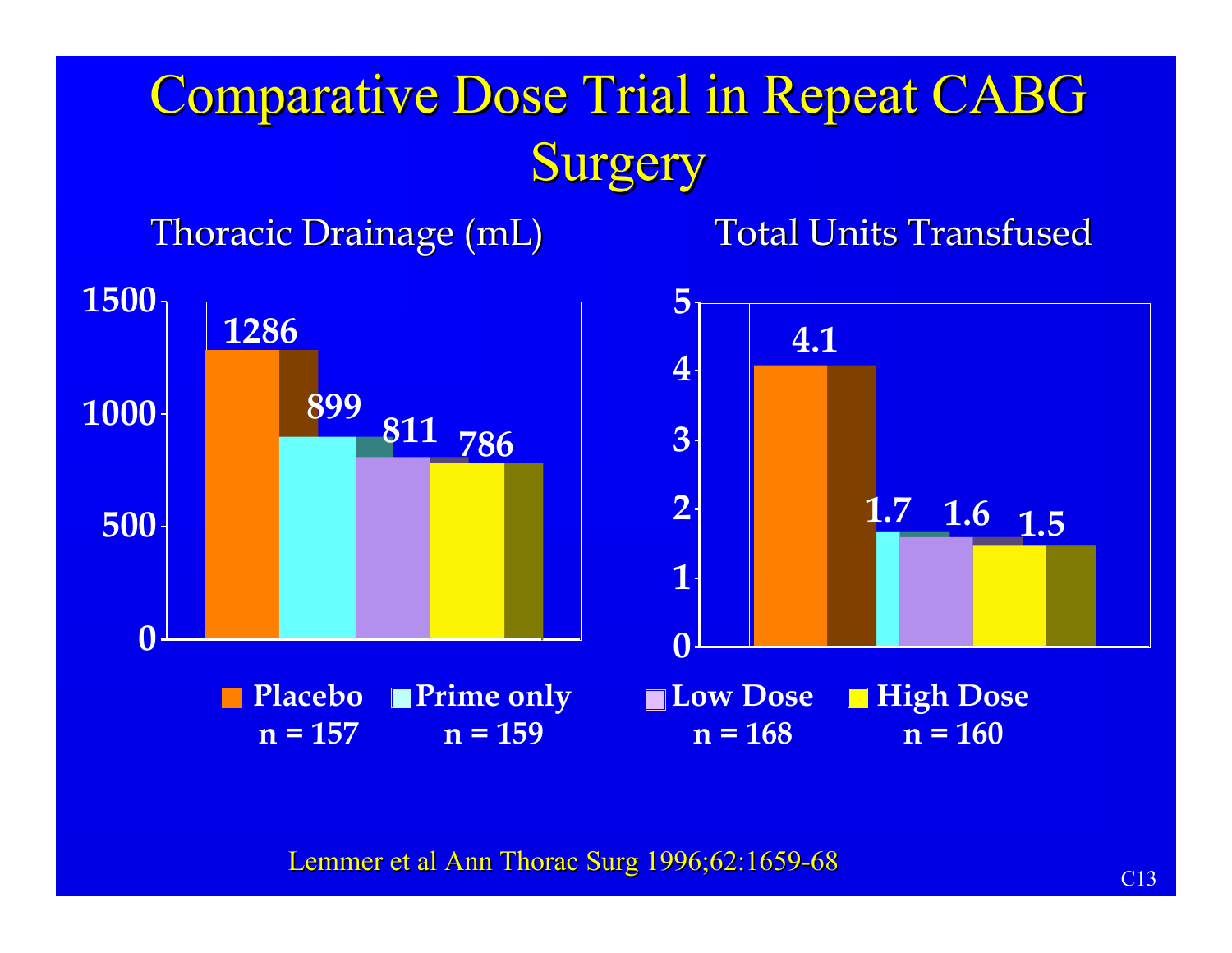#### Comparative Dose Trial in Repeat CABG Surgery



Levy et al Circulation 1995;92:2236-44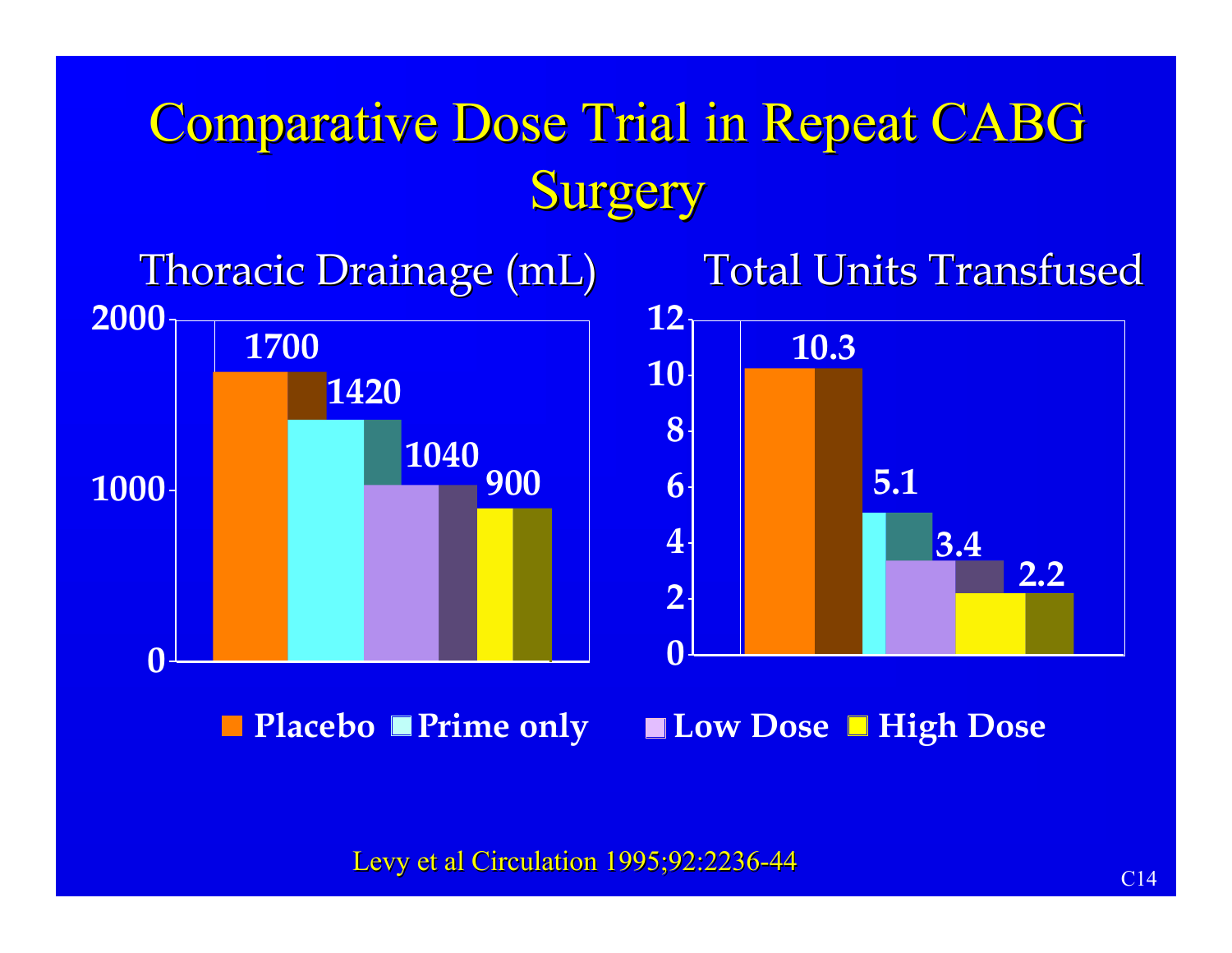#### Aprotinin Dose vs Thoracic Drainage Rate



Royston D. In: Machiraju VR, ed. Redo Cardiac Surgery in Adults. New York: CME Network, 1998:10-22.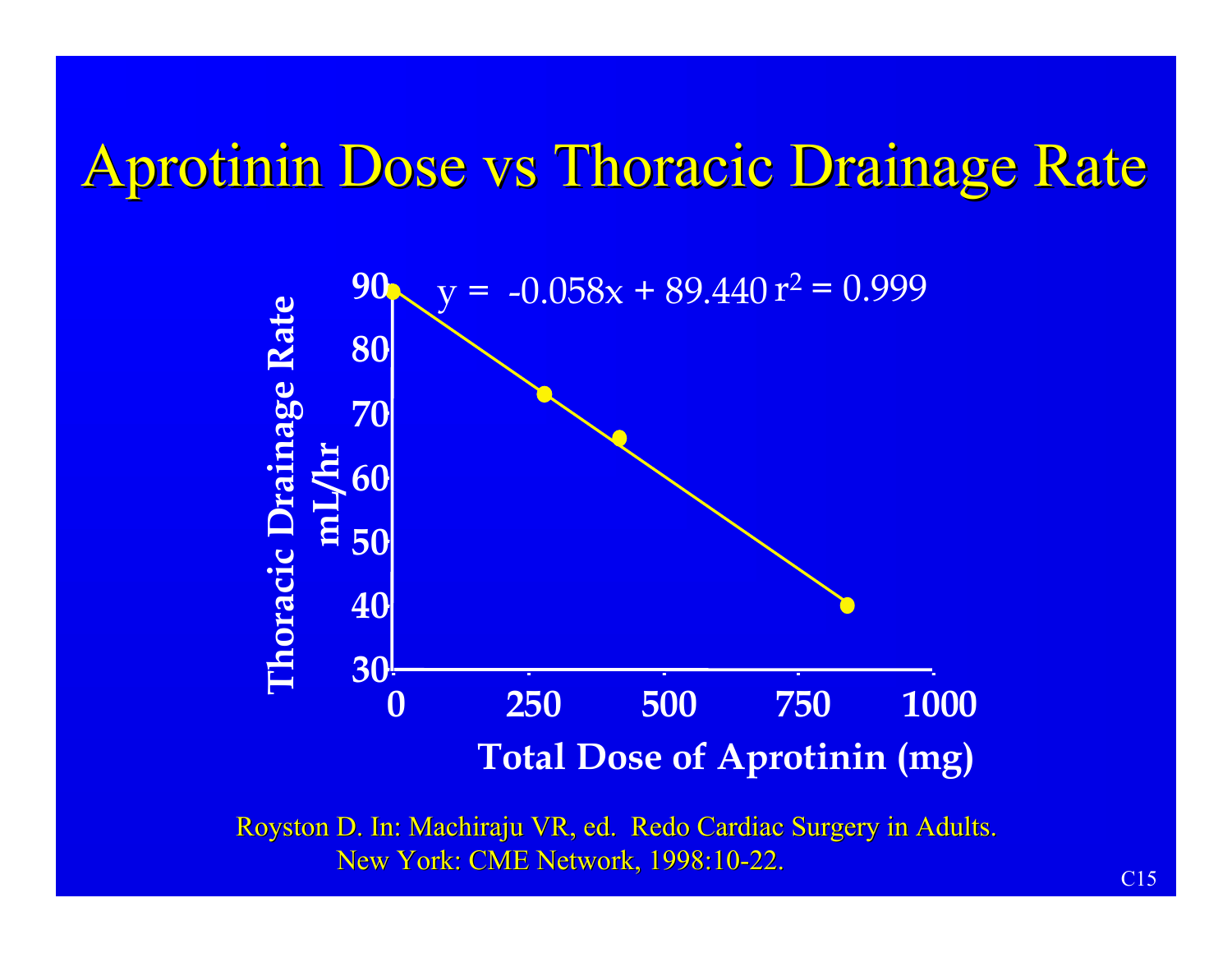### Aprotinin Dose vs Hemostatic Factors Given

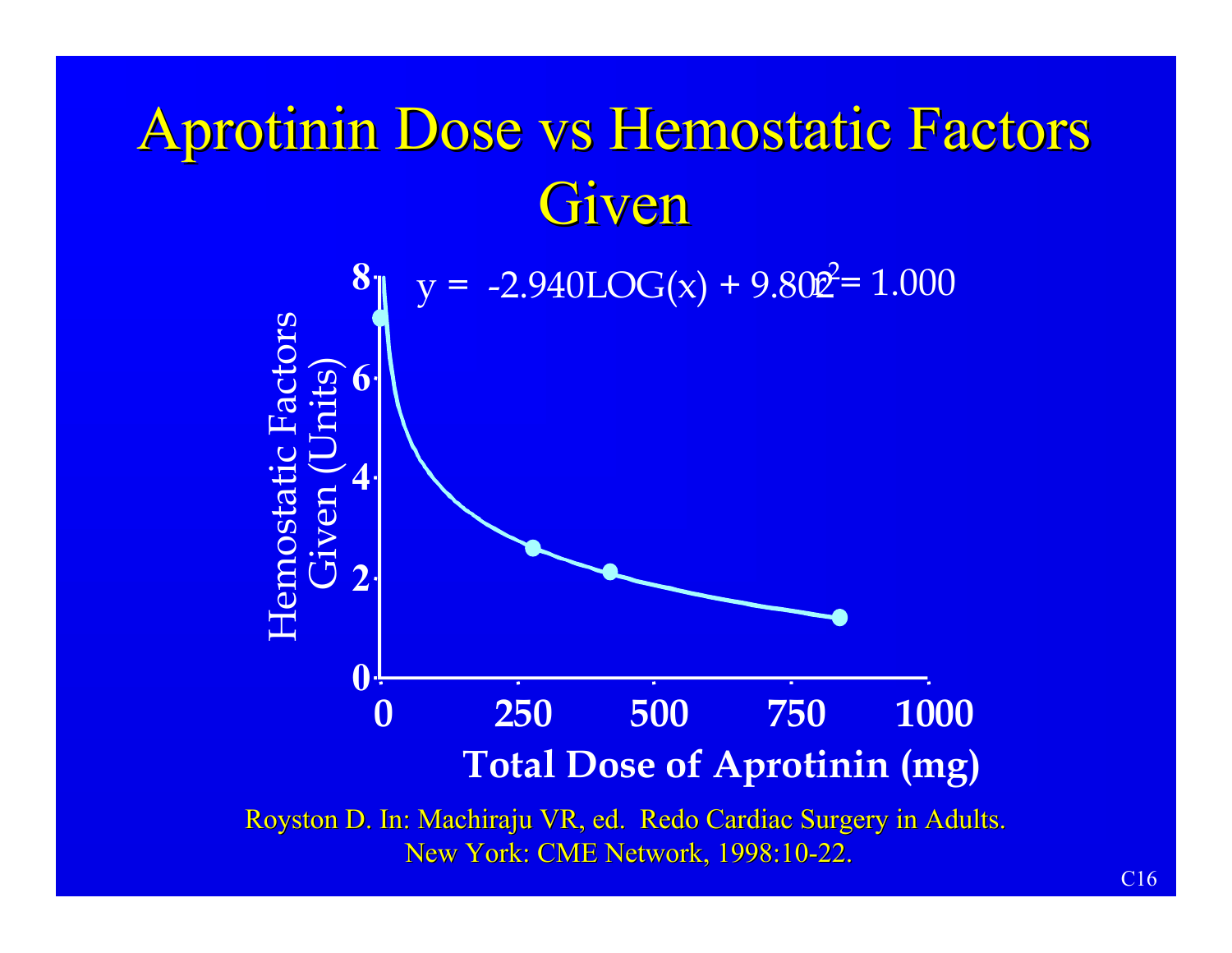#### Aprotinin Use in Repeat CABG Operations



Product Information 11/98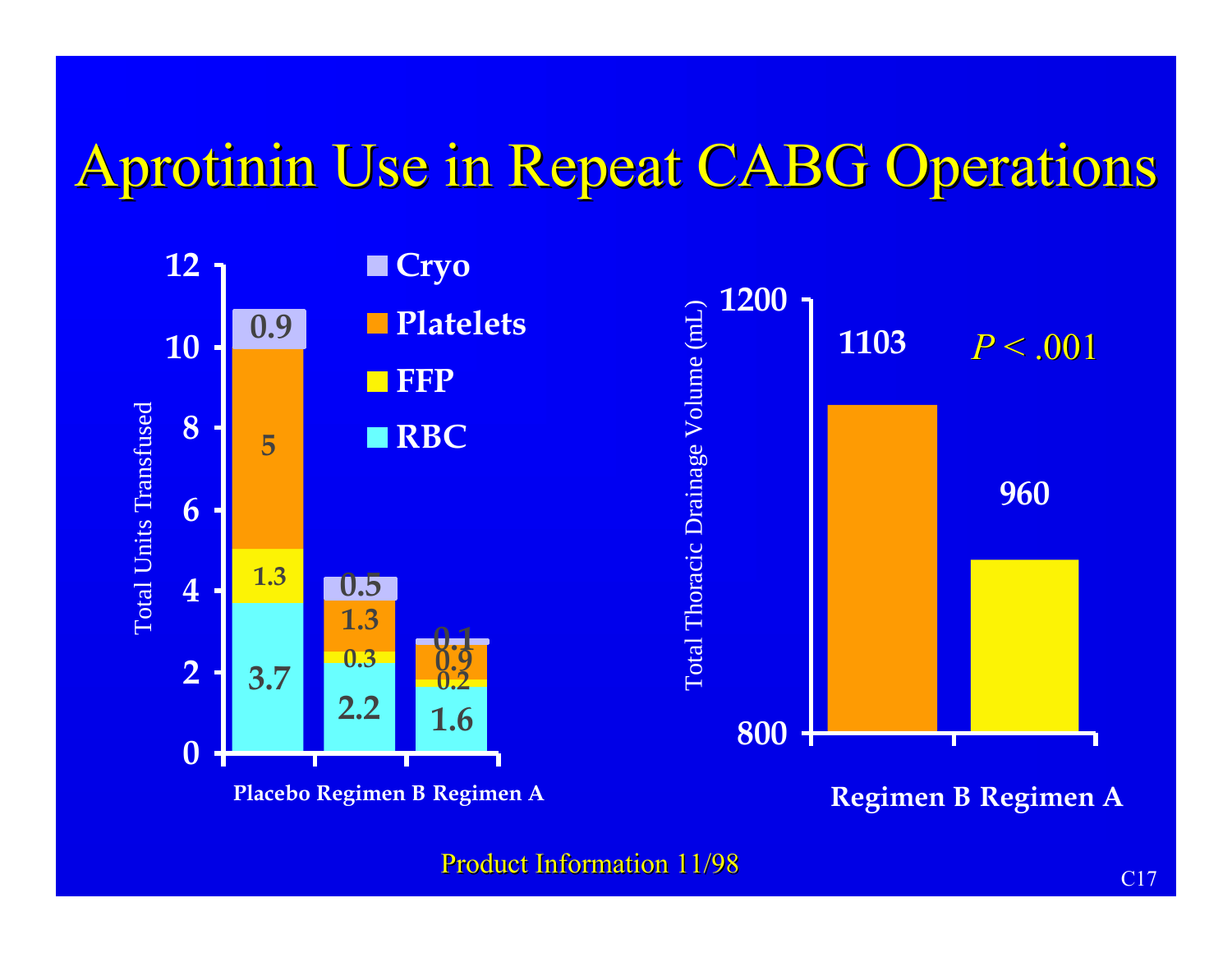### Aprotinin Use in Primary CABG **Operations**



Product Information 11/98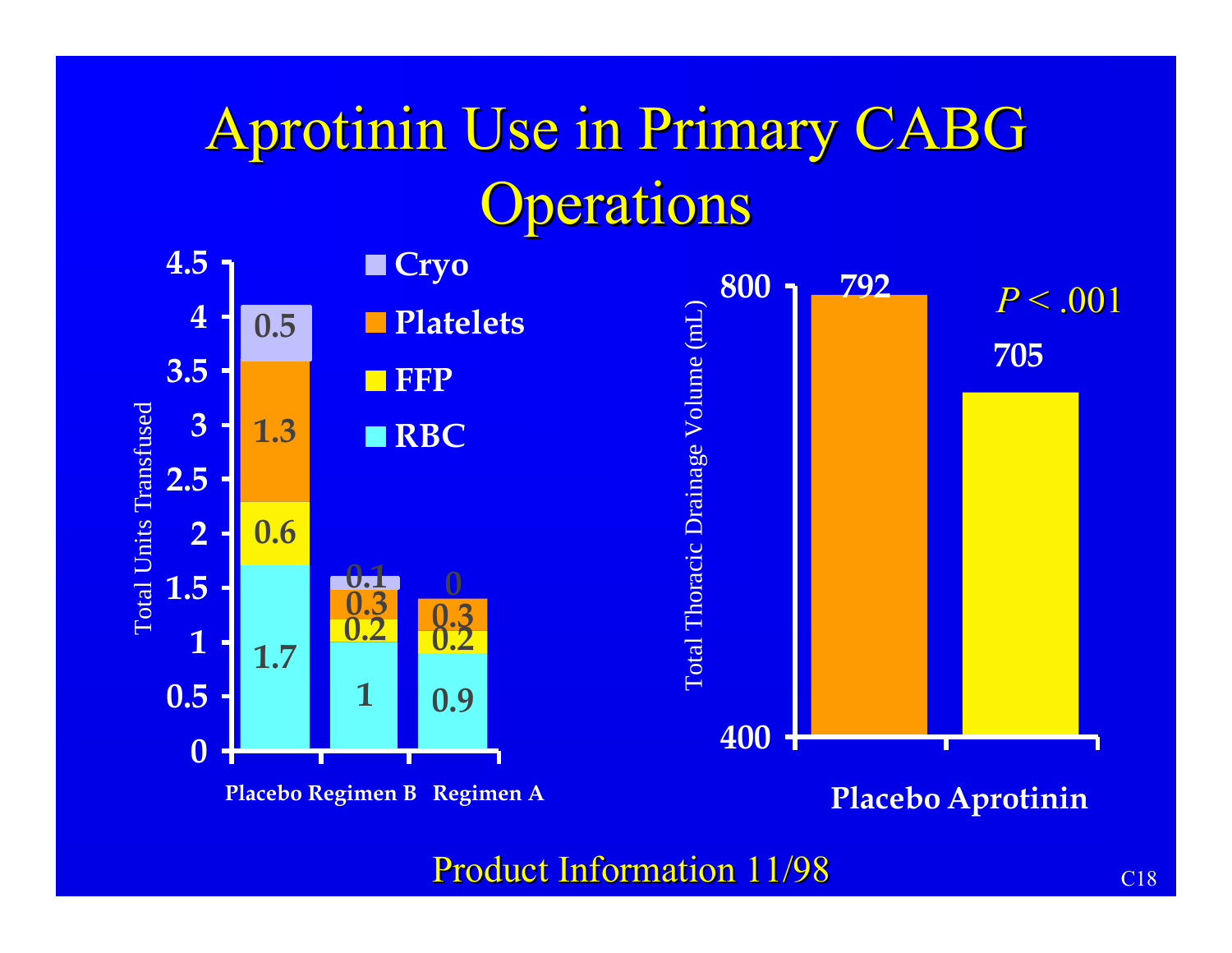# Selected Cost Factors Related to CABG

Drug

Monitoring

**Blood products** 

**Single donor platelets** 

Blood product -associated complications

Operating room times - surgical/anesthetic

**Re-exploration** 

**Myocardial infarction** 

**Stroke** 

Length of stay - ICU/hospital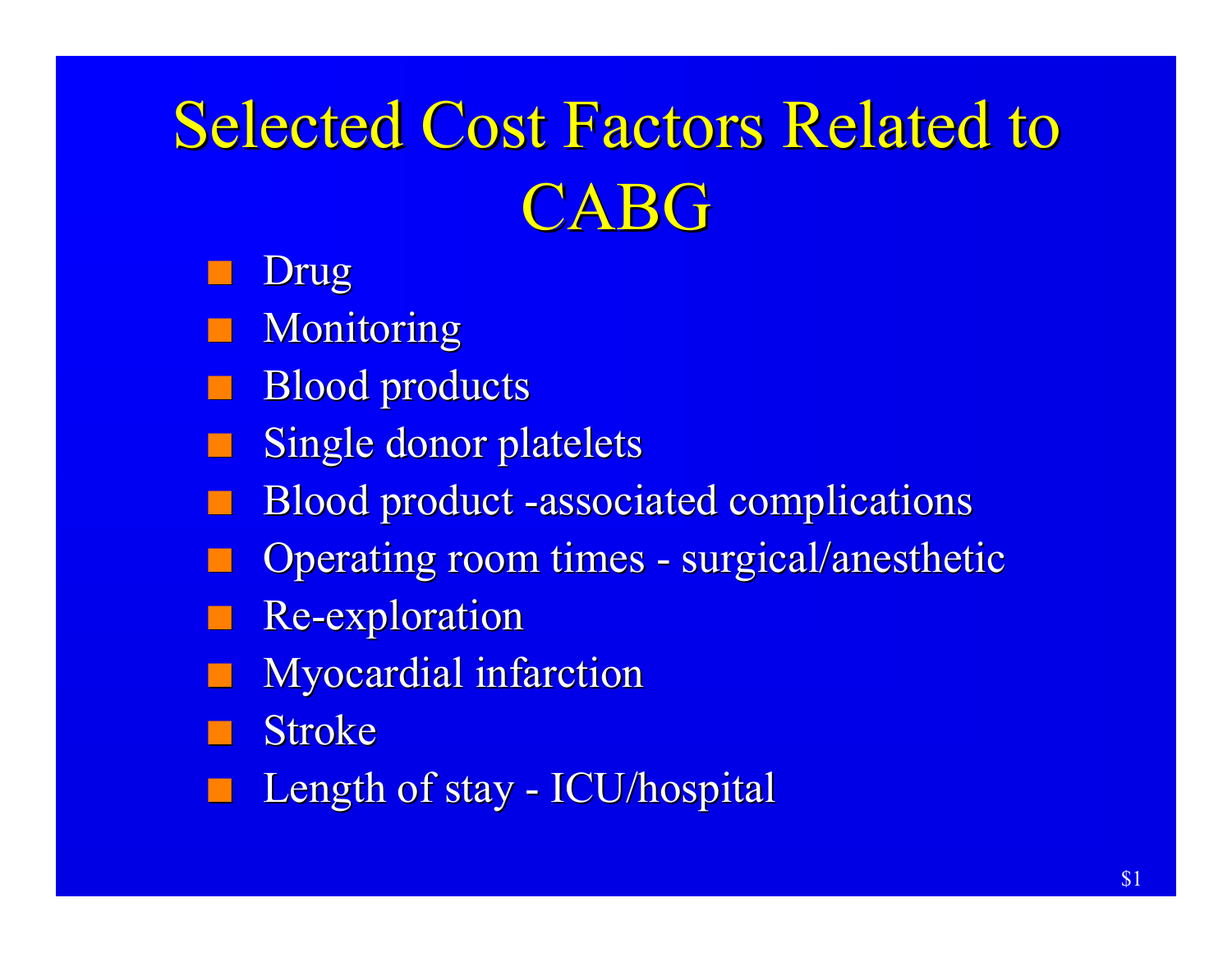# Selected Cost Factors Related to CABG

#### Drug

- Monitoring
- **Blood products** (\$60-\$100/unit)
- **Single donor platelets** (\$250-\$500/unit)
- Blood product associated complications
- **n** Operating room times surgical costs (\$5-\$15/min) anesthetic costs
- Re-exploration (\$3,000-\$20,000)
- **n Myocardial infarction**
- **Stroke** 
	- \_ in hospital (\$10,000-\$30,000)
	- out of hospital (\$100,000-\$250,000)
- **n** LOS- ICU/Hospital (\$800-\$2,500/day)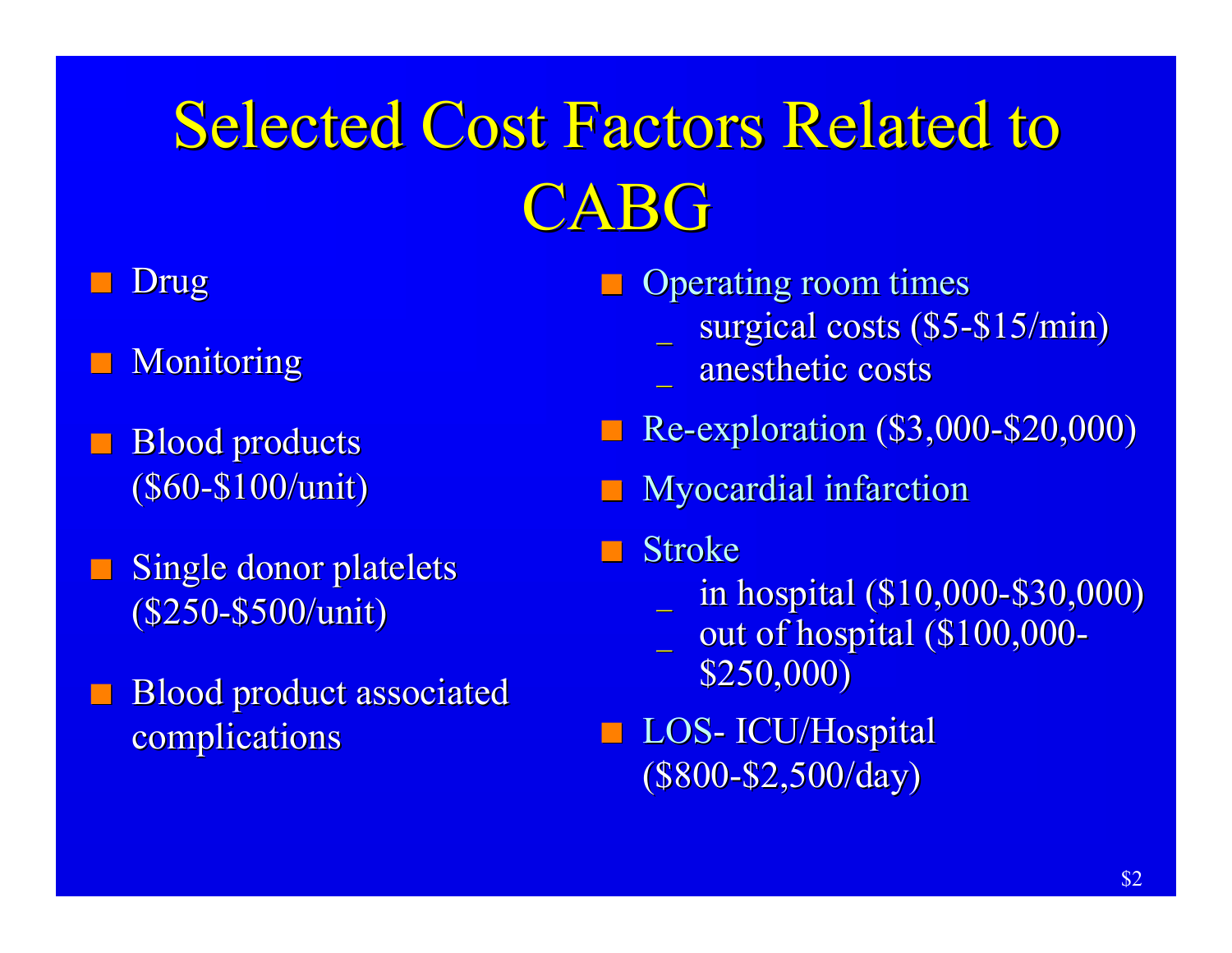### Cardiac Surgery Impairs Hemostasis



Inhibition of Hemostasis hypothermia hemodilution heparin / protamine **n preoperative drug therapies** Extrinsic Pathway Activation pericardial shed blood **n reperfusion of heart and lungs** local thrombin generation Contact Activation of Factor XII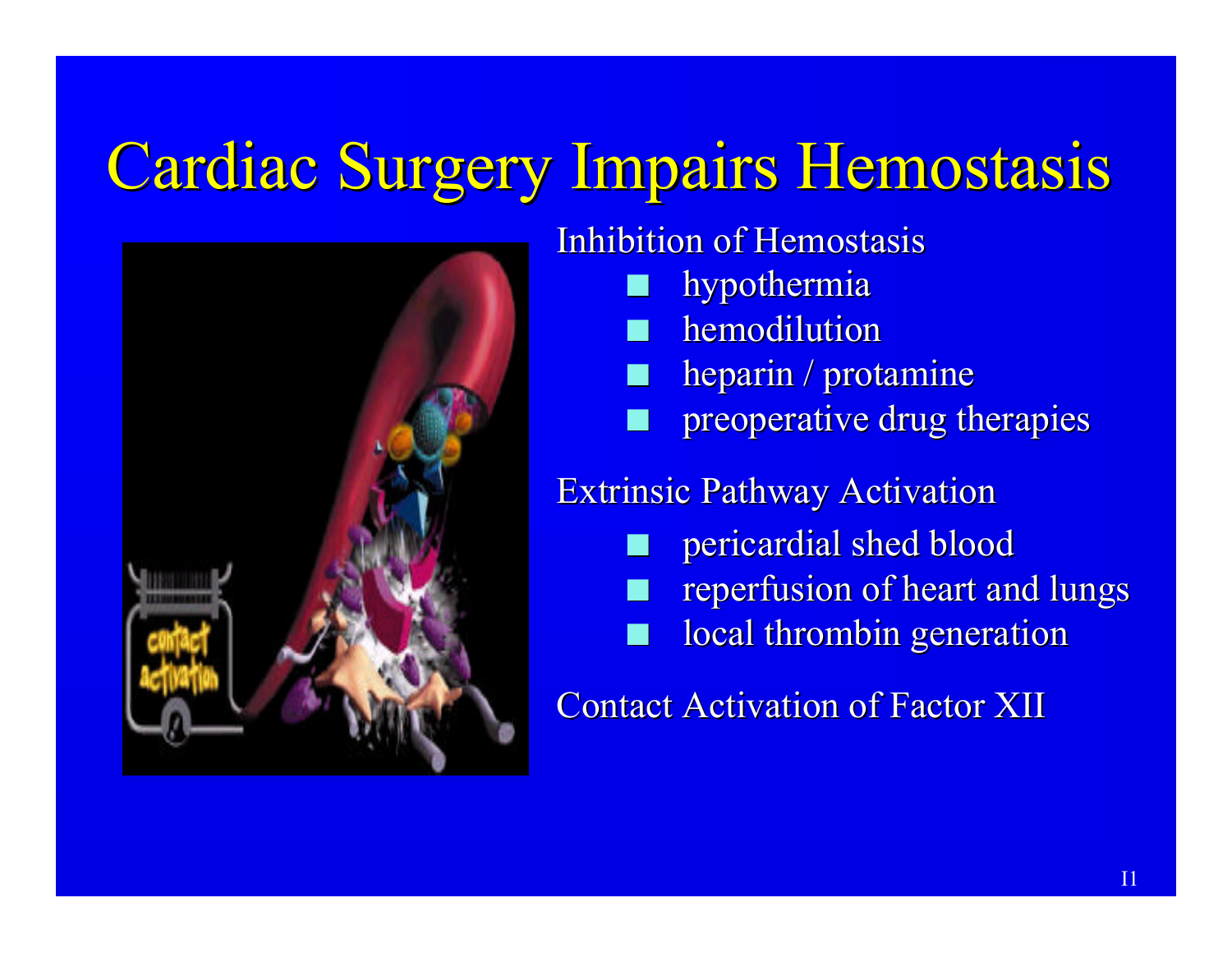# Contact Activation - The Role of Kallikrein

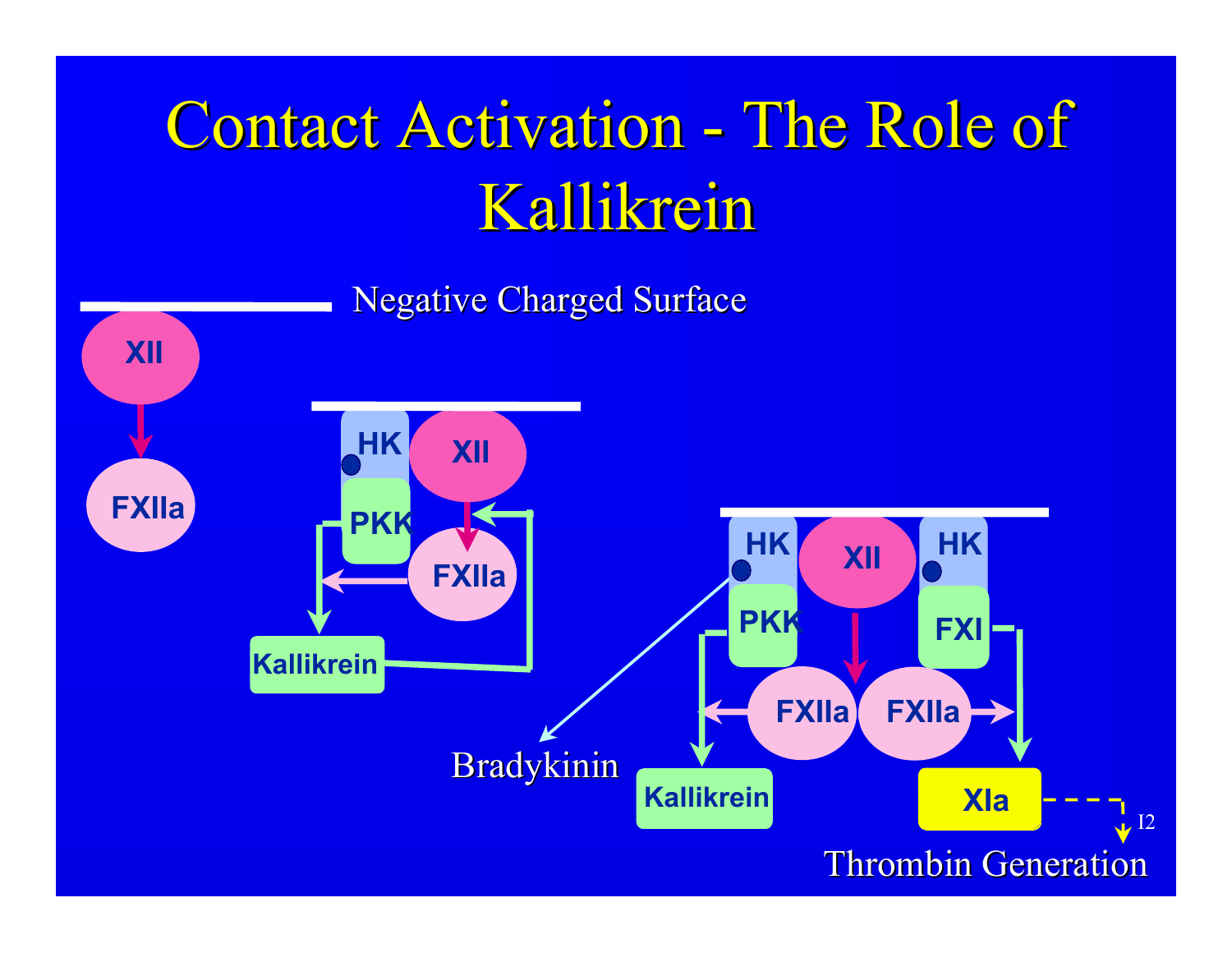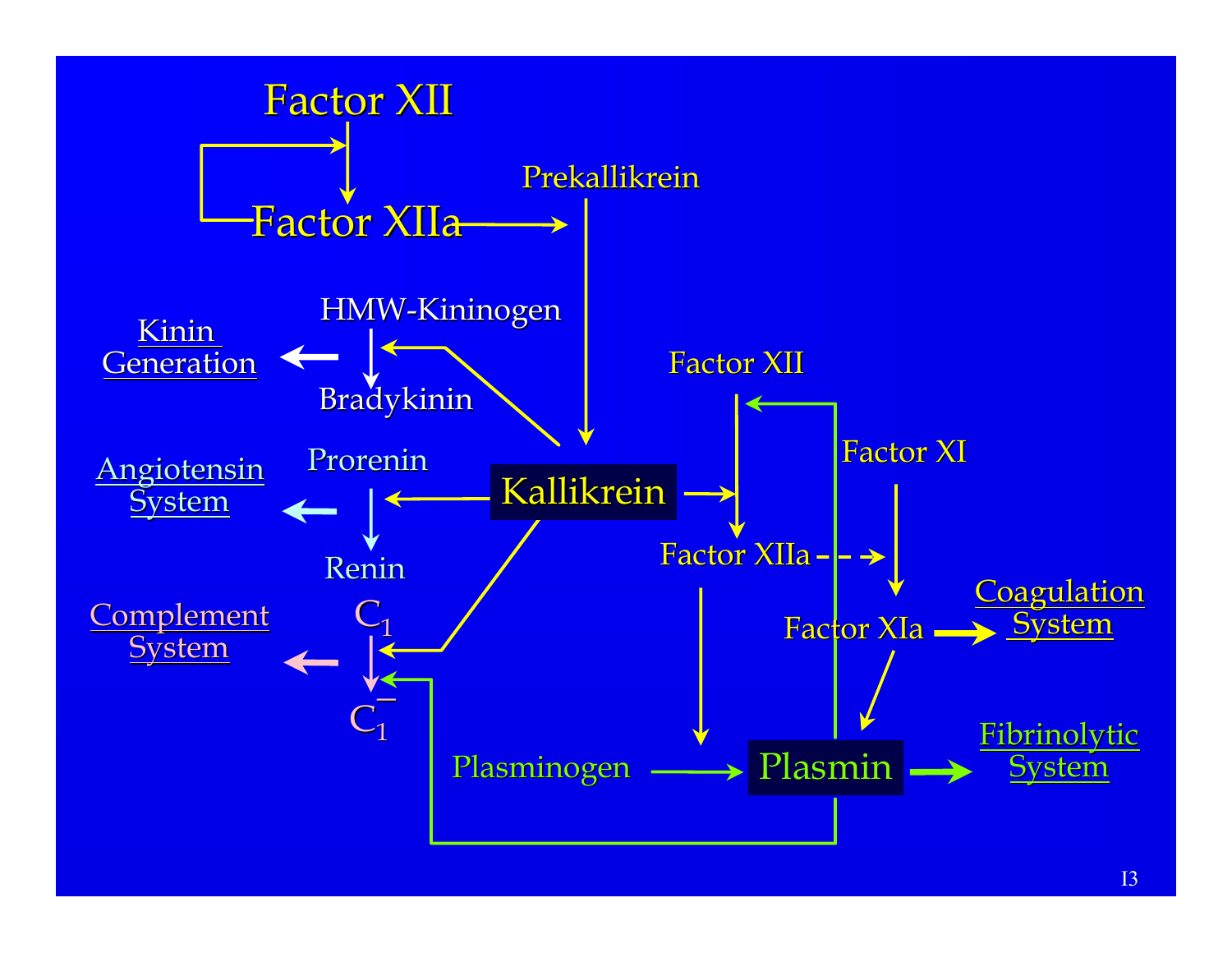The Insult of Cardiopulmonary Bypass Contact of Blood with the Foreign Surface of the Bypass Circuit May Activate:



- White cells and platelets
- **Complement System**
- **Coagulation System**
- **Kinin Generation**
- Fibrinolytic System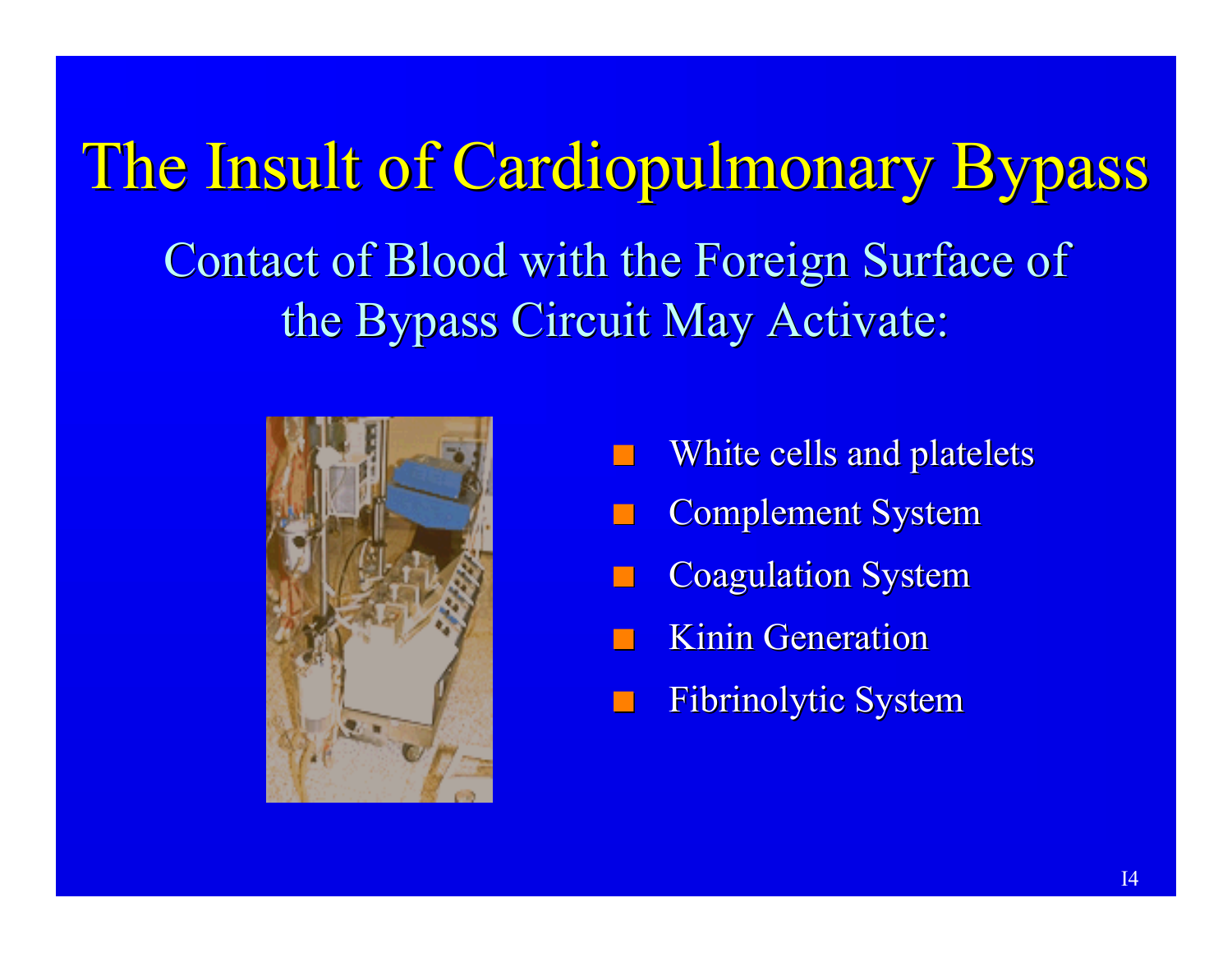#### Contact Activation of Blood Proteins

#### Blood/Surface Interaction

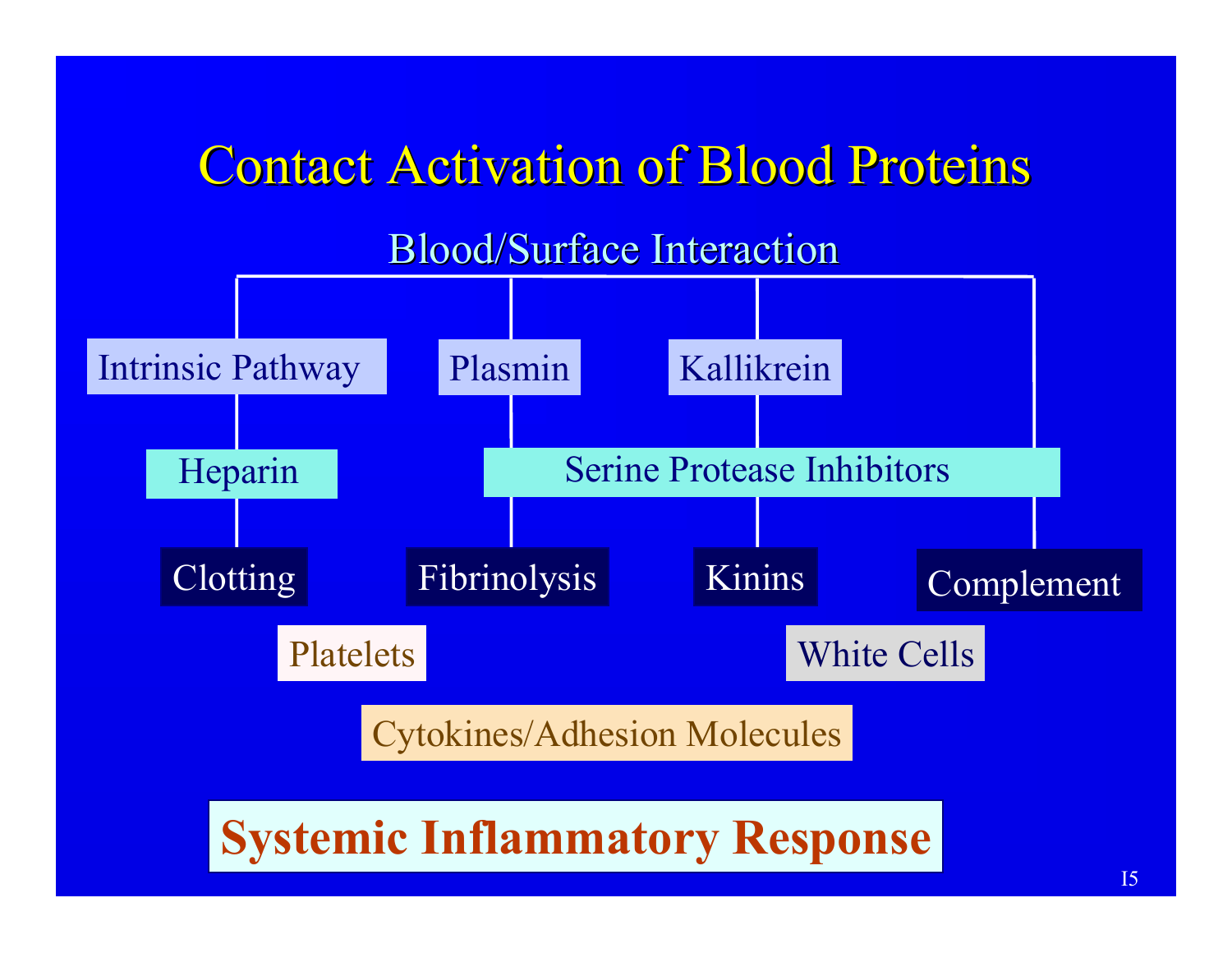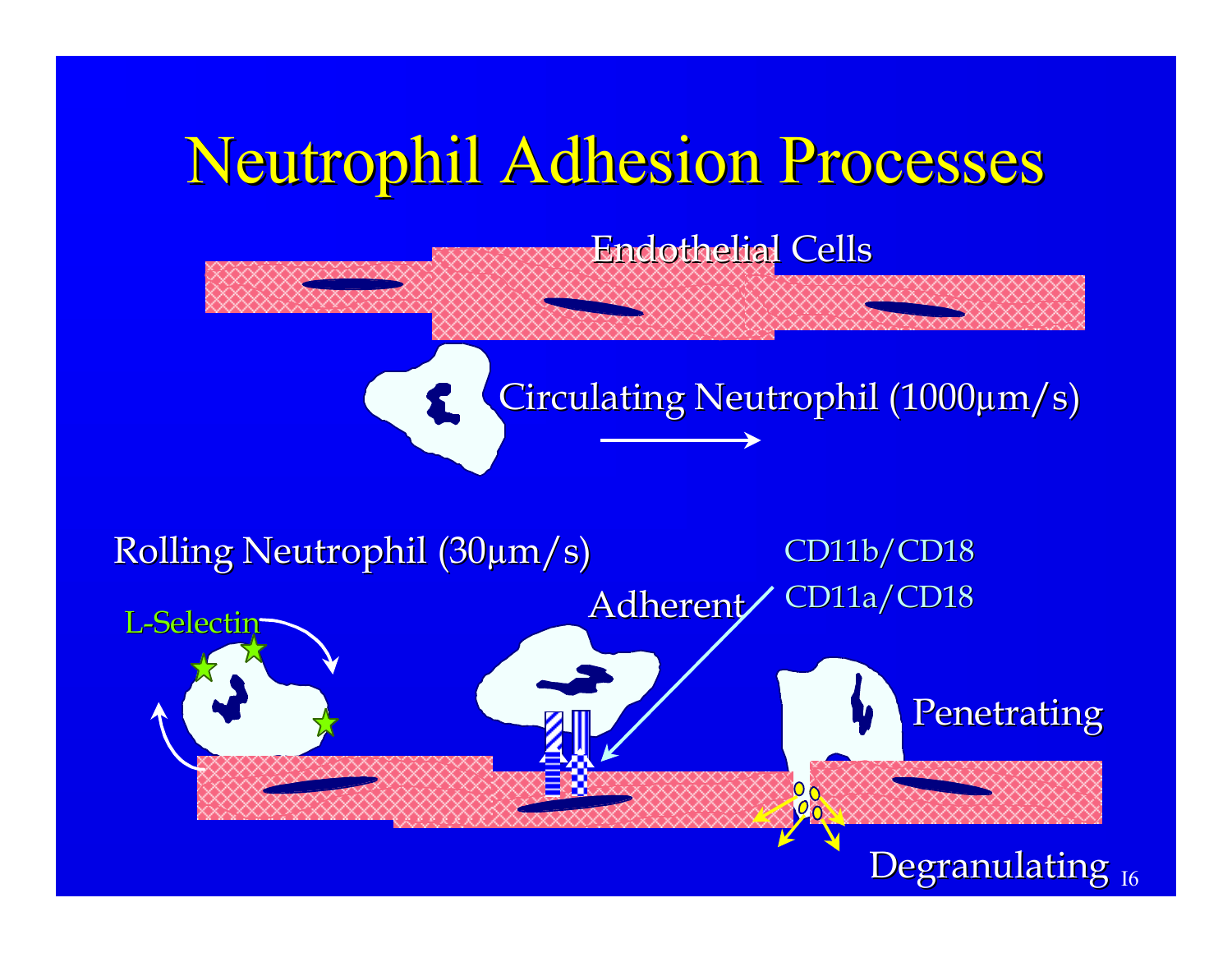#### Systemic Inflammatory Response to CPB

- The systemic response to bypass is a result of the interrelated activation of:
	- Hemostasis
	- Fibrinolysis
	- Cellular and humoral inflammatory systems
- Aprotinin's action to inhibit serine proteases (e.g., kallikrein, plasmin) attenuates:
	- Inflammatory responses
	- Fibrinolysis
	- Thrombin generation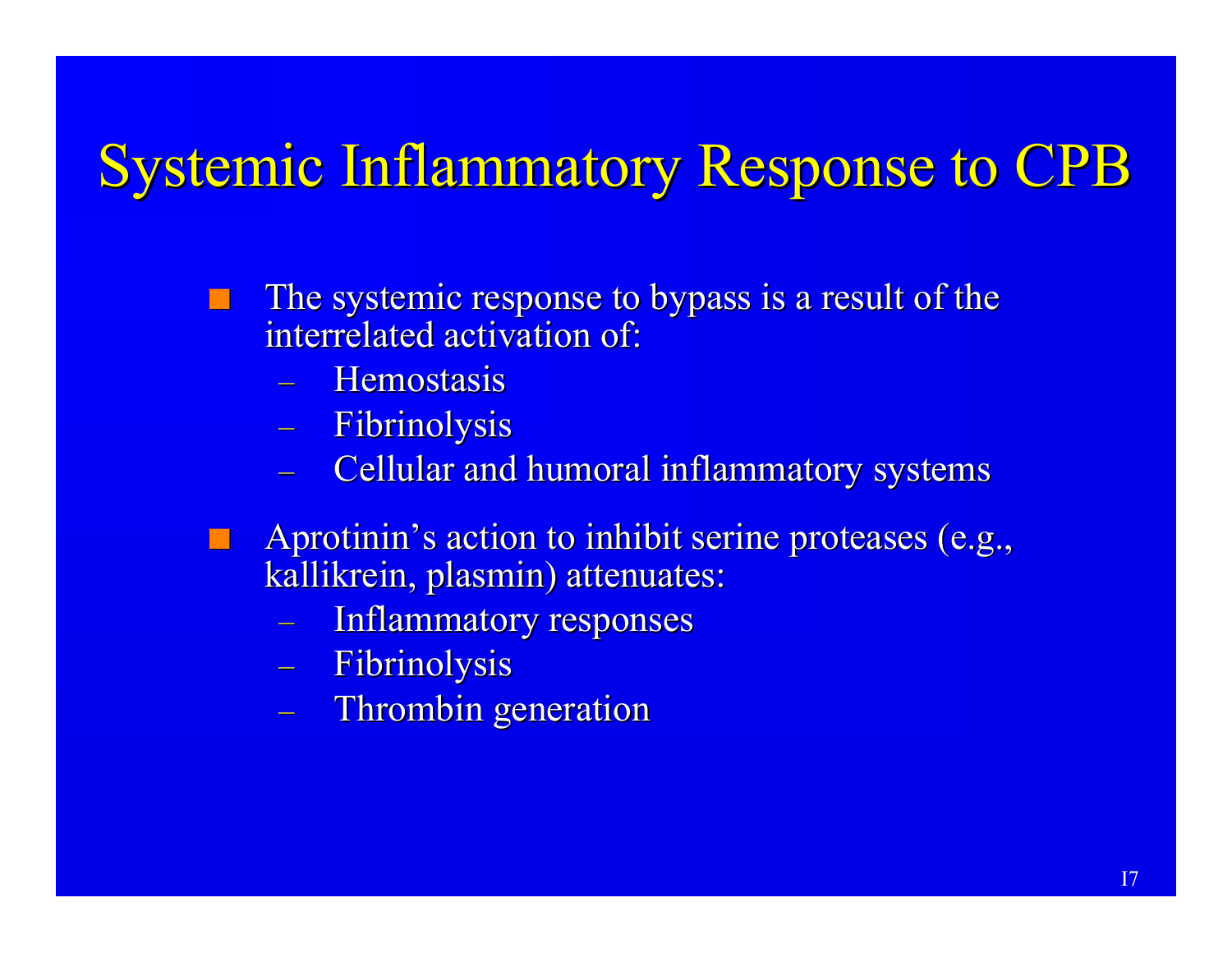#### Anti-inflammatory Action of Aprotinin

Aprotinin inhibits pro-inflammatory cytokine release and maintains glycoprotein homeostasis

- **n Platelets reduces glycoprotein loss** (e.g., GpIb, GpIIb/IIIa)
- Granulocytes prevents the expression of pro-inflammatory adhesive glycoproteins (e.g., CD11b)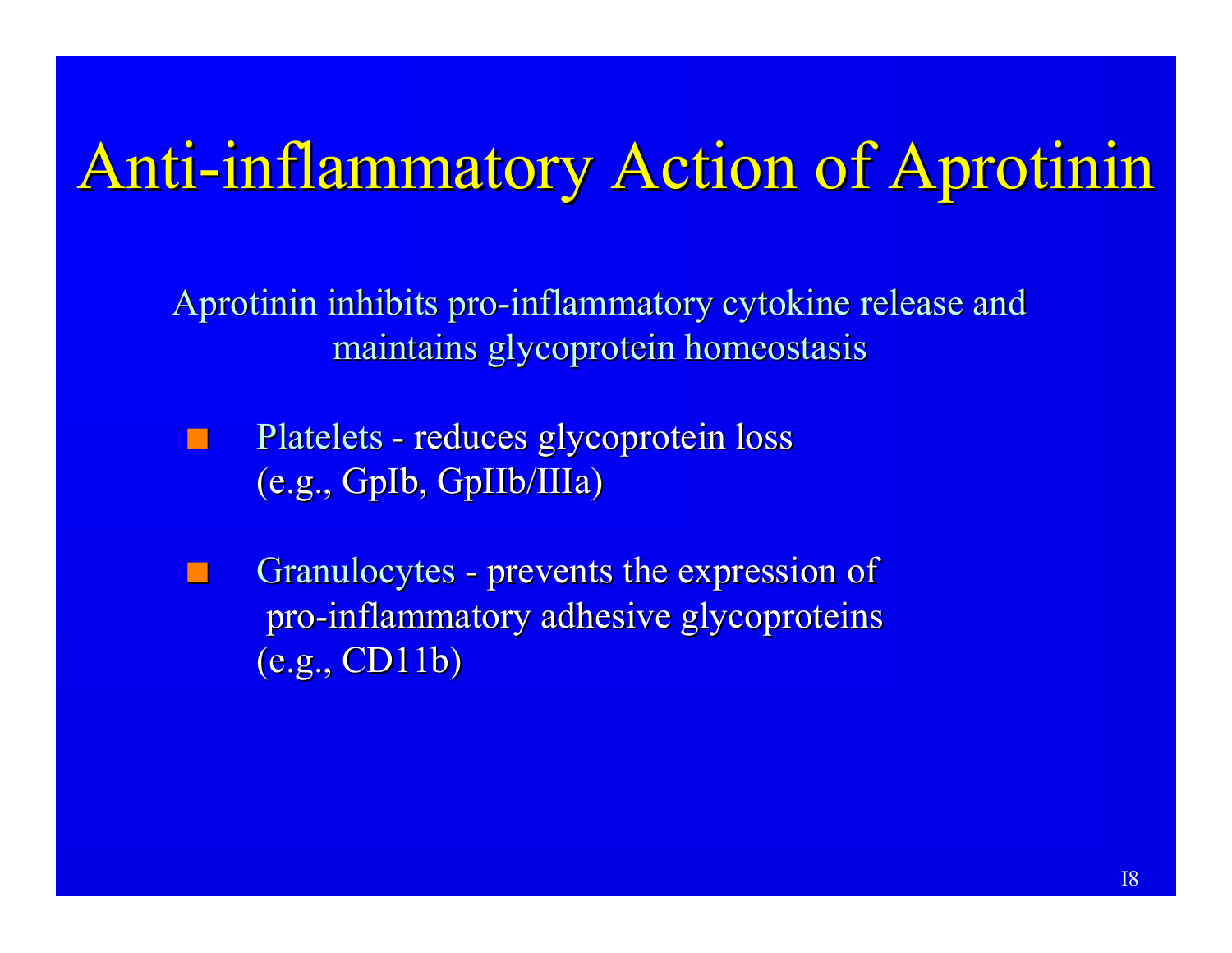### Antiinflammatory Actions of Aprotinin Suppression of ProInflammatory Cytokine Release



Hill et al J Thorac Cardiovasc Surg 1995;110:1658-62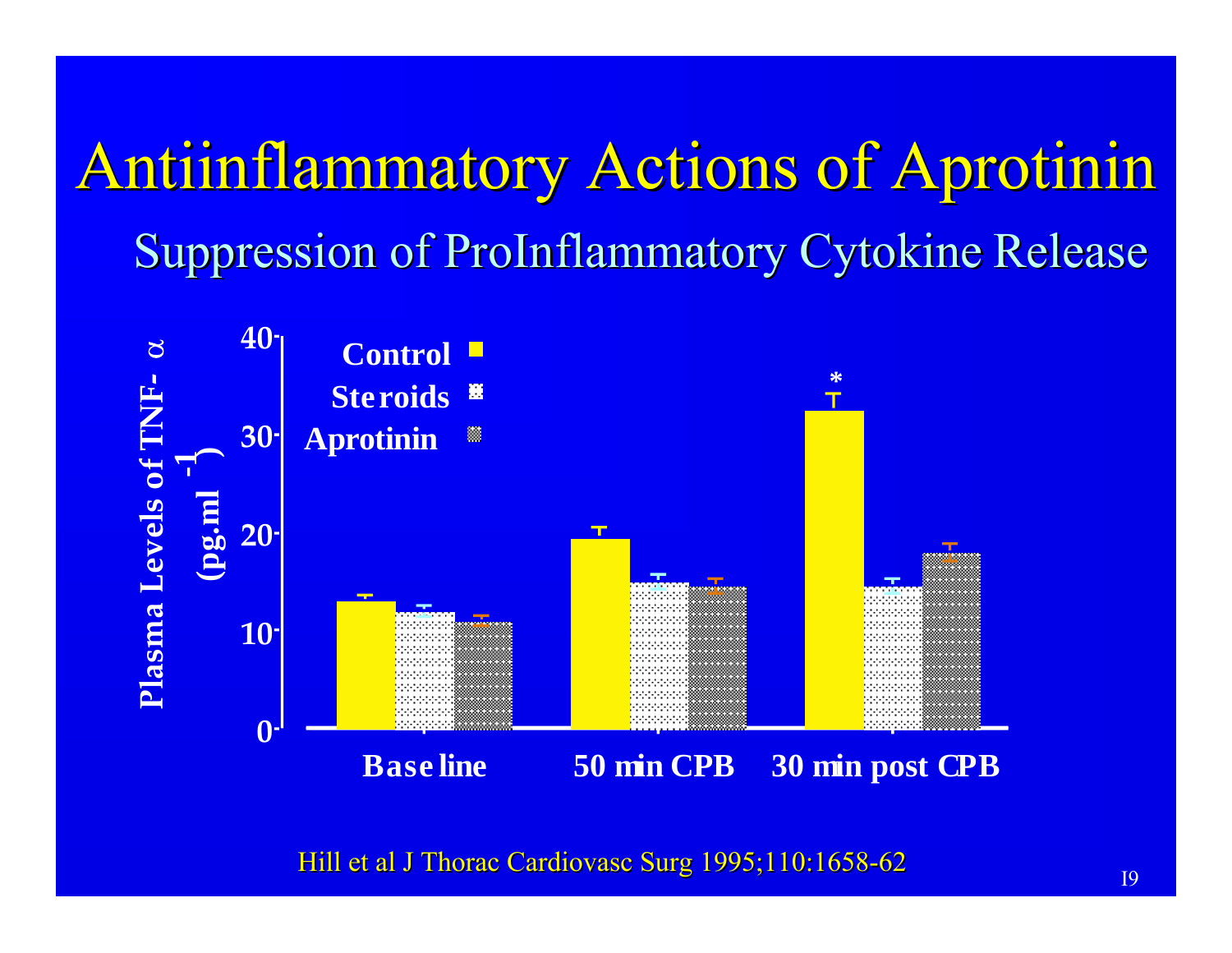# The ACT and Aprotinin

#### *In vivo* Action *In vitro* Action



H1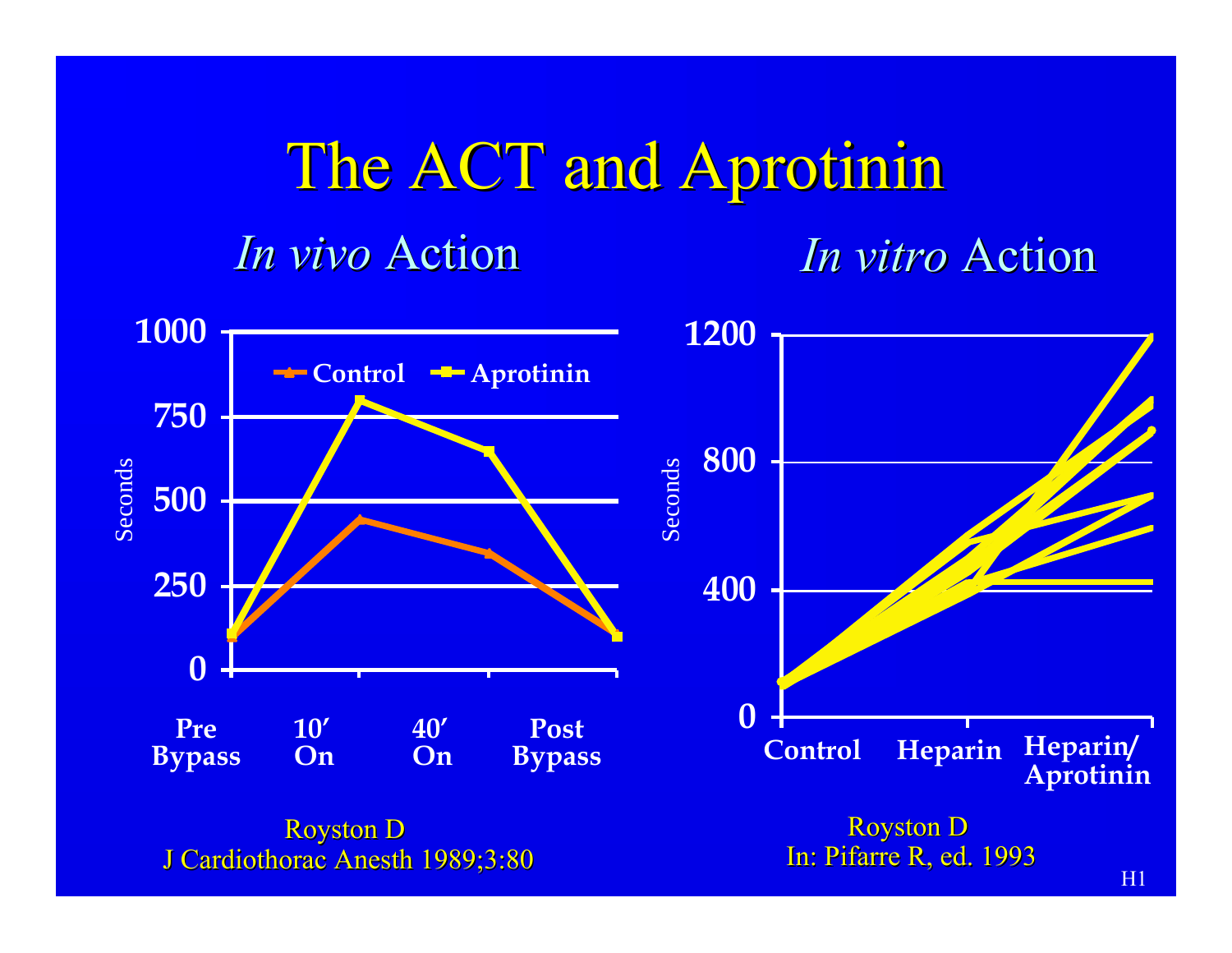### Monitoring Anticoagulation With Aprotinin

- Maintain celite-based ACT values at 750 seconds OR
- Maintain kaolin-based ACT values at 480 seconds OR
- Give additional heparin in a fixed-dosage regimen OR
- Use heparin/protamine tritration, a monitoring test that does not rely on contact activation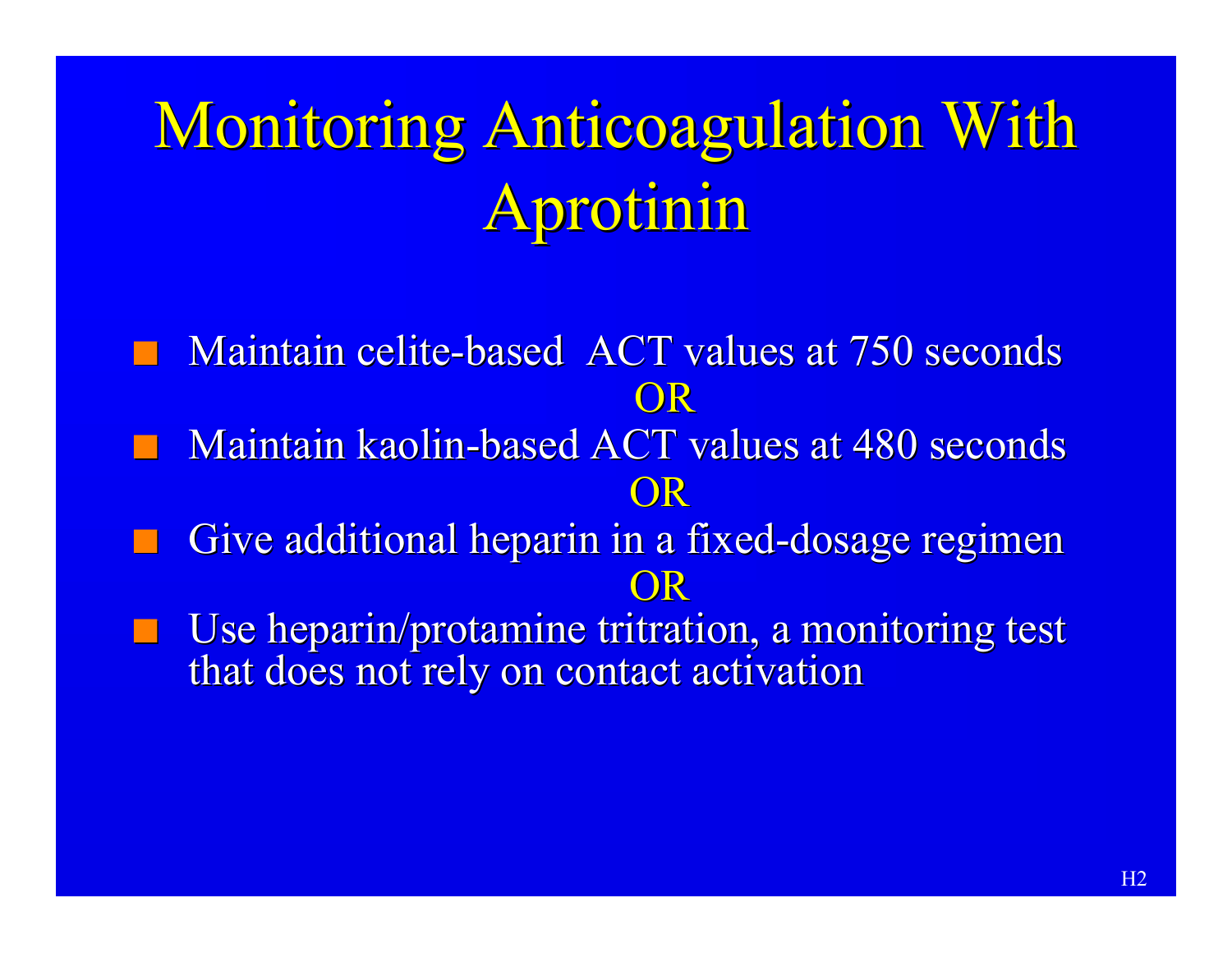### DHCA and Heparinization Management

Appropriate heparinization schedules must be used to ensure anticoagulation throughout the bypass procedure

- Activated clotting time (ACT) should be maintained at more than 1000 seconds during the procedure
- To achieve this may require a larger loading dose of heparin and an additional bolus of heparin prior to initiation of circulatory arrest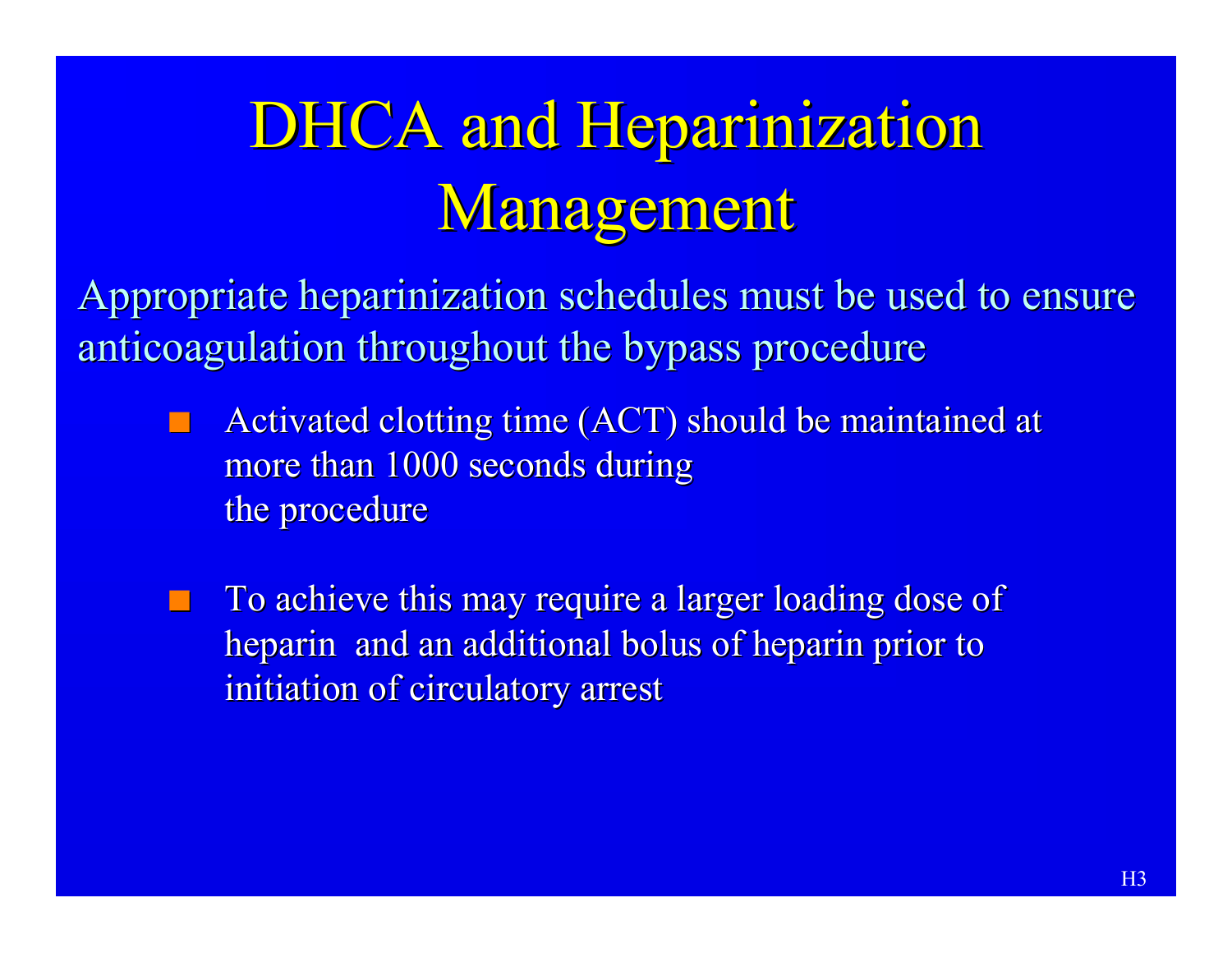### Aprotinin and Heparin Inhibition



Royston J Cardiothorac Vasc Anesth 1992;6:76-100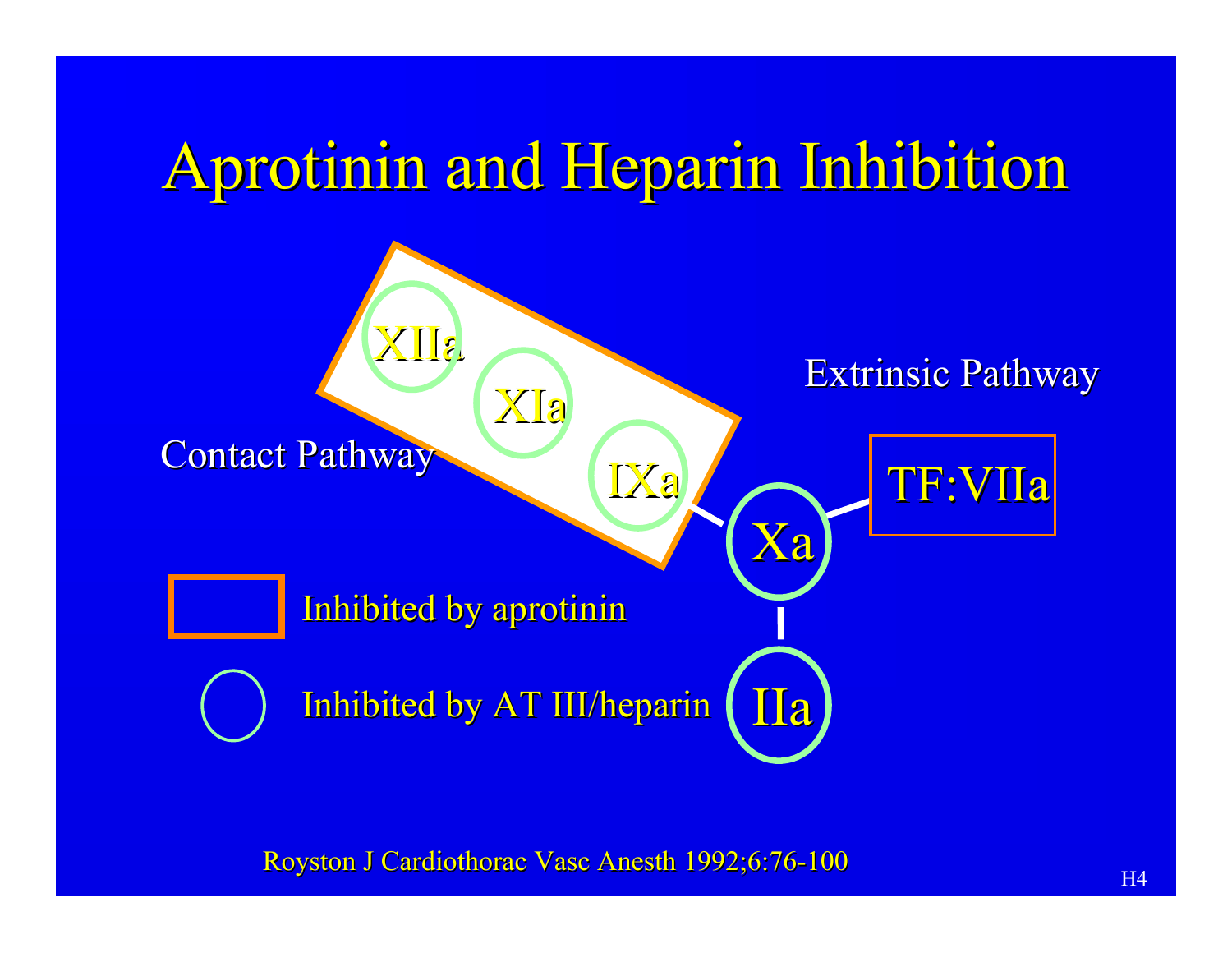### Coagulation Monitoring With Aprotinin

Activated Clotting Time (ACT)

Celite 750 seconds

Kaolin 480 seconds

Independent of the effects of hemodilution and/or hypothermia (Difficult to quantify during CPB)

Trasylol Prescribing Information, Bayer Corporation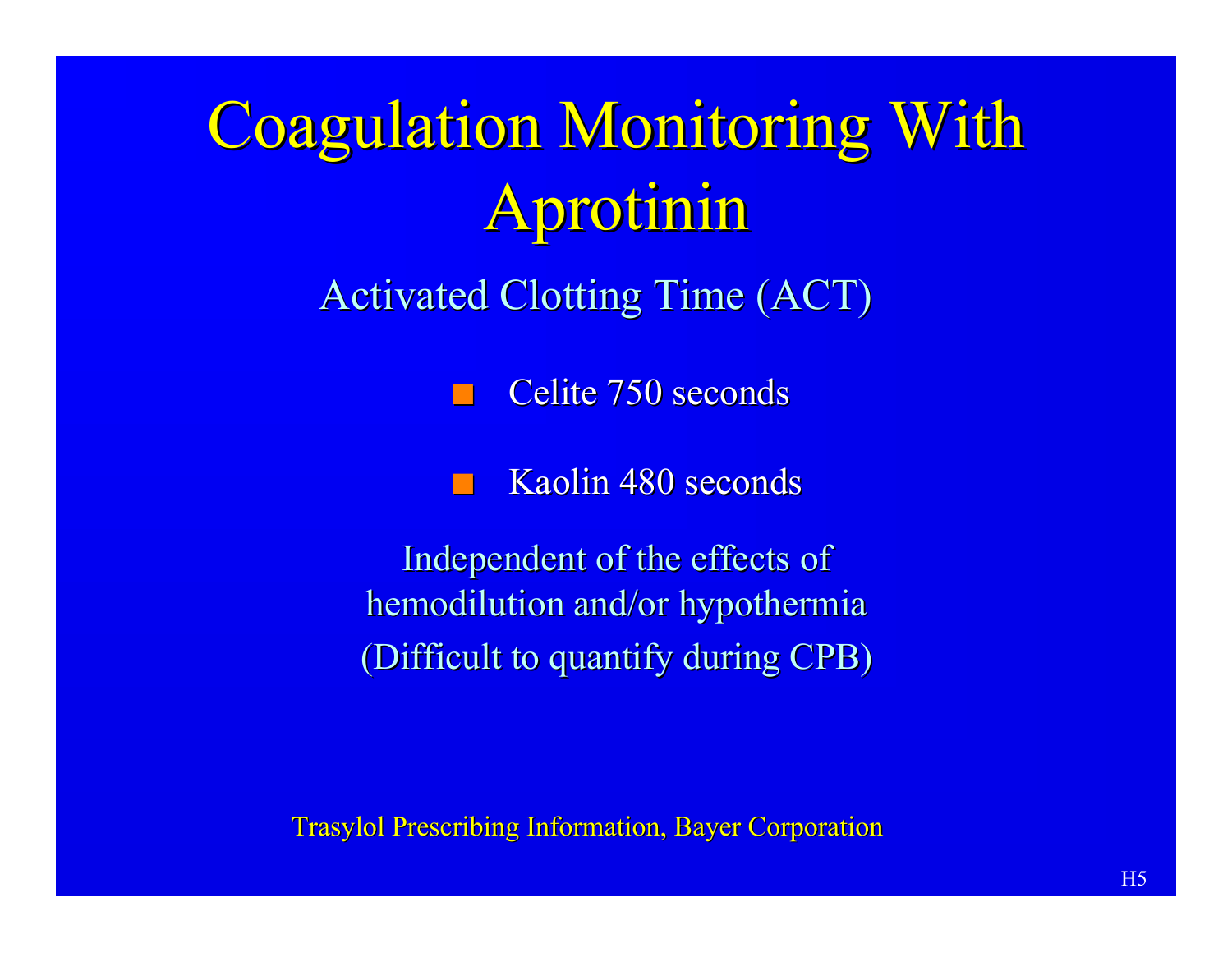### Limitations of ACT in Heparin Monitoring

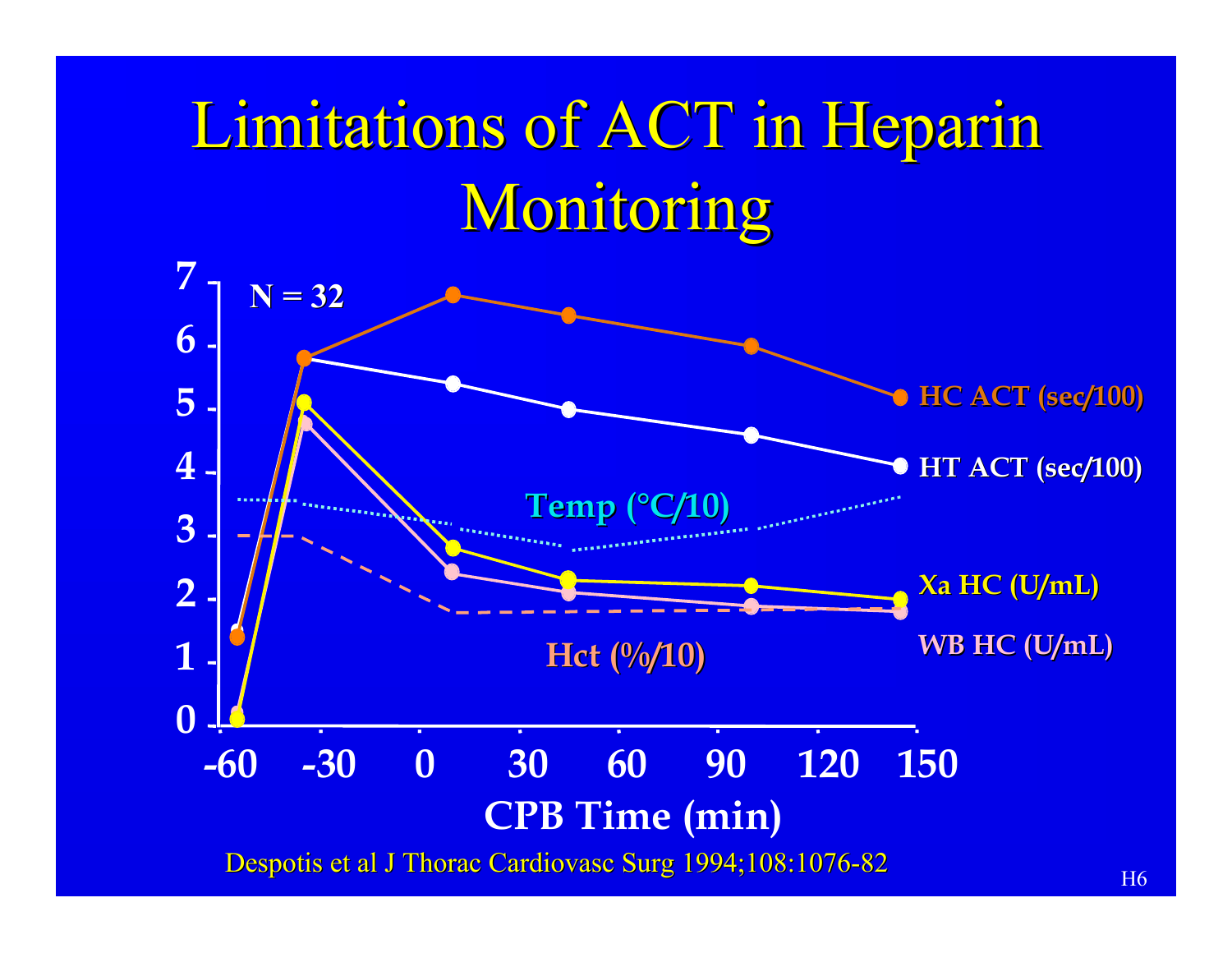# Coagulation Monitoring With Aprotinin

Fixed Heparin Dosing

- Loading dose + pump prime  $=$  at least 350 IU/kg
- Additional heparin should be given based on:
	- Patient weight
	- Length of CPB
- Heparin elimination
	- e.g. 1/3 initial dose in U/kg every 45 min

Trasylol Prescribing Information, Bayer Corporation Figure 1, 1987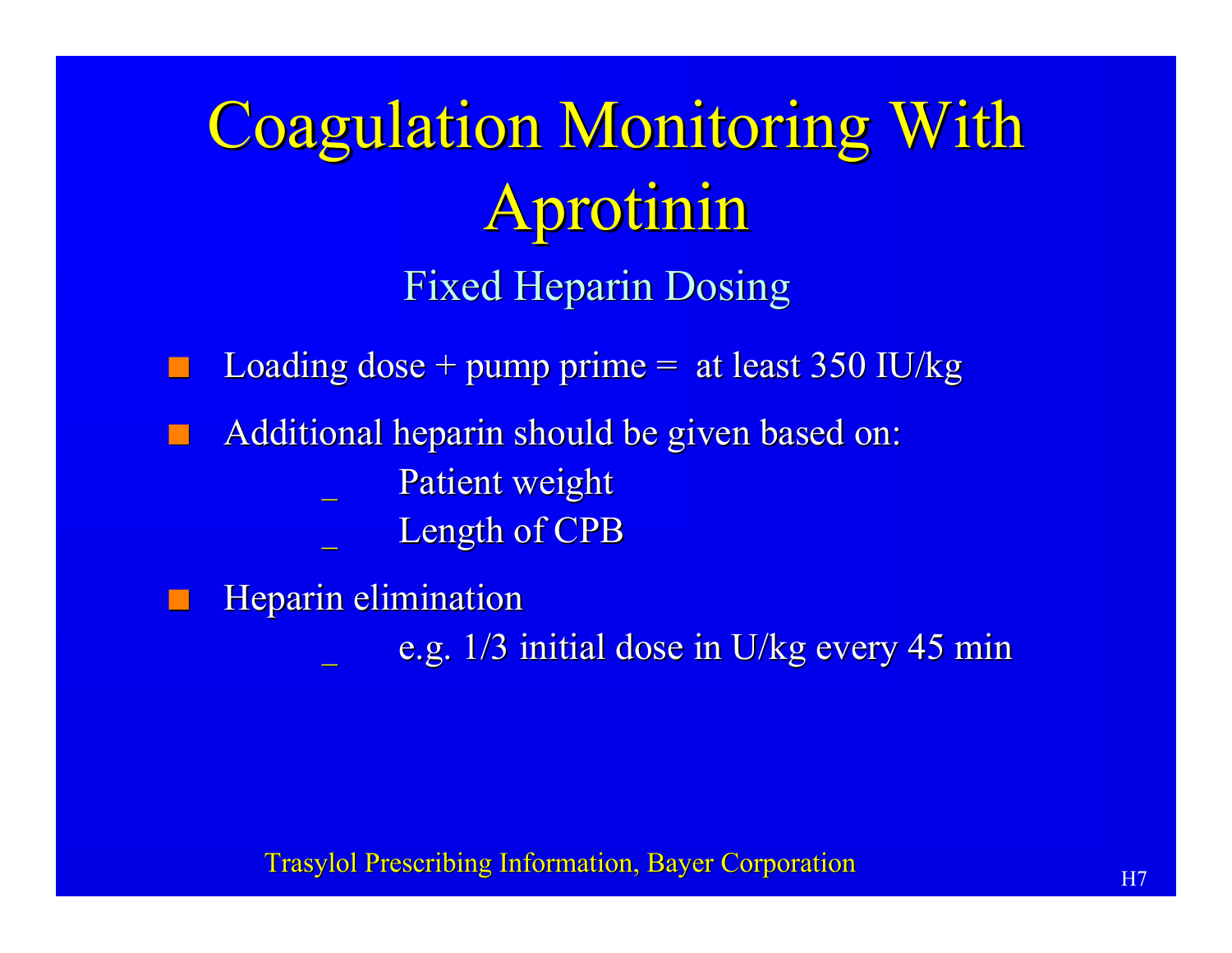#### Coagulation Monitoring With Aprotinin Heparin-Protamine Titration

- A heparin dose response, assessed by protamine titration, should be performed prior to aprotinin administration to determine heparin loading dose
- Maintain heparin levels during CPB at least above 2.7U/mL
- Maintenance of patient-specific pre-CPB reference (whole blood heparin concentration associated with kaolin ACT of approximately 480 seconds)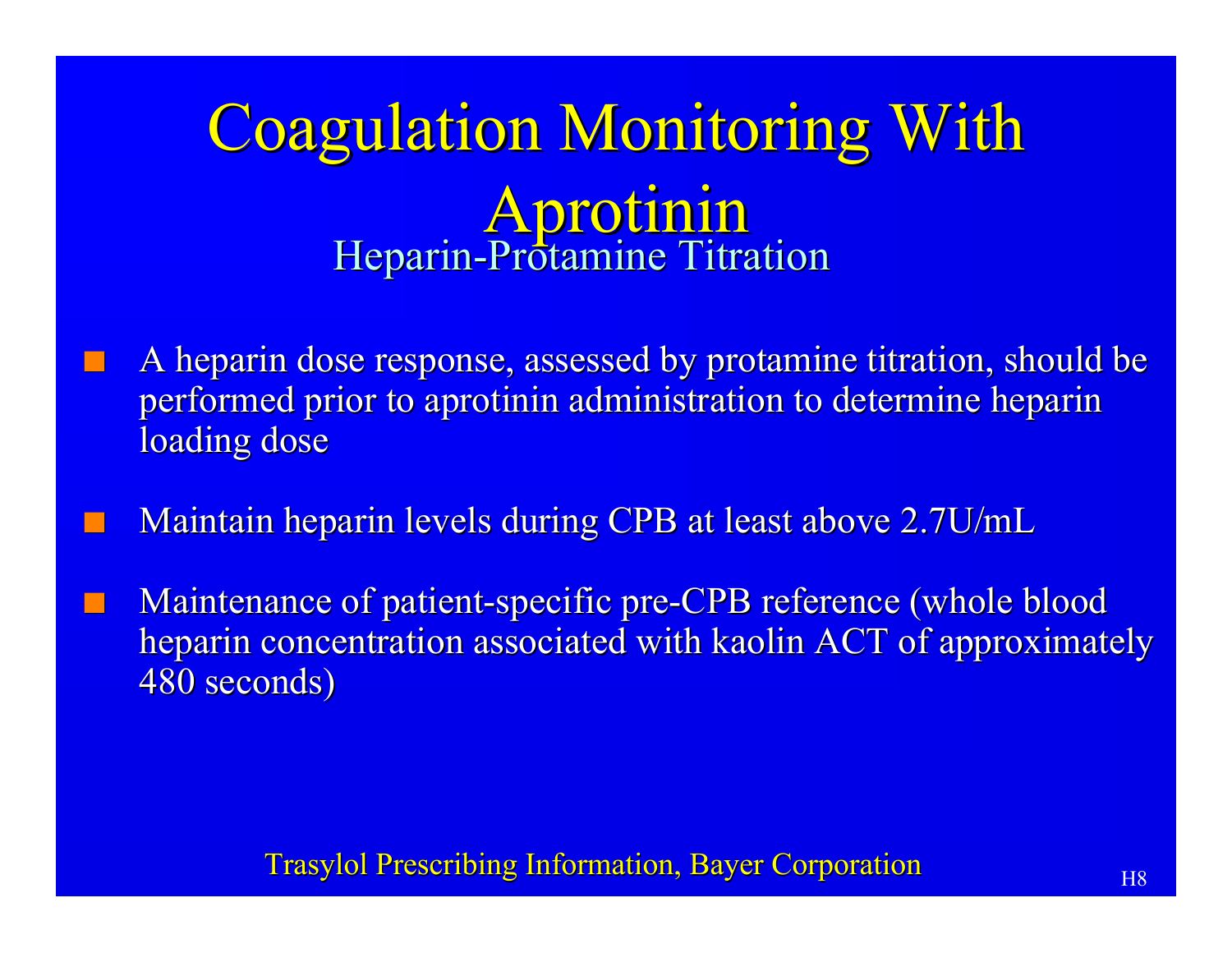# Coagulation Monitoring With Aprotinin

Heparin Reversal With Protamine

Amount of protamine administered based on the amount of heparin given (e.g. 0.5-0.7 mg protamine:mg total heparin\* ) , not the ACT value

> \* Despotis et al J Thorac Cardiovasc Surg 1995;110:46-54 Trasylol Prescribing Information, Bayer Corporation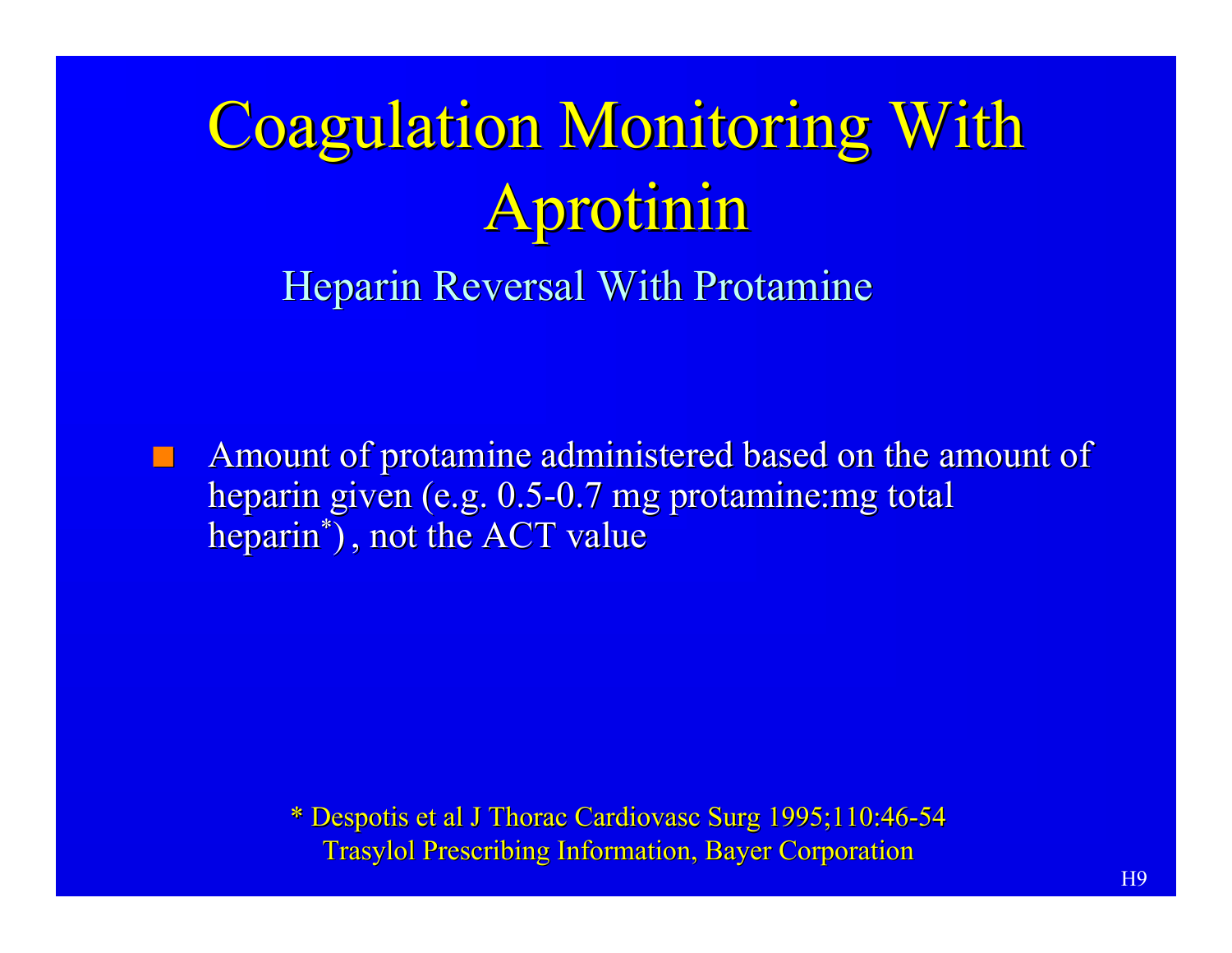### Aprotinin Risk/Benefit Issues

- **n Hypersensitivity**
- **n** Mortality
- **Nyocardial Infarction**
- **n** Graft Patency
- **n Use with Hypothermic Circulatory Arrest**
- **Renal Function**
- n Stroke
- **n Miscellaneous Adverse Events**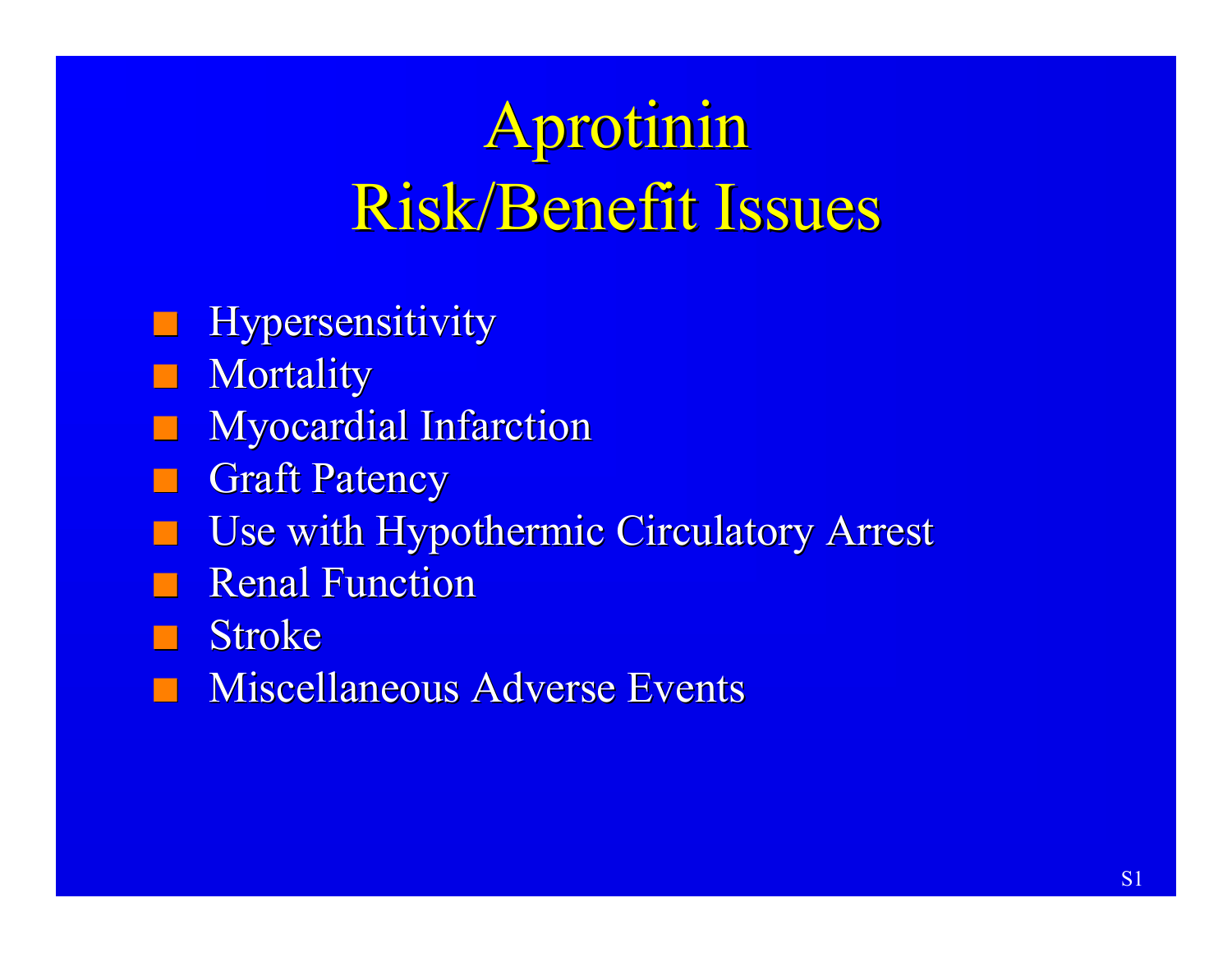### Incidence of Hypersensitivity Reactions

Including mild skin rash, bronchospasm, and anaphylaxis

**Incidence** 

No prior exposure \*  $\leq 0.1\%$ 

Reexposure within six months \*\* 5.0%

Reexposure after six months \*\* 0.9%

 \* Bayer Corporation, Data on File \*\* Dietrich et al Ann Thorac Surg 1998;65:S60-4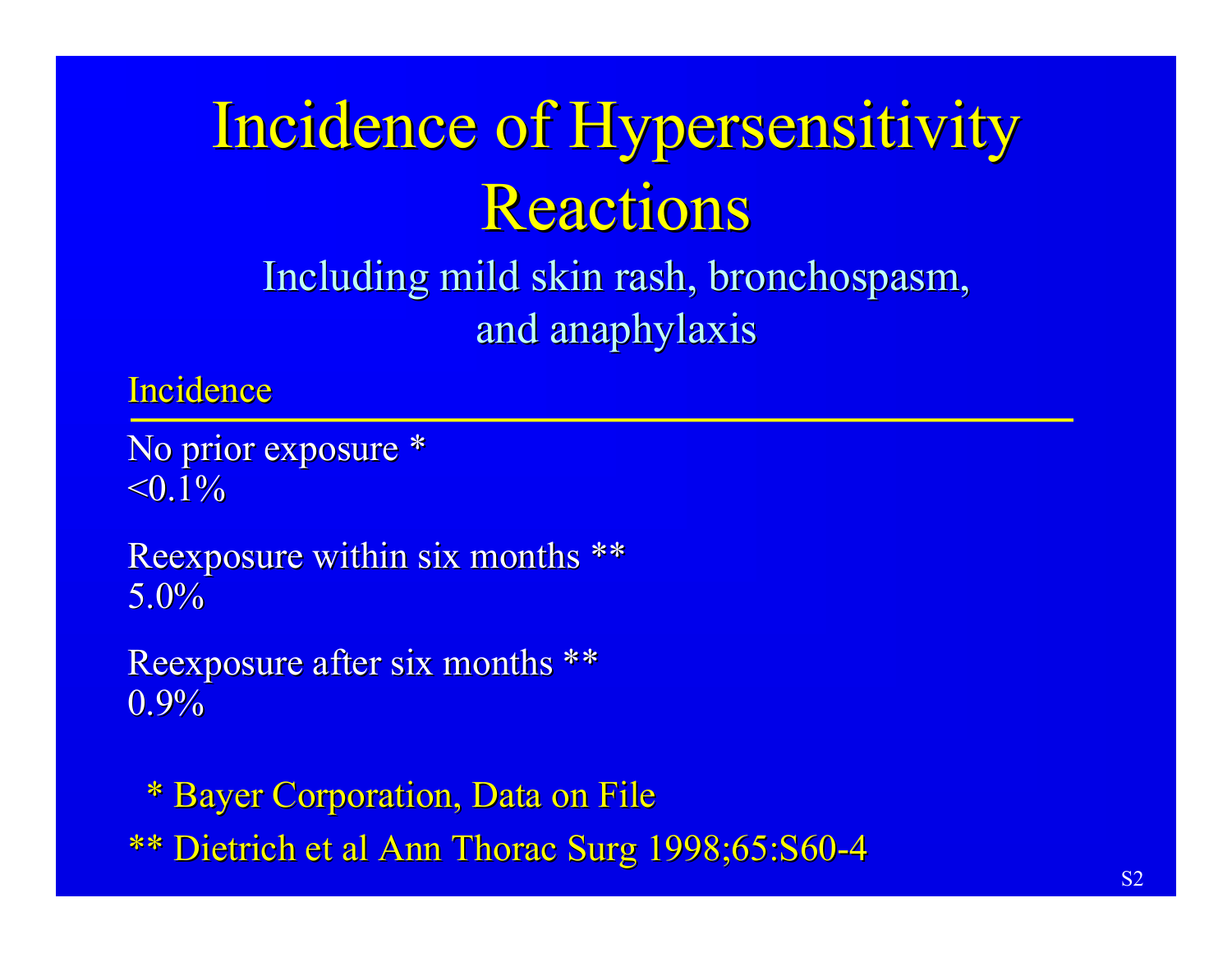### Epidemiology of Serious **Hypersensitivity Reactions**

n Treated patients  $> 3000$ n Known prior exposure ˜ 200

Major hypersensitivity

Ceriani et al J Cardiothorac Vasc Anesth 1995;9:477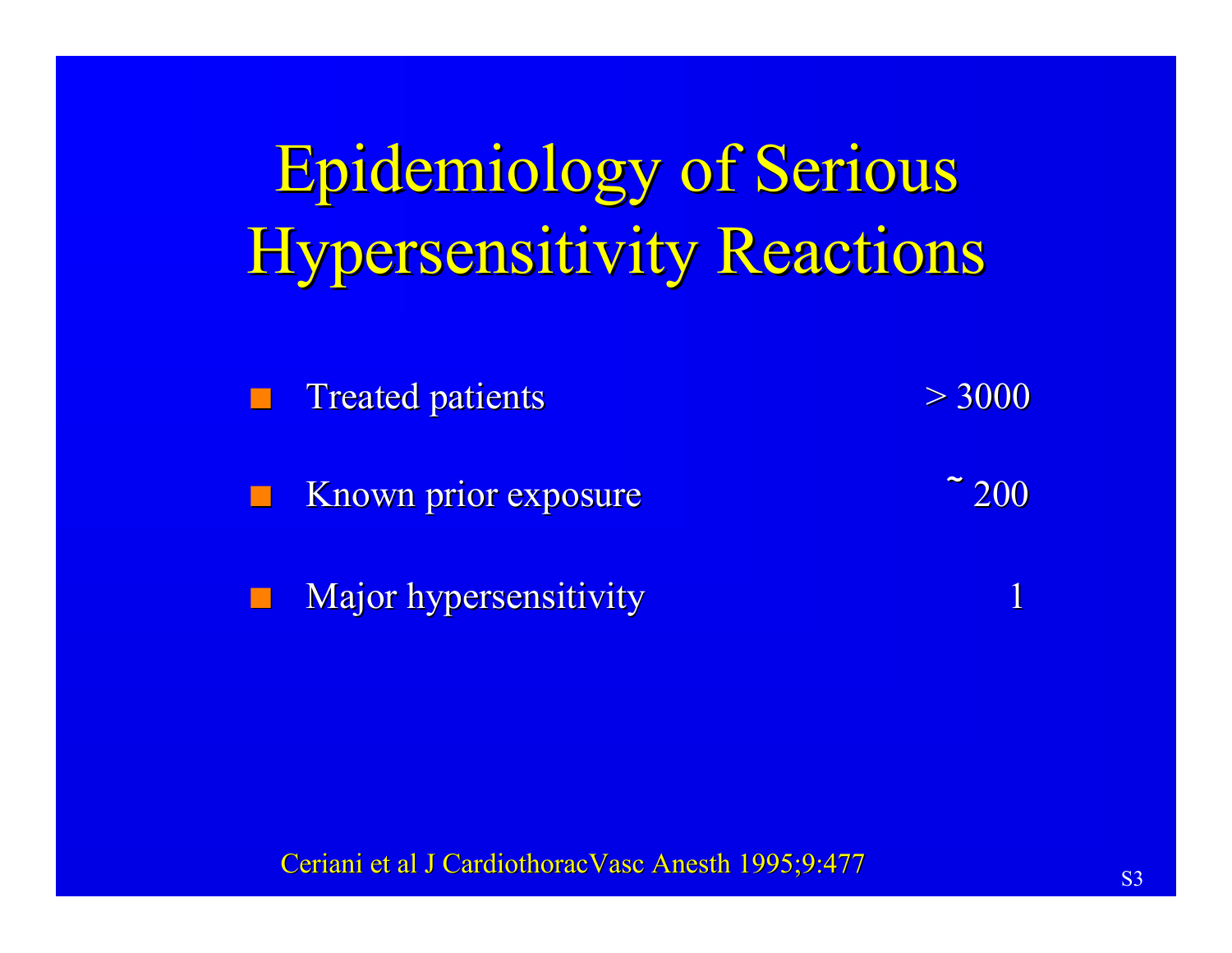#### Hypersensitivity Reactions to Aprotinin



Dietrich et al J Ann Thorac Surg 1998;65:S60-64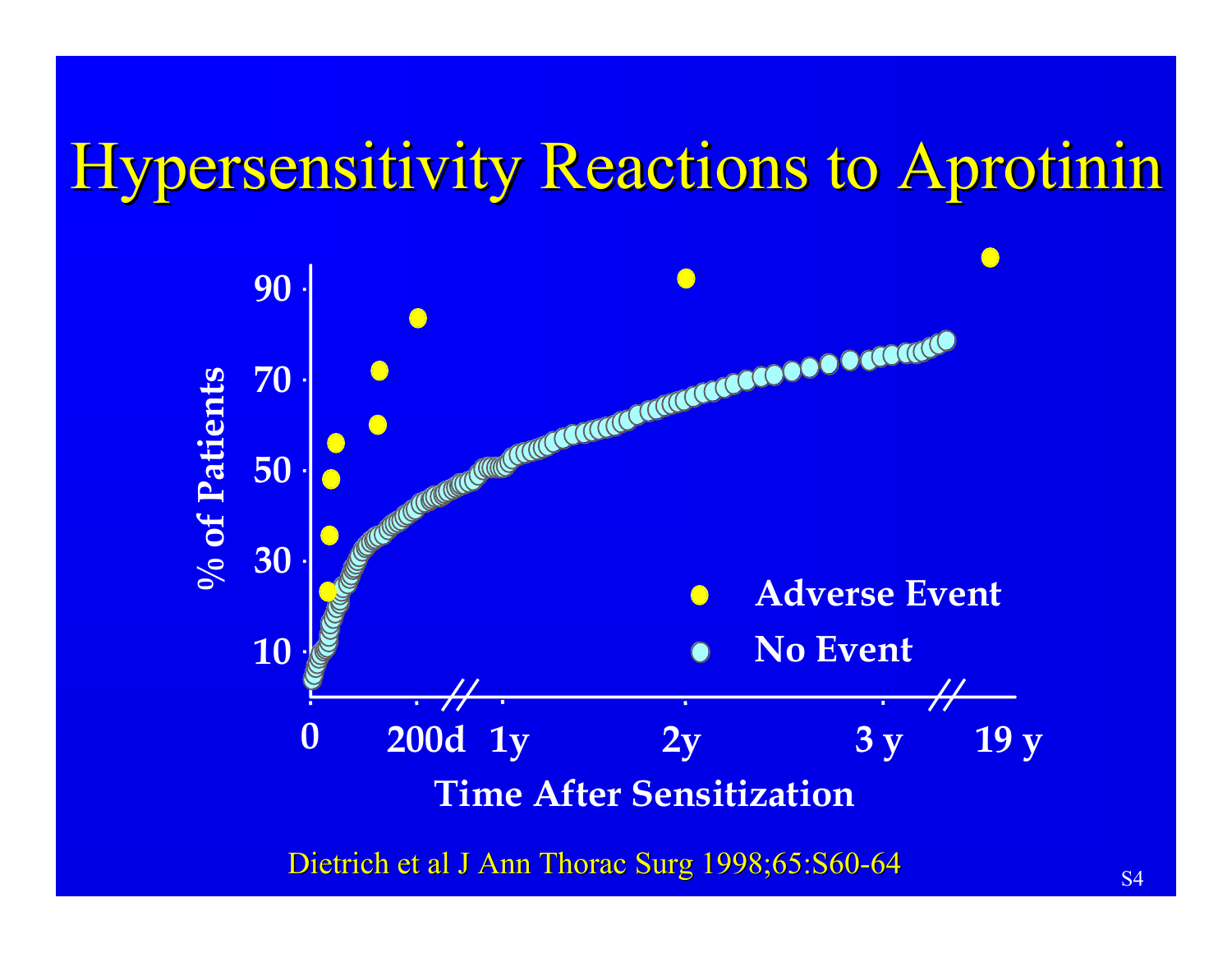### Testing for Hypersensitivity

- All patients should first receive a test dose of Trasylol to assess the potential for allergic reactions
- The 1 mL test dose should be administered intravenously at least 10 minutes before the loading dose
- Even after the uneventful administration of the test dose, the full therapeutic dose may cause anaphylaxis
- **n** If this happens, the infusion should be stopped immediately and emergency treatment for anaphylaxis should be applied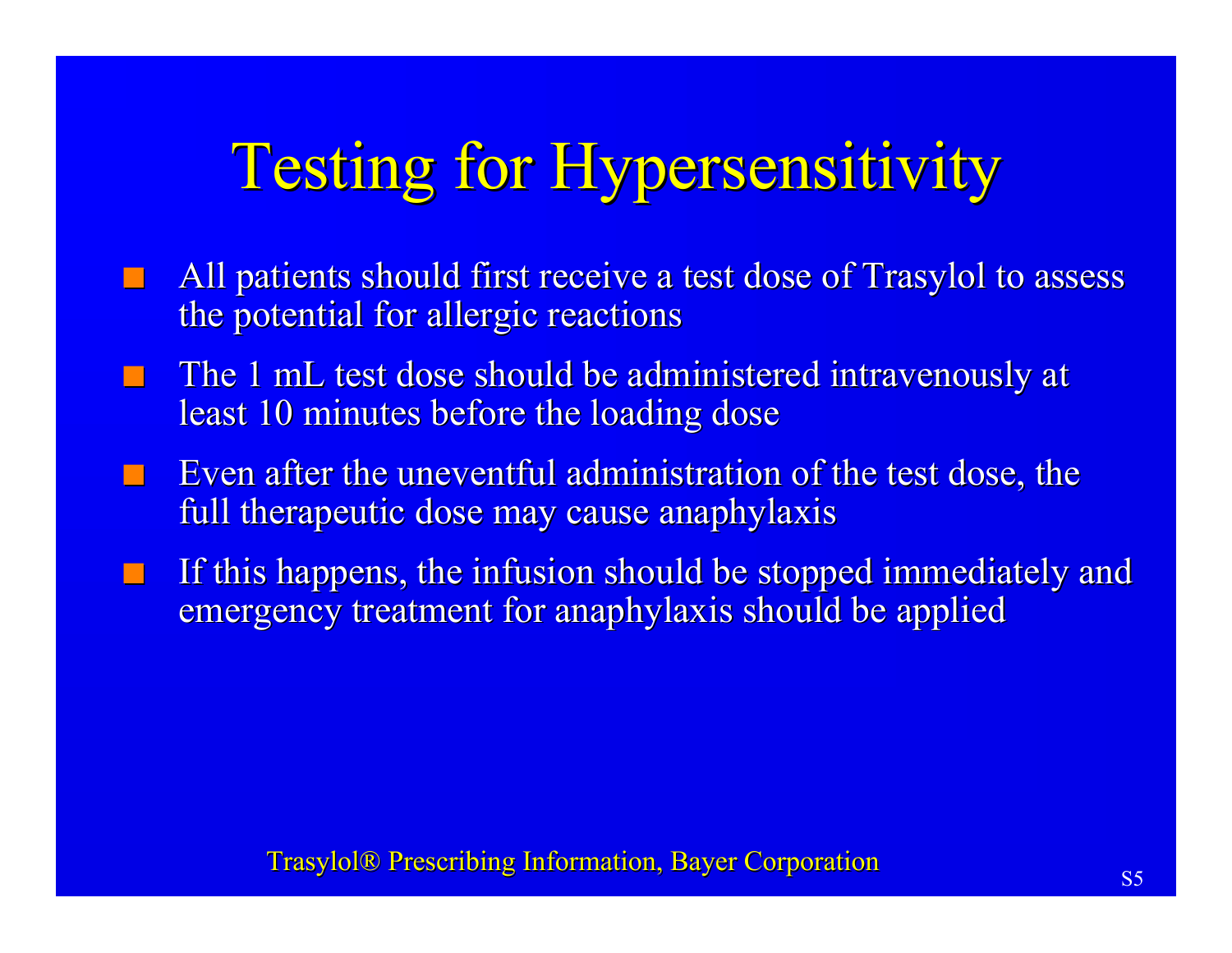## Management Recommendations Patients With Prior Exposure

- **n Have standard emergency treatments for hypersensitivity or** anaphylactic reactions readily available in the operating room
- **n** Administration of the test dose and loading dose should only be done when the conditions for rapid cannulation (if necessary) are present
- Delay the addition of Trasylol<sup>®</sup> into the pump-prime solution until after the loading dose has been safely administered
- $\blacksquare$  Additionally, administration of H<sub>1</sub> and H<sub>2</sub> blockers 15 minutes before the test dose may be considered

Trasylol® Prescribing Information, Bayer Corporation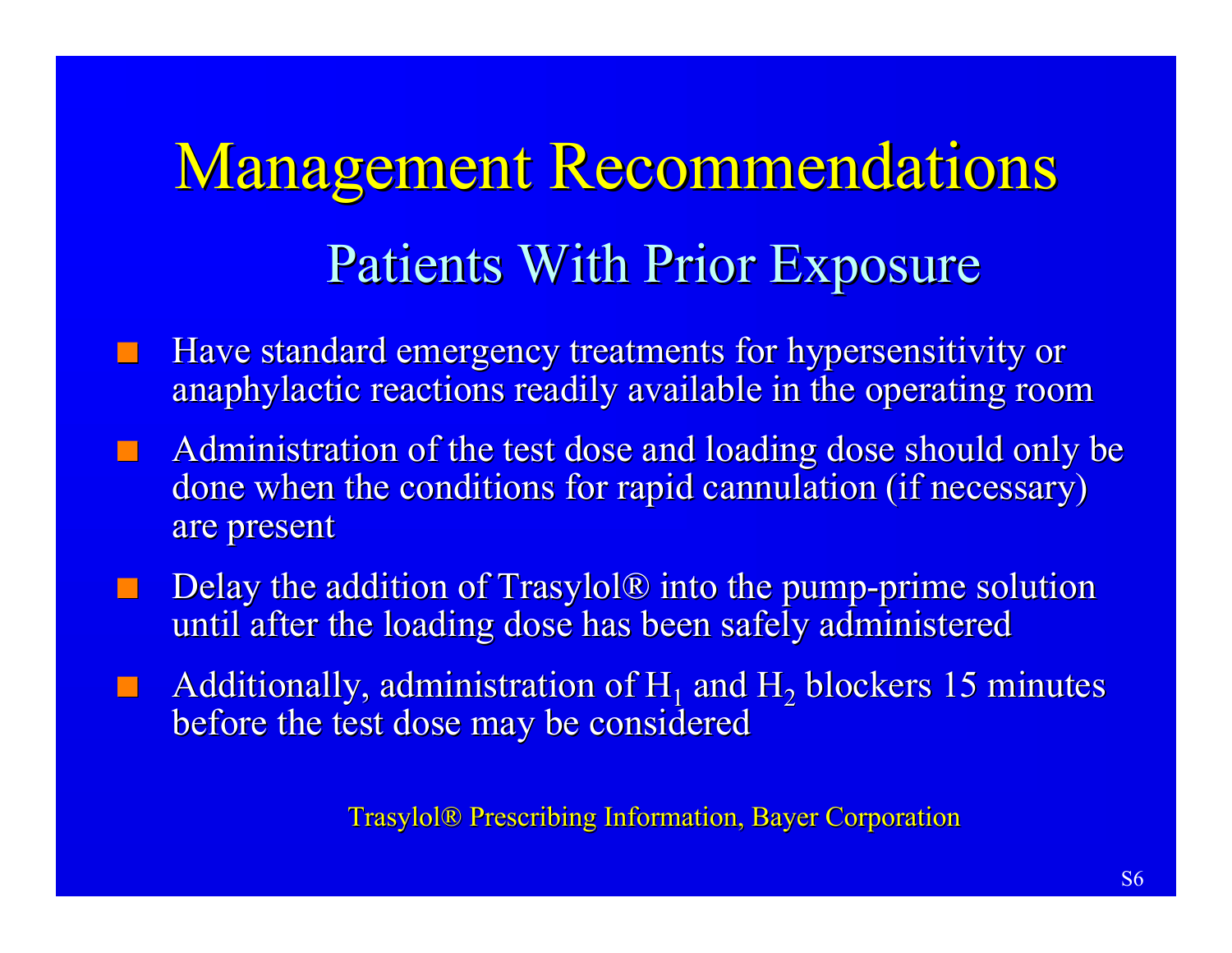#### Aprotinin-Drug Interactions

Blocks the anti-hypertensive action of Captopril

**n** Inhibits action of thrombolytic agents *in vitro* and in animal studies

Interferes with assays used to assess adequate heparinization during CPB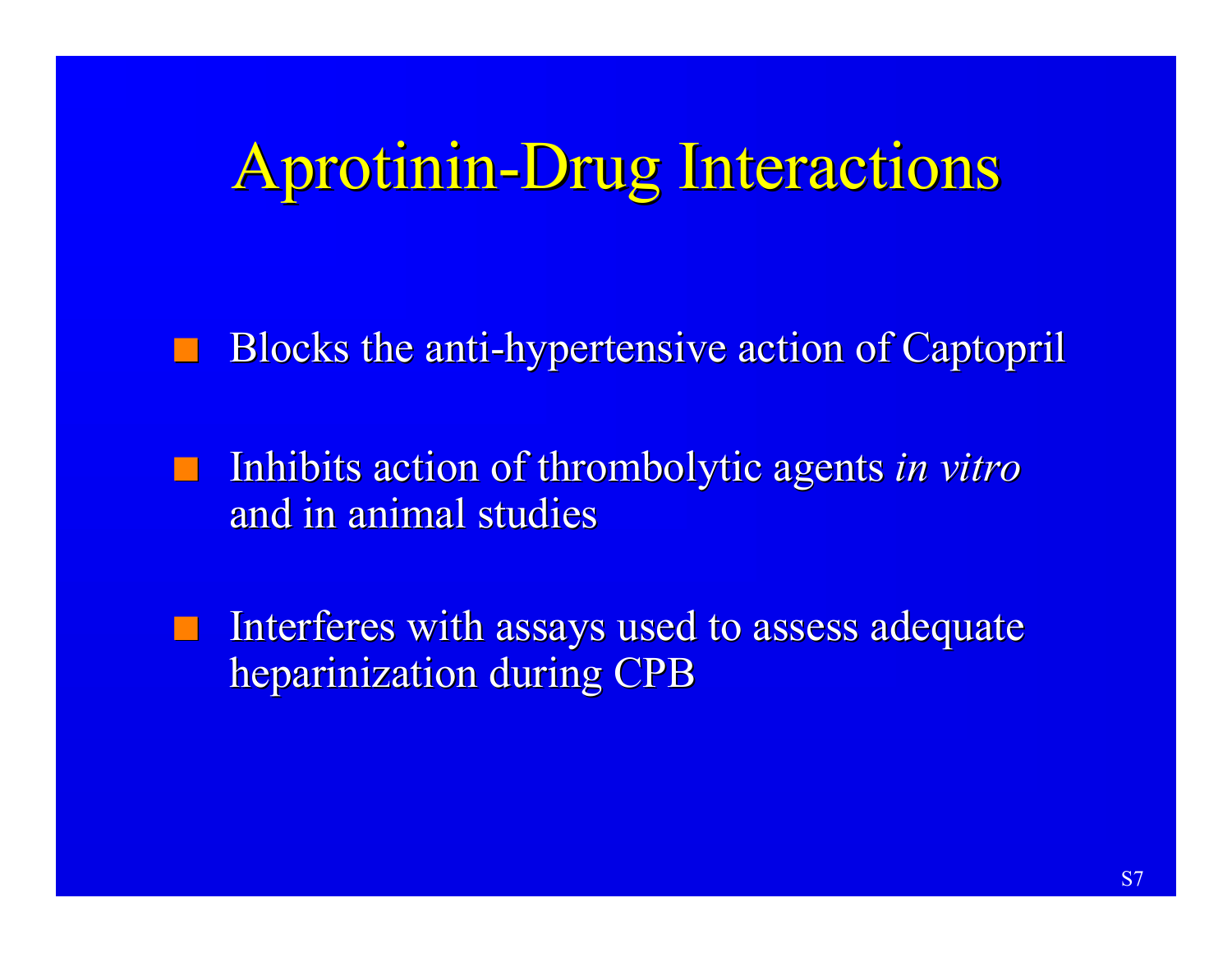### **Mortality Rates** Primary CABG Surgery



Lemmer et al Ann Thorac Surg 1996;62:1659-68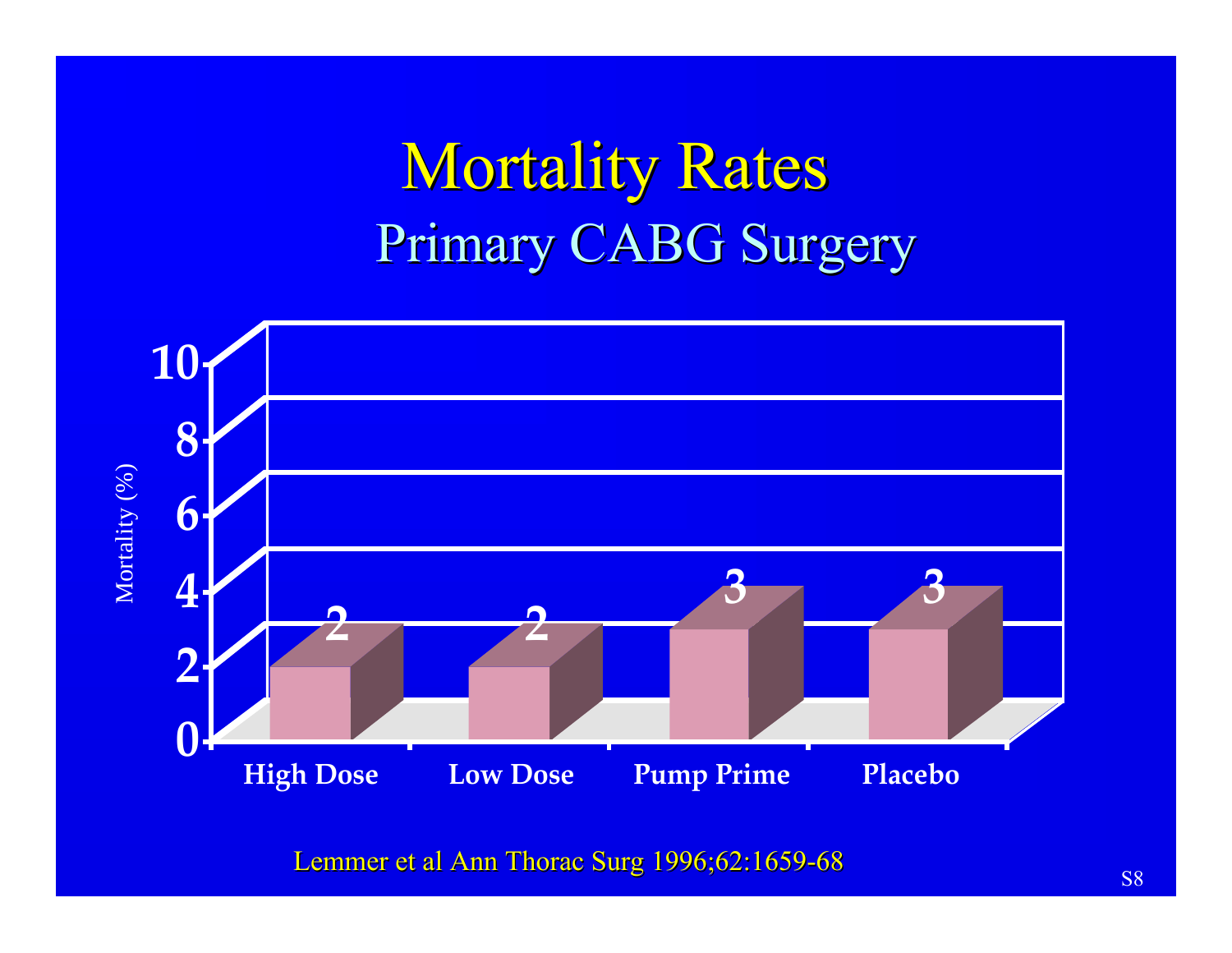# Diagnosis of Myocardial Infarction

Based on Evaluation by a Blinded Core Laboratory

Electrocardiogram **Creatine kinase and CK-MB SGOT** 

**n** Lactic dehydrogenase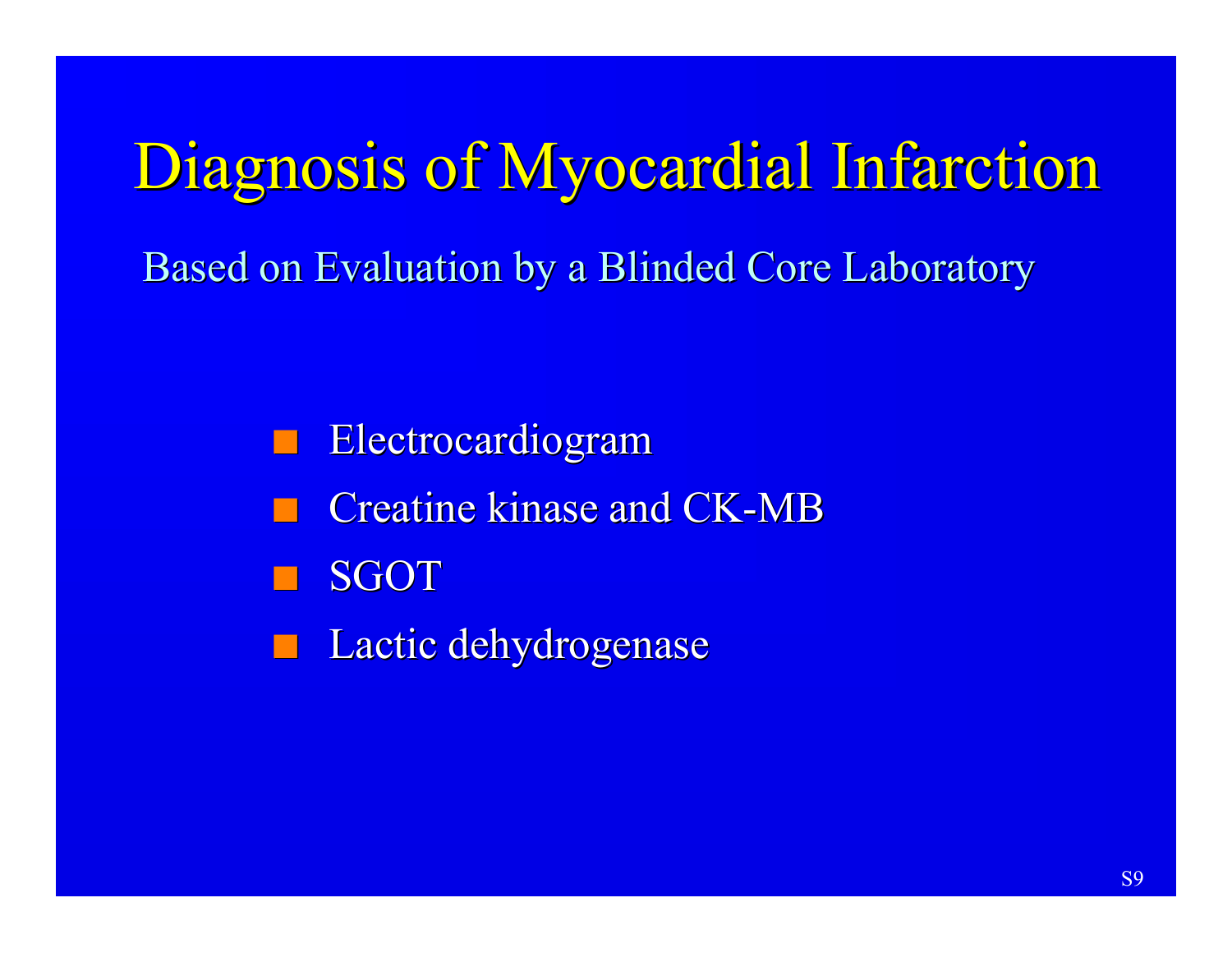### Definition of Myocardial Infarction

#### Definite MI

Defined by a definite new Q wave on the EKG, or CK-MB levels \_120 U/L at 6, 12, and 18 h postop

#### Definite or Probable MI

Based on any or all of the information, including but not limited to enzyme values

Definite, Probable, or Possible MI Based on any and all information No MI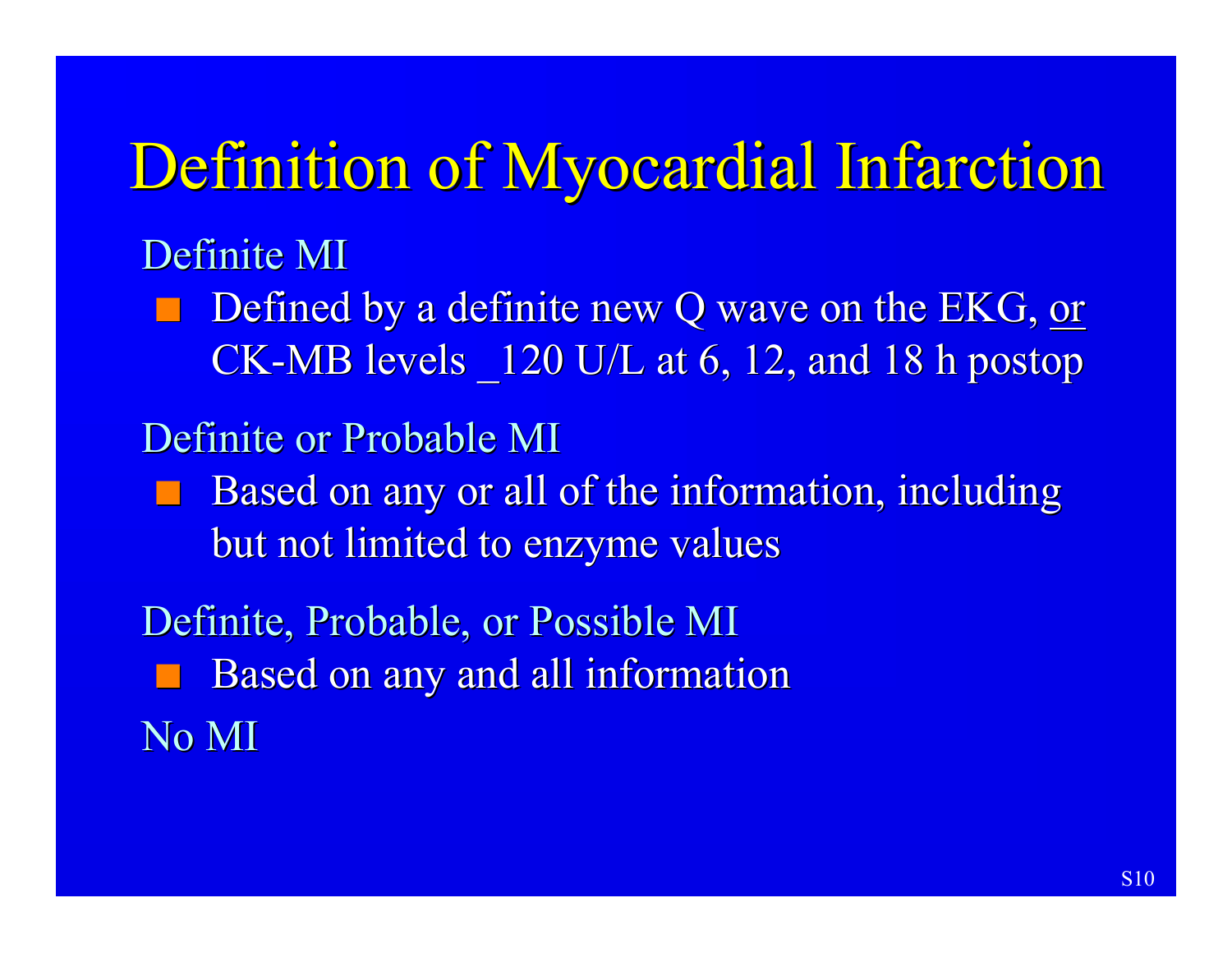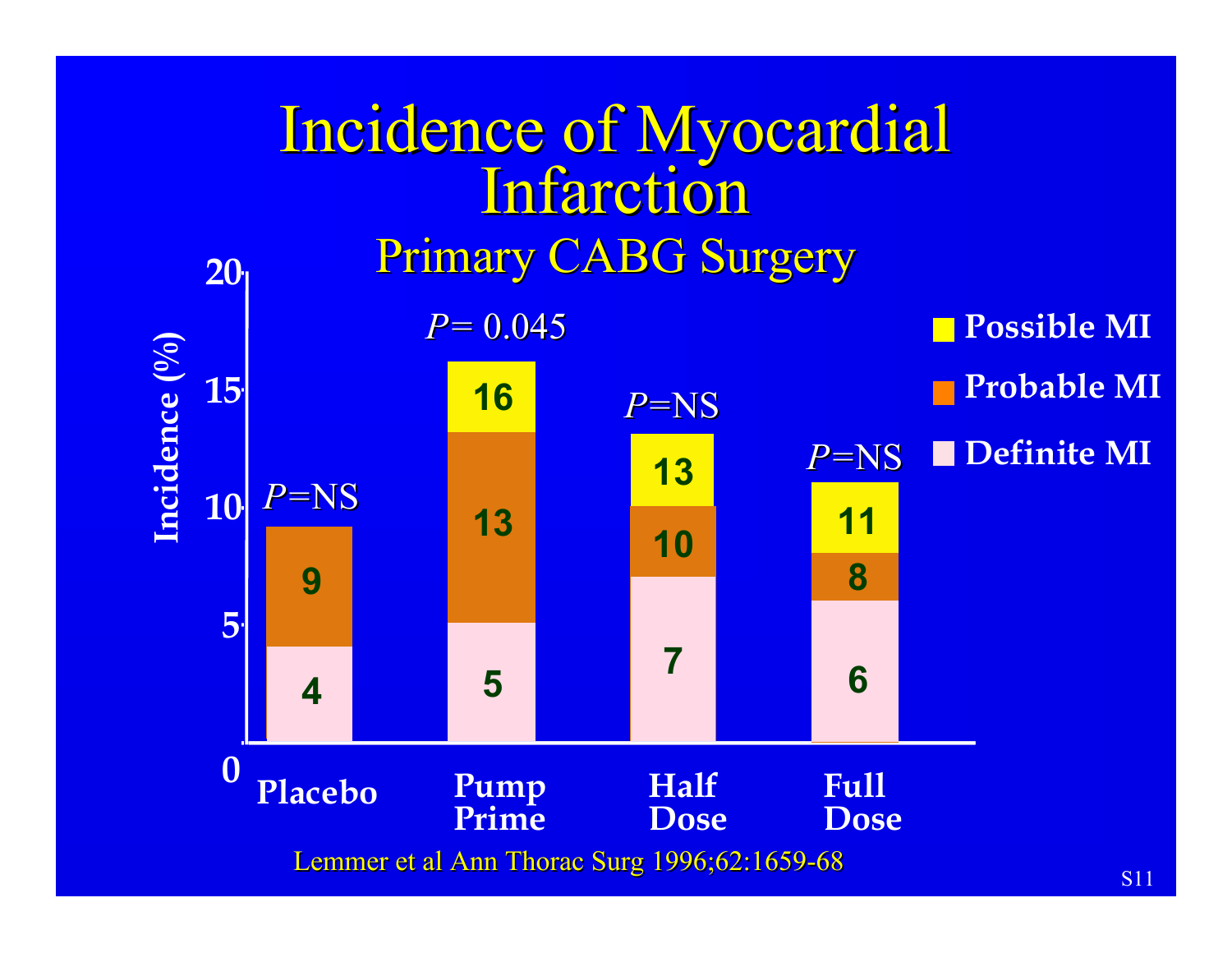

Levy et al Circulation 1995;92:2236-44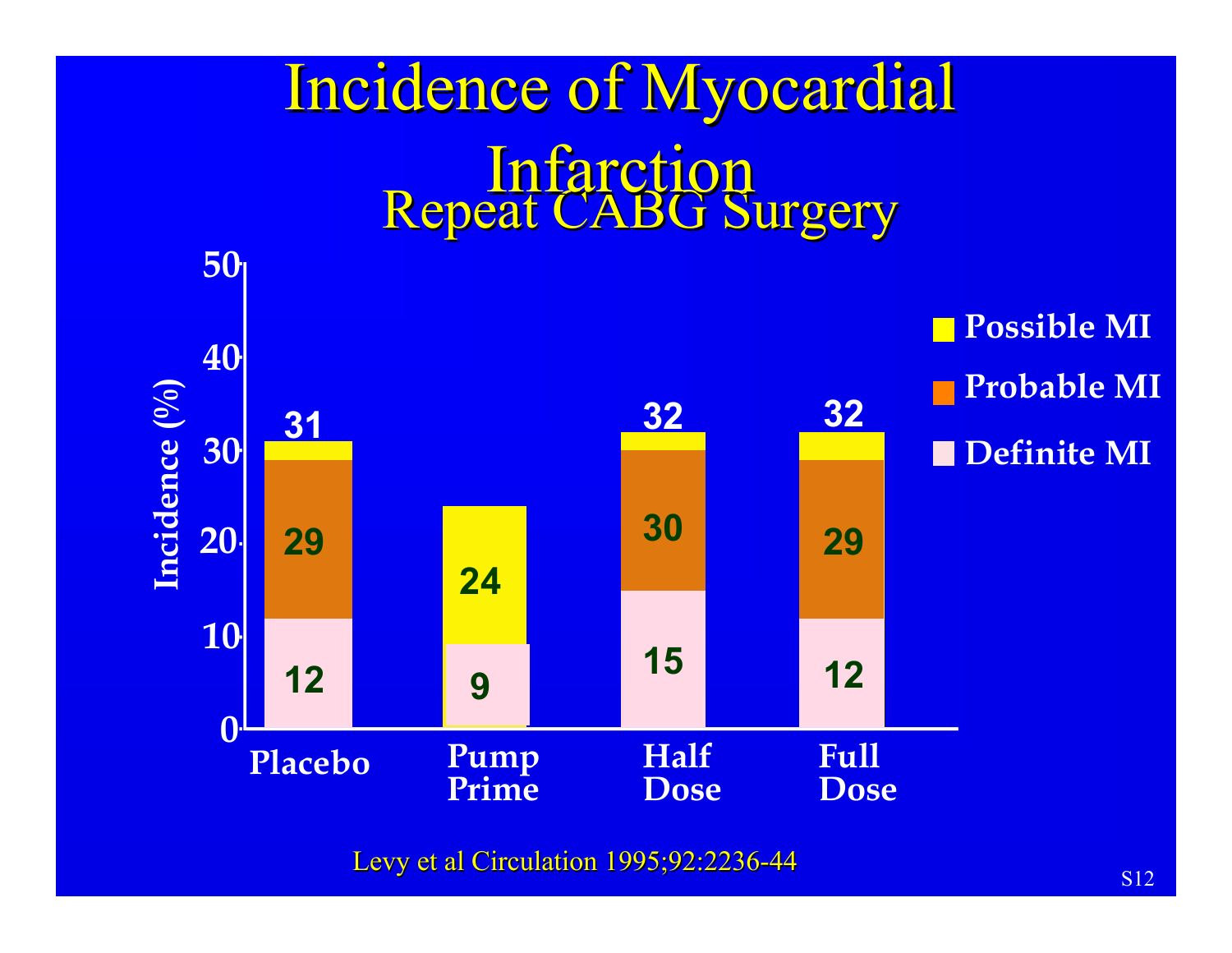### Incidence of Myocardial Infarction Effect of Aprotinin Dosing Regimens



Smith PK and Muhlbaier LH Ann Thorac Surg 1996;62:1575-7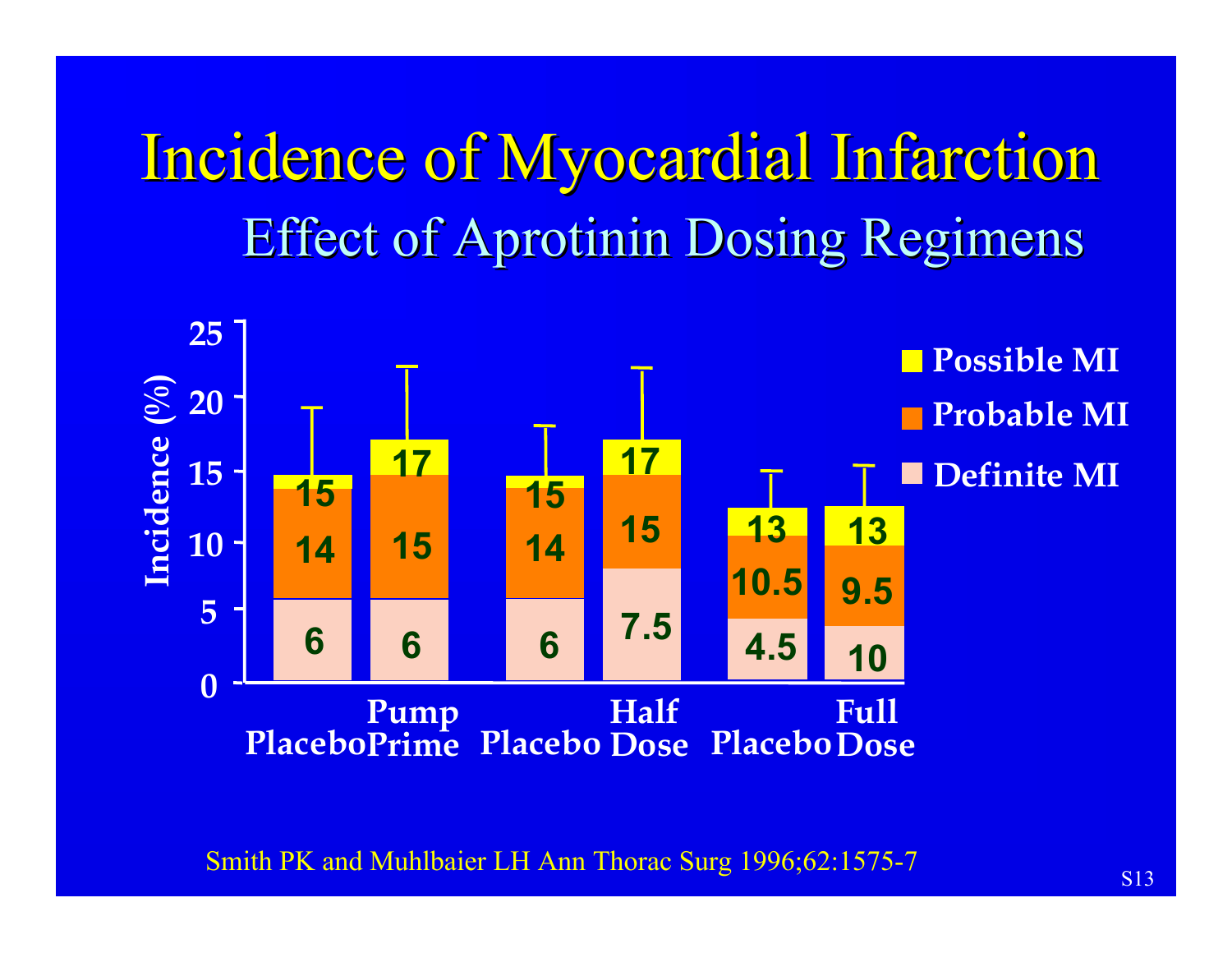### Graft Patency Rates

|                                       | Placebo             |                       | Aprotinin           |           |
|---------------------------------------|---------------------|-----------------------|---------------------|-----------|
| <b>Analysis by Graft</b>              |                     | <b>Occluded Total</b> | Occluded            | Total     |
| Bidstrup 1993 MRI<br>Havel 1994 Angio | 4<br>$\overline{2}$ | 138<br>40             | 5<br>$\overline{2}$ | 131<br>39 |
| Lemmer 1994 CT                        | 8                   | 163                   | 14                  | 176       |
| Kalangos 1994 Angio                   |                     | 139                   | $\overline{2}$      | 142       |
| Lass 1995 Angio                       | 13                  | 102                   | 13                  | 124       |

Dobkowski et al Drug Safety 1998;18:21-41 S14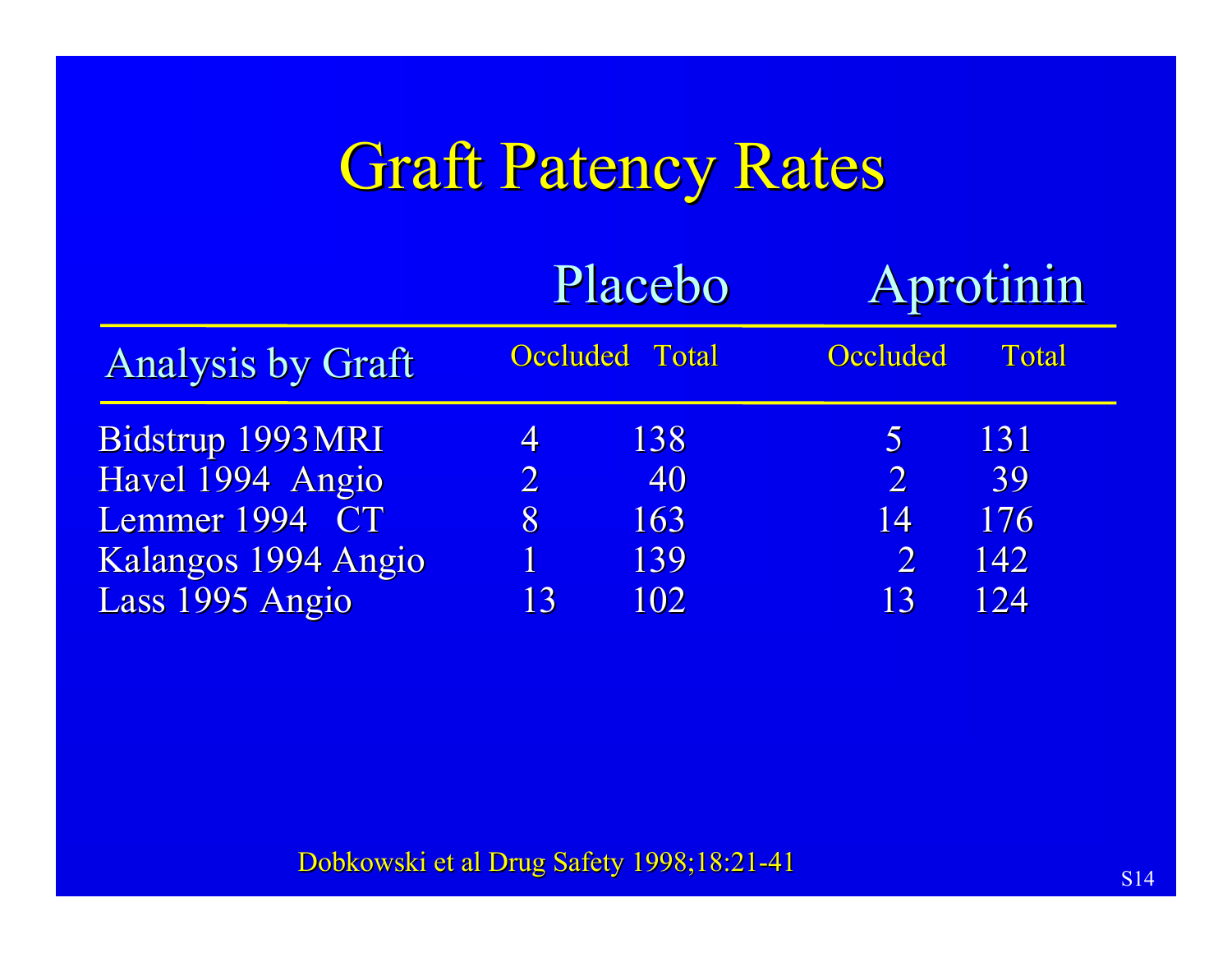### Mortality Rates

Randomized Placebo Controlled Trials (2512 patients)

|               |      | High Dose $(\%)$ Low Dose $(\%)$ |                | Placebo $(\%)$  |
|---------------|------|----------------------------------|----------------|-----------------|
| Cosgrove 1992 |      |                                  | 9              |                 |
| Lemmer        | 1994 | 6                                | $\sim$         | 4               |
| Murkin        | 1994 | 6                                | $\equiv$       | $\bf($          |
| Levy          | 1995 |                                  | 11             | 7               |
| D'Ambra 1996  |      |                                  | 3              | $\left(\right)$ |
| Lemmer        | 1996 |                                  | $\overline{2}$ | 3               |
| Alderman 1998 |      |                                  | $\equiv$       |                 |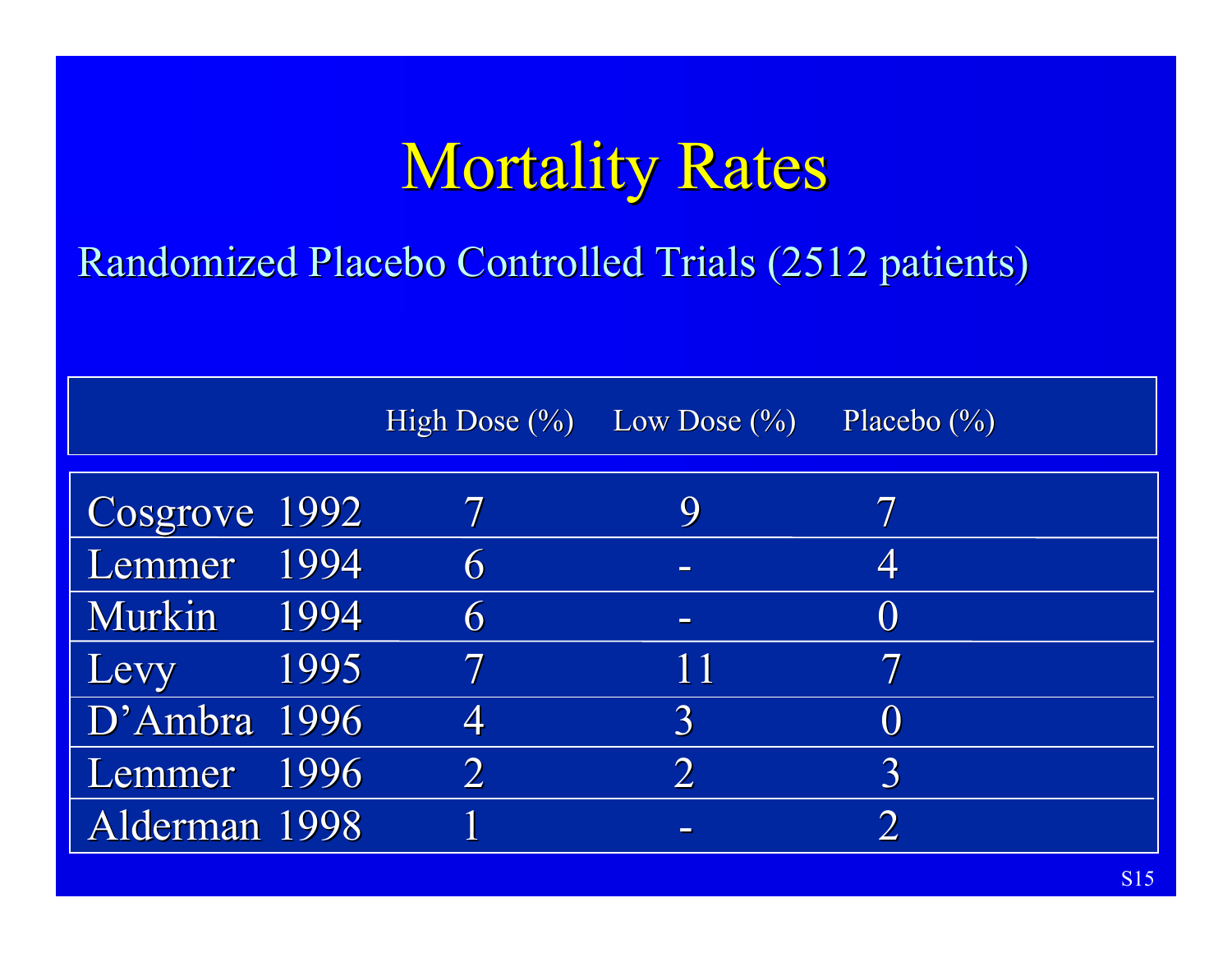#### Factors Affecting Graft Patency

Quality of Artery

 $\Box$  If > 2mm = occlusions in 17.6%

 $\blacksquare$  If < 2mm = occlusions in 42.3%

Technique of Anastomosis of Distal End

Single anastomosis failure in 9.2%

Sequential anastomosis failure in 4.3%

Surgical Center

Failure rate between centers showed a range of 7.1% to 57.1%

Refers to valve replacement (All NDA studies summarized-these data in Product Information)

Ollivier Arch Mal Cœur 1991;84:537-42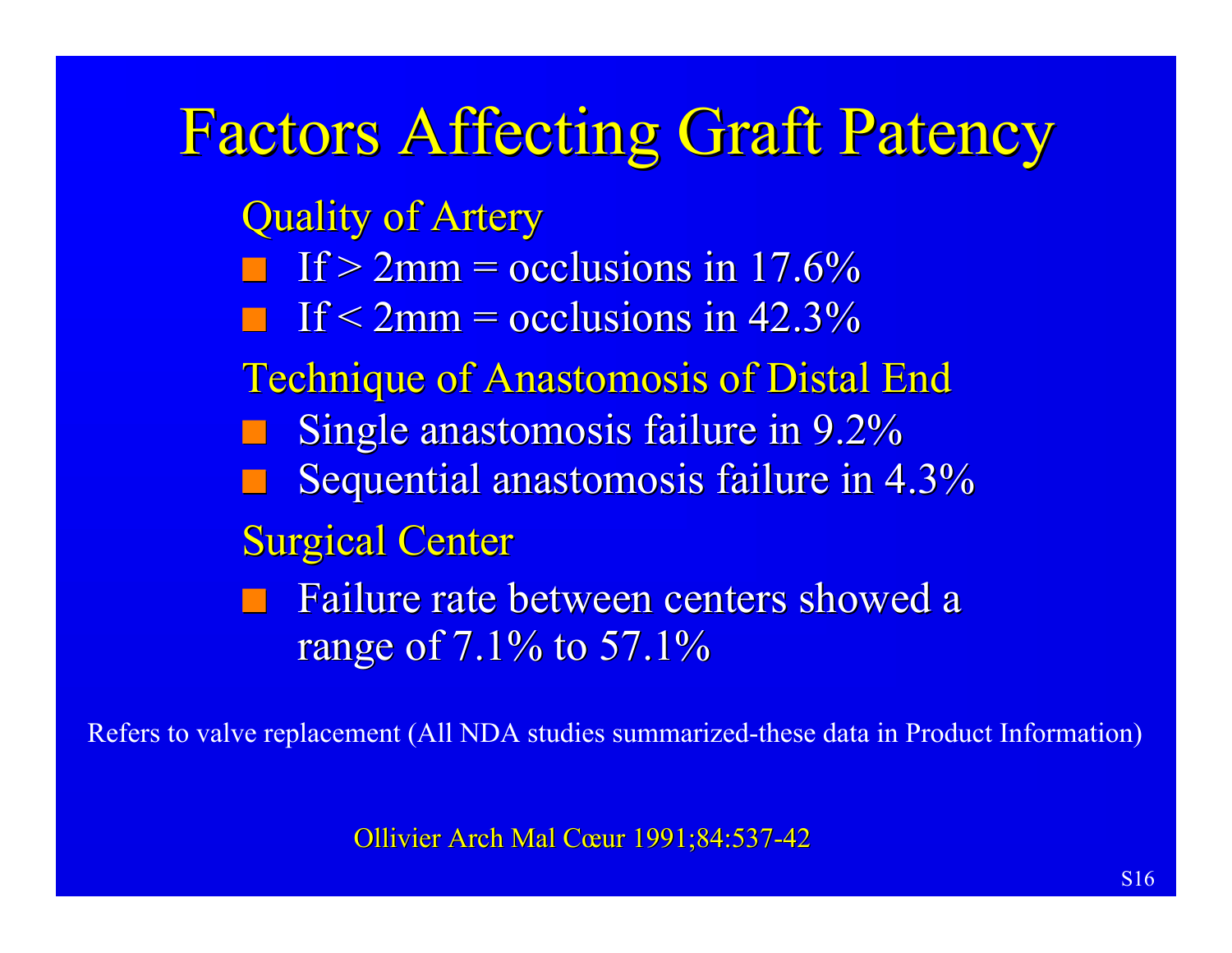#### US Multicenter Vein Graft-Occlusion **Study** Primary CABG Surgery 164 Patients at 5 Centers Evaluated by Ultrafast CT Scans

|                   | Aprotinin | Placebo P |
|-------------------|-----------|-----------|
| <b>By Patient</b> | 13/83     | 7/81      |
|                   | 15.7%     | 8.6%      |
|                   | <b>NS</b> |           |
| <b>By Graft</b>   | 14/176    | 8/163     |
|                   | $ 8.0\% $ | 4.9%      |
|                   | <b>NS</b> |           |

Lemmer et al J Thorac Cardiovasc Surg 1994;107:543-53 S17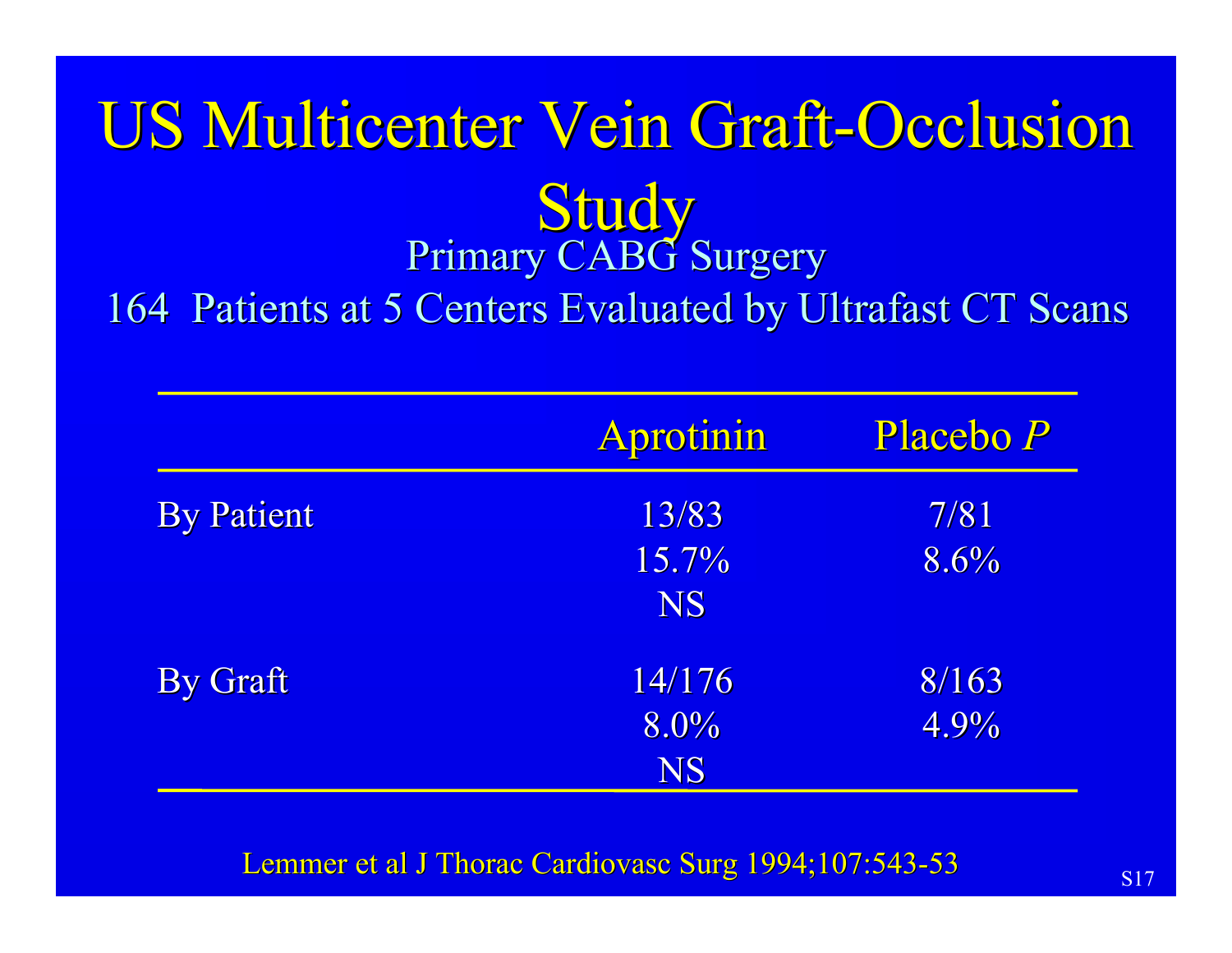# US Multicenter Vein Graft-Occlusion **Study**

#### Single-Center Analysis

|                        | Aprotinin  | Placebo |
|------------------------|------------|---------|
| <b>Occluded grafts</b> | 5/43       | 0/38    |
|                        | $(11.6\%)$ | $(0\%)$ |
| Poor target vessel     | 8/43       | 0/38    |

No differences between treatment groups in the incidence of perioperative MI assessed by enzymes or electrophysiology

Laub et al Chest 1994,106: 1370-75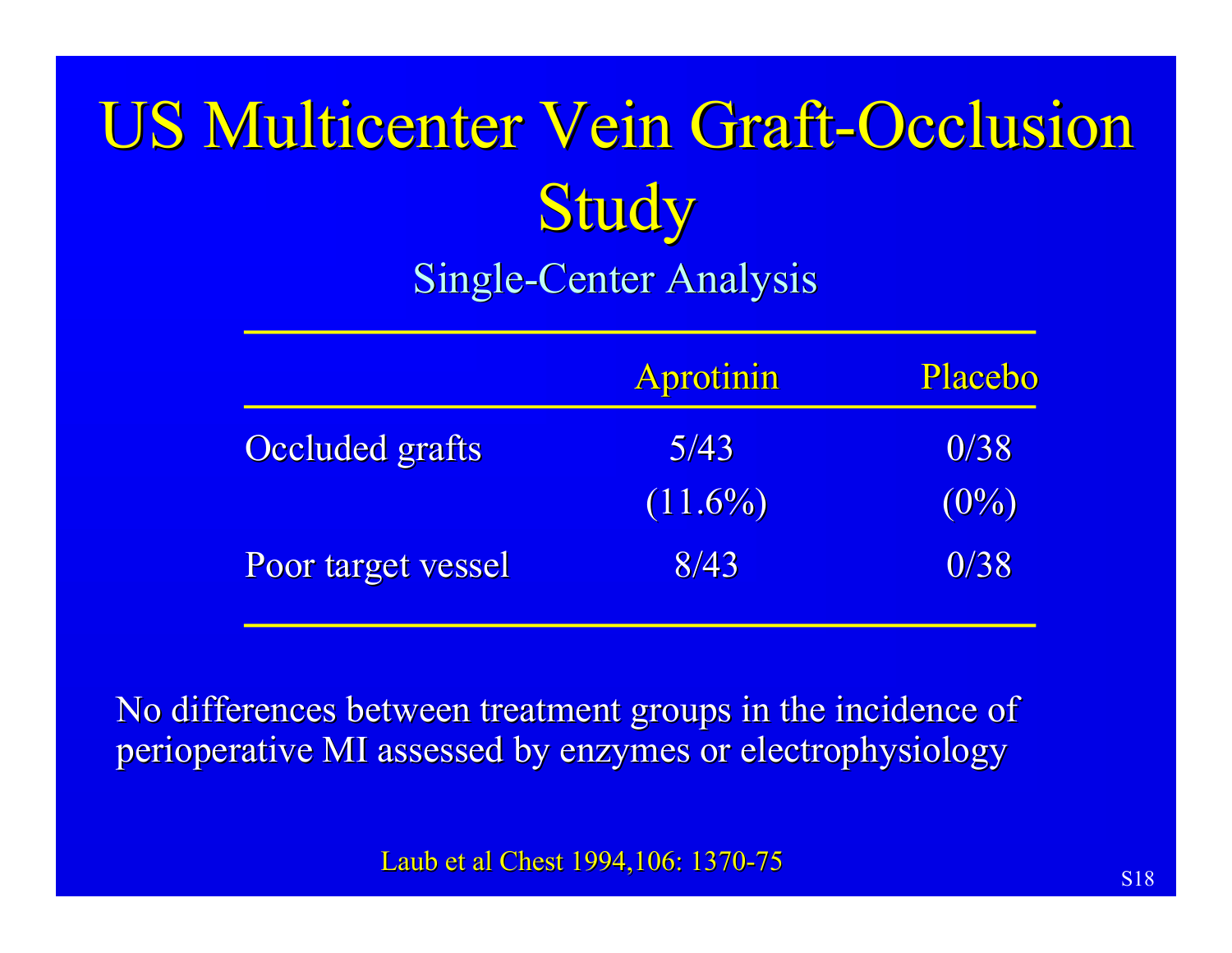### US Multicenter Vein Graft-Occlusion **Study**

|                         | All    | 1 Center | $\overline{4}$ |
|-------------------------|--------|----------|----------------|
| <b>Centers</b>          |        |          |                |
| <b>By Patient</b>       |        |          |                |
| Aprotinin<br>$(11.8\%)$ | 13/83  | 5/16     | 8/67           |
| Placebo<br>$(10.8\%)$   | 7/81   | 0/16     | 7/65           |
| <b>By Graft</b>         |        |          |                |
| Aprotinin<br>$(6.8\%)$  | 14/176 | 5/43     | 9/133          |
| Placebo<br>$(6.4\%)$    | 8/163  | 0/38     | 8/125          |

Lemmer et al J Thorac Cardiovasc Surg 1994;107:543-53 Laub et al Chest 1994, 106: 1370-75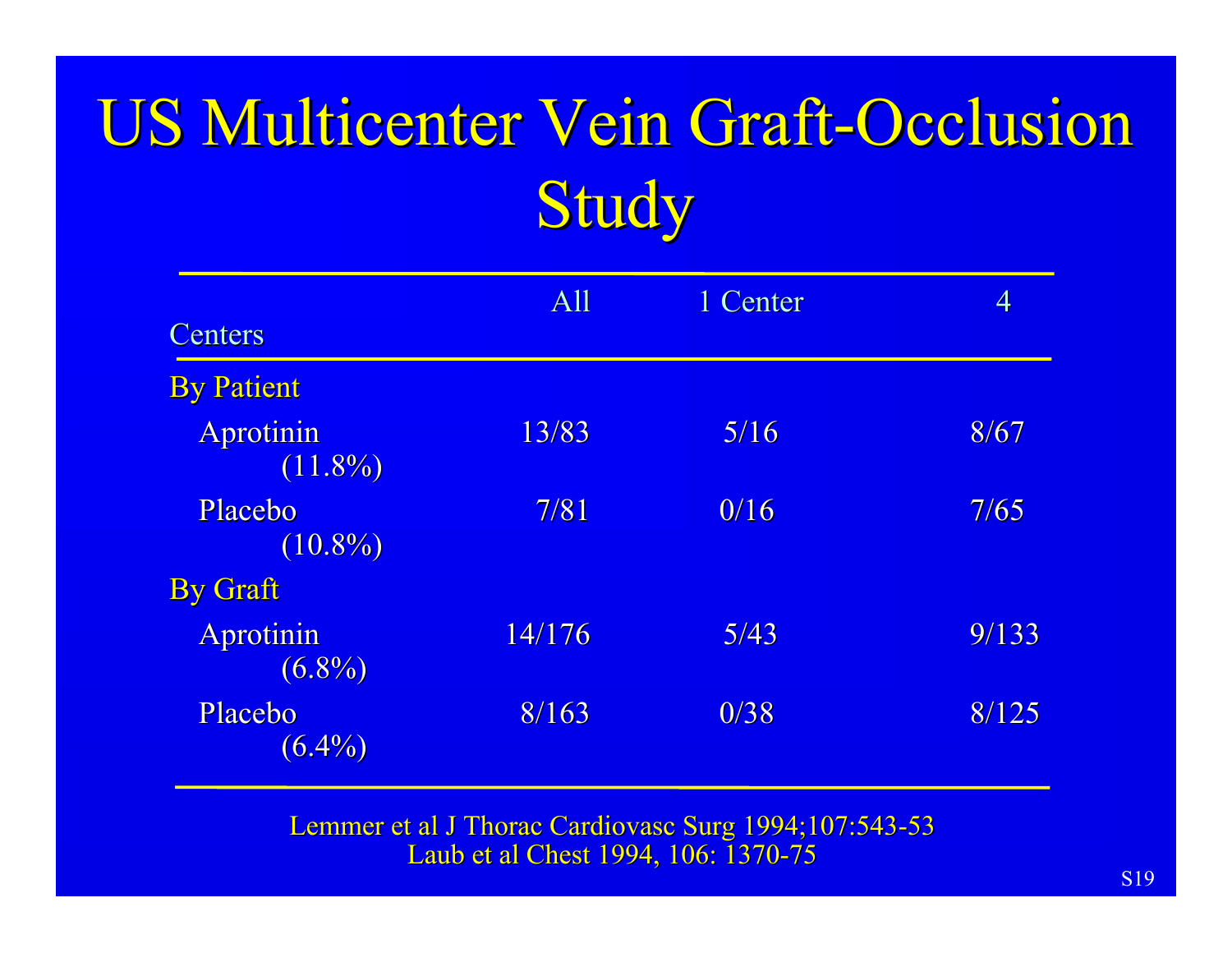### International Multicenter Aprotinin Graft Patency Experience (IMAGE)

**Study Sites** 

n 10 US; 2 Israel; 1 Denmark

Patient Population

870 primary CABG patients randomized to receive placebo or full-dose aprotinin

Study Evaluations

**Graft patency** 

Incidence of myocardial infarction

**n** Mortality

**Blood loss and transfusion requirements**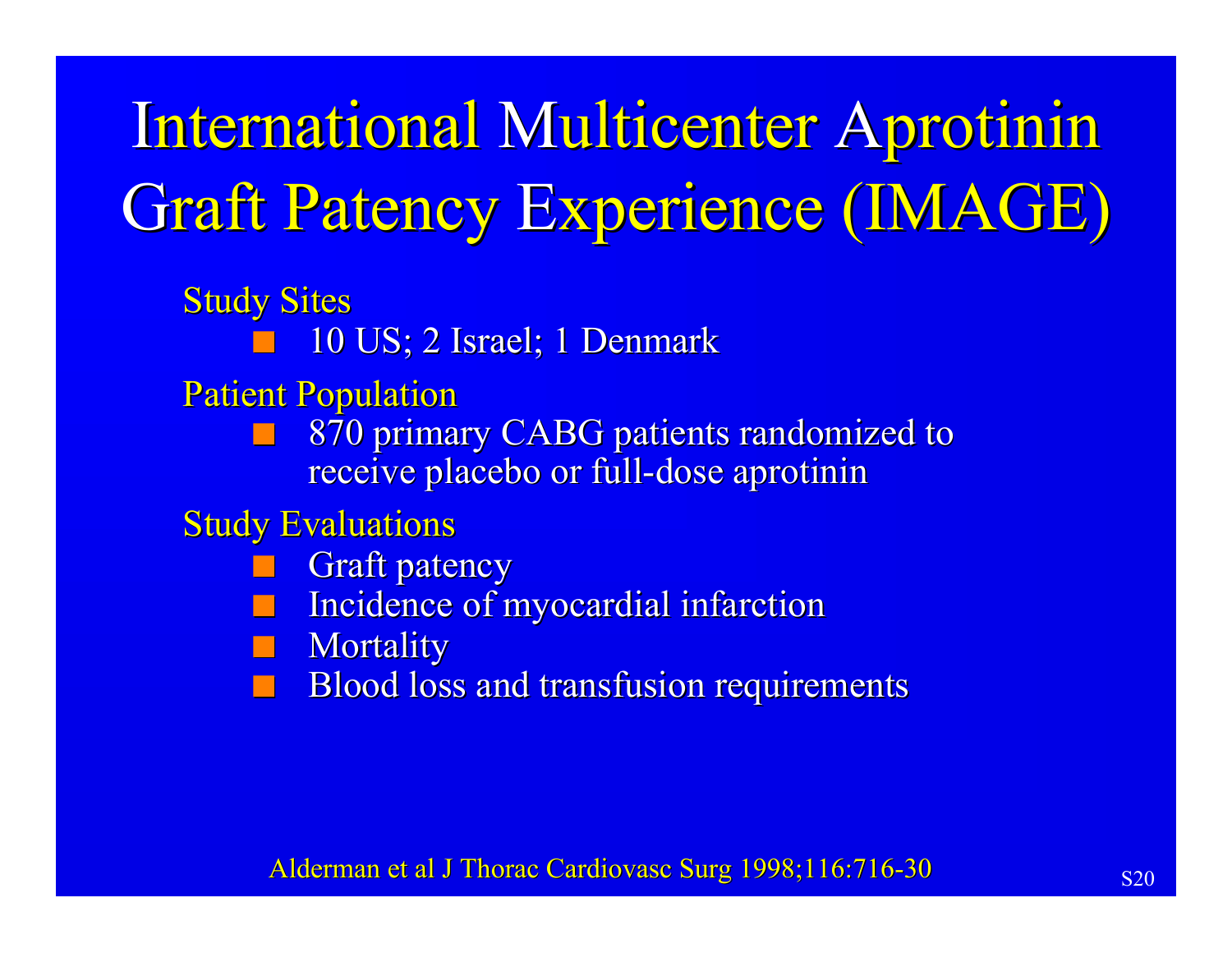#### IMAGE

#### 796 (91%) Patients assessable for blood loss/usage

703 (81%) Patients assessable by angiography for saphenous vein-graft patency (at mean of 10.8 days postop)

831 (95%) Patients assessable for MI by ECG and cardiac enzyme evaluation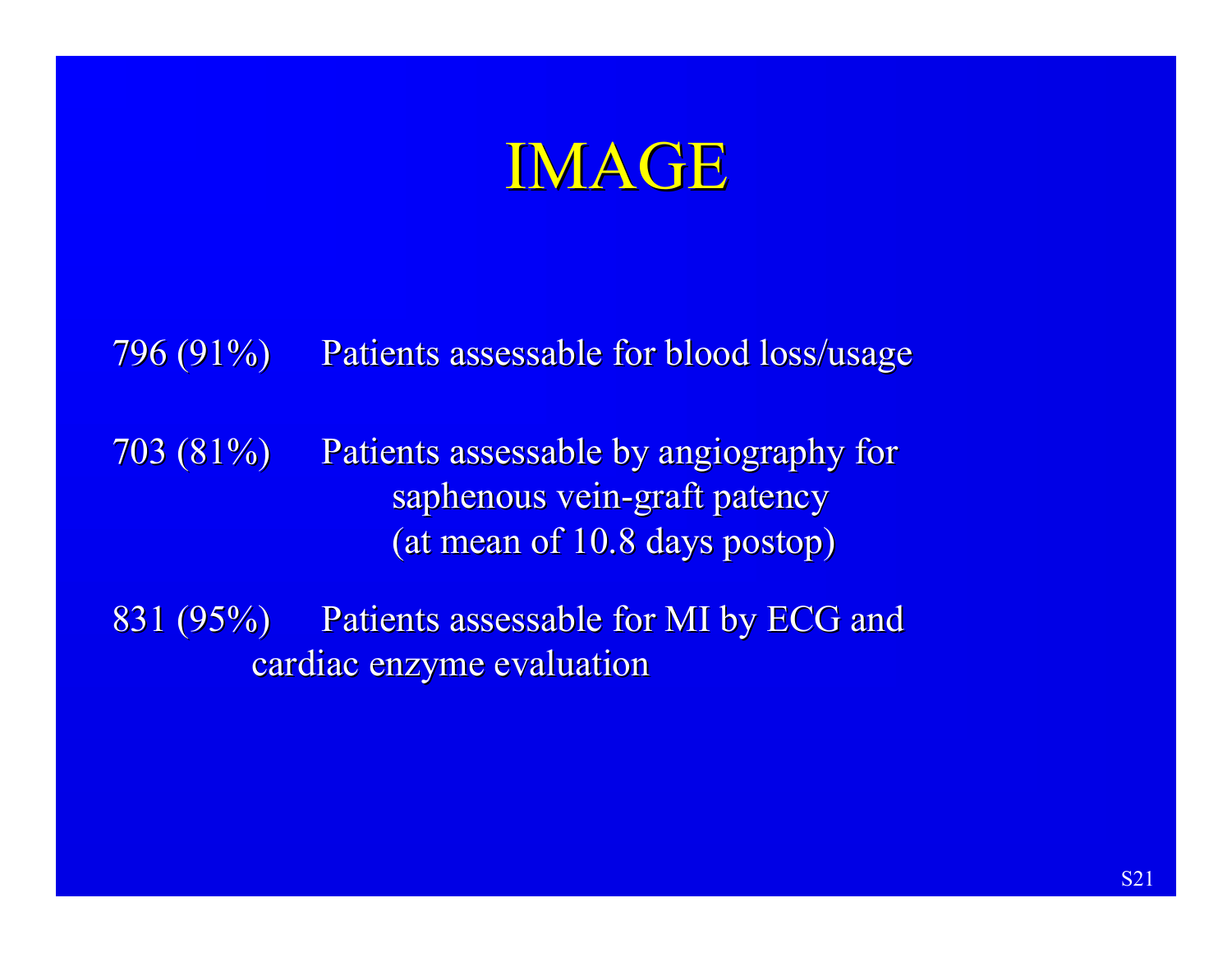### IMAGE Study

#### Blood Loss and Blood Product Replacement



Alderman et al J Thorac Cardiovasc Surg 1998;116:716-30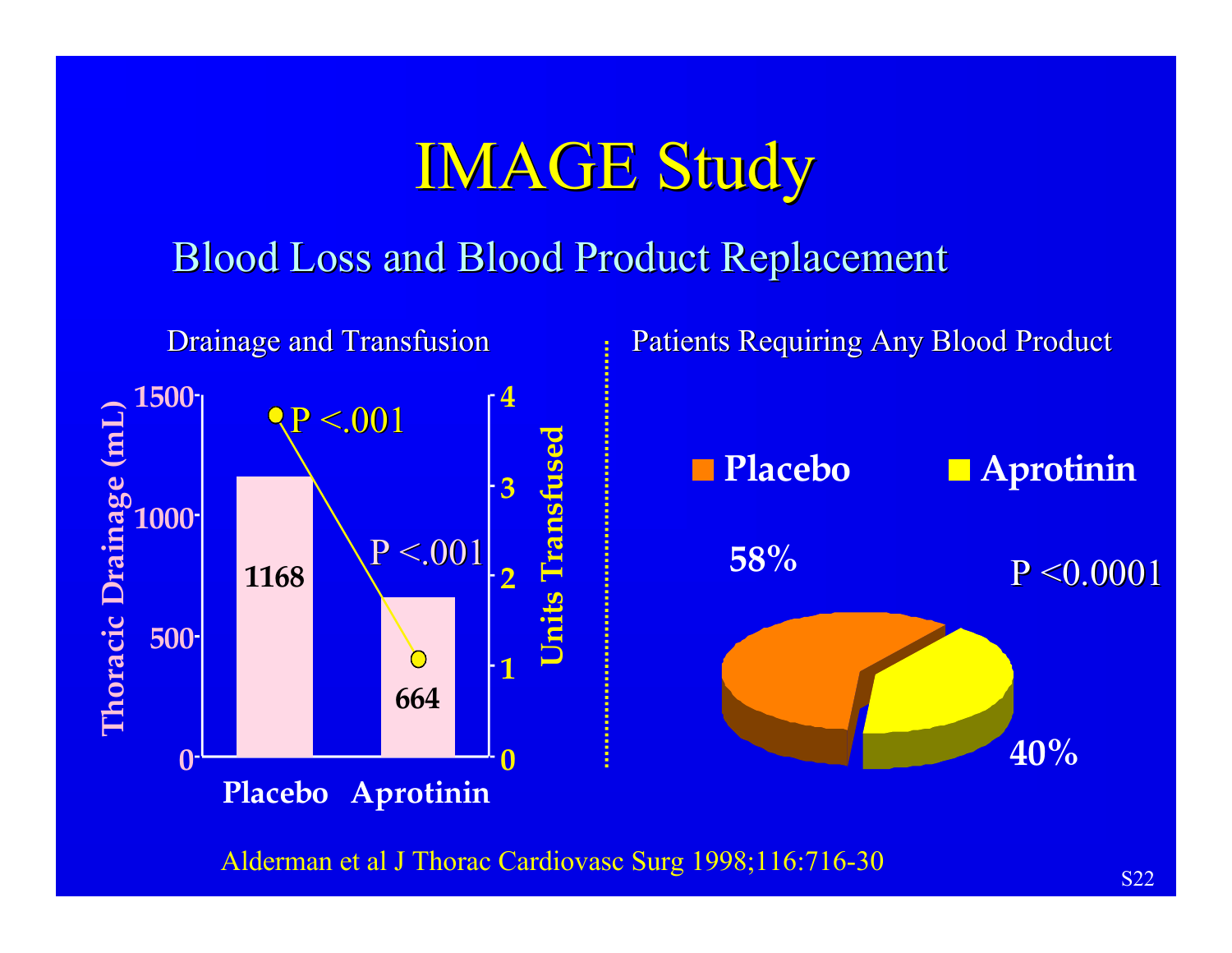# IMAGE Study Internal Thoracic Artery Graft Occlusion

|                          |     | Aprotinin No Aprotinin P Value |     |
|--------------------------|-----|--------------------------------|-----|
| <b>Patients Assessed</b> | 326 | 304                            |     |
| % with Occluded Grafts   | 1.8 | 1.00                           | .32 |

Alderman et al J Thorac Cardiovasc Surg 1998;116:716-30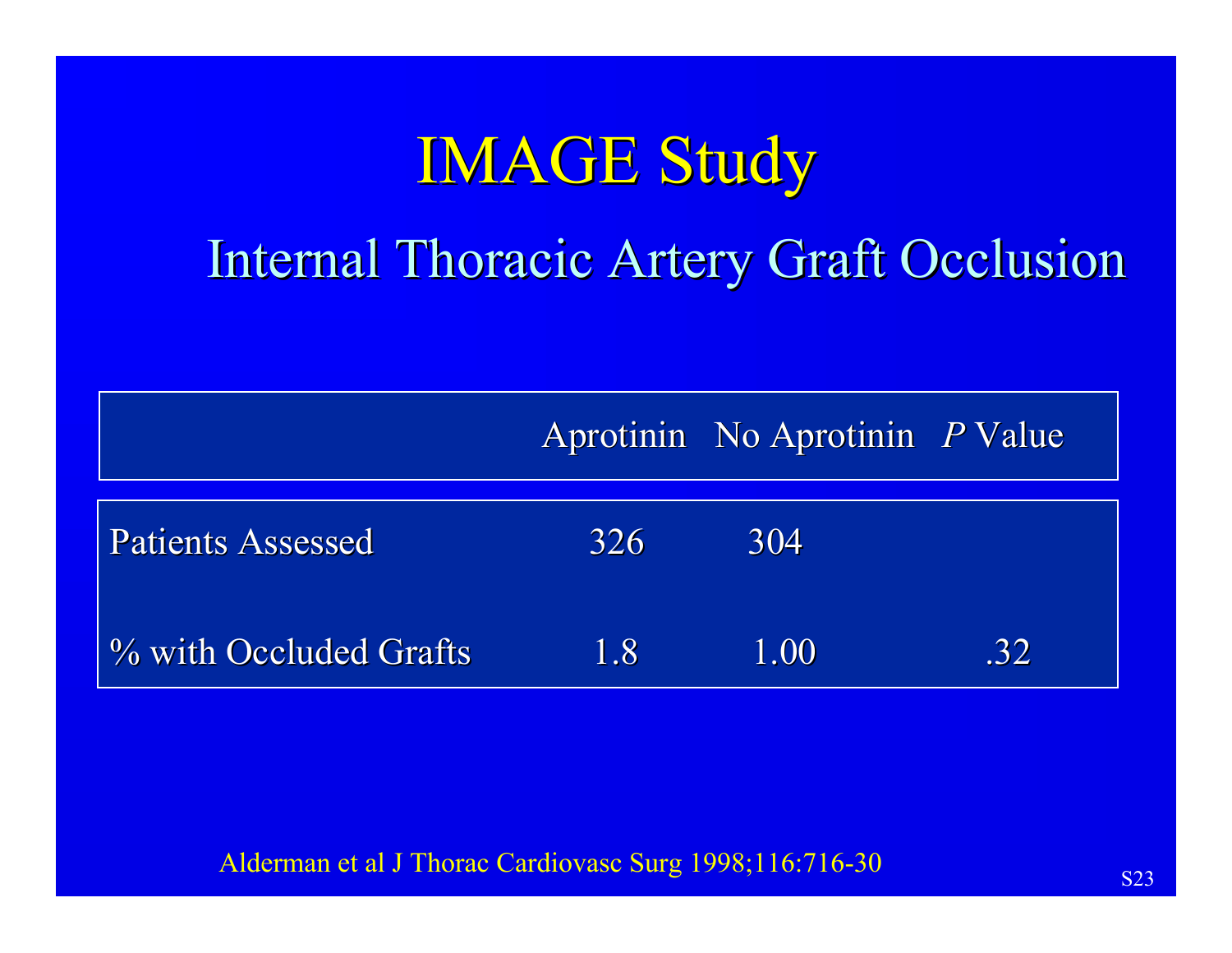### IMAGE Study

Saphenous Vein Graft Occlusion and Clinical Events

|           | <b>Overall Vein Graft</b>                  |                              | Incidence                                  | Incidence                                  |
|-----------|--------------------------------------------|------------------------------|--------------------------------------------|--------------------------------------------|
|           | <b>Closure Rates</b>                       |                              | of MI                                      | of Death                                   |
|           | <b>All Centers</b>                         | <b>US Centers</b>            | <b>All Centers</b>                         | <b>All Centers</b>                         |
|           | $(n = 703)$<br><sup>0</sup> / <sub>0</sub> | $(n = 381)$<br>$\frac{0}{6}$ | $(n = 703)$<br><sup>0</sup> / <sub>0</sub> | $(n = 703)$<br><sup>0</sup> / <sub>0</sub> |
| Aprotinin | 15.4                                       | 9.4                          | 2.9                                        | 1.4                                        |
| Placebo   | 10.9                                       | 9.5                          | 3.8                                        | 1.6                                        |

Alderman et al J Thorac Cardiovasc Surg 1998;116:716-30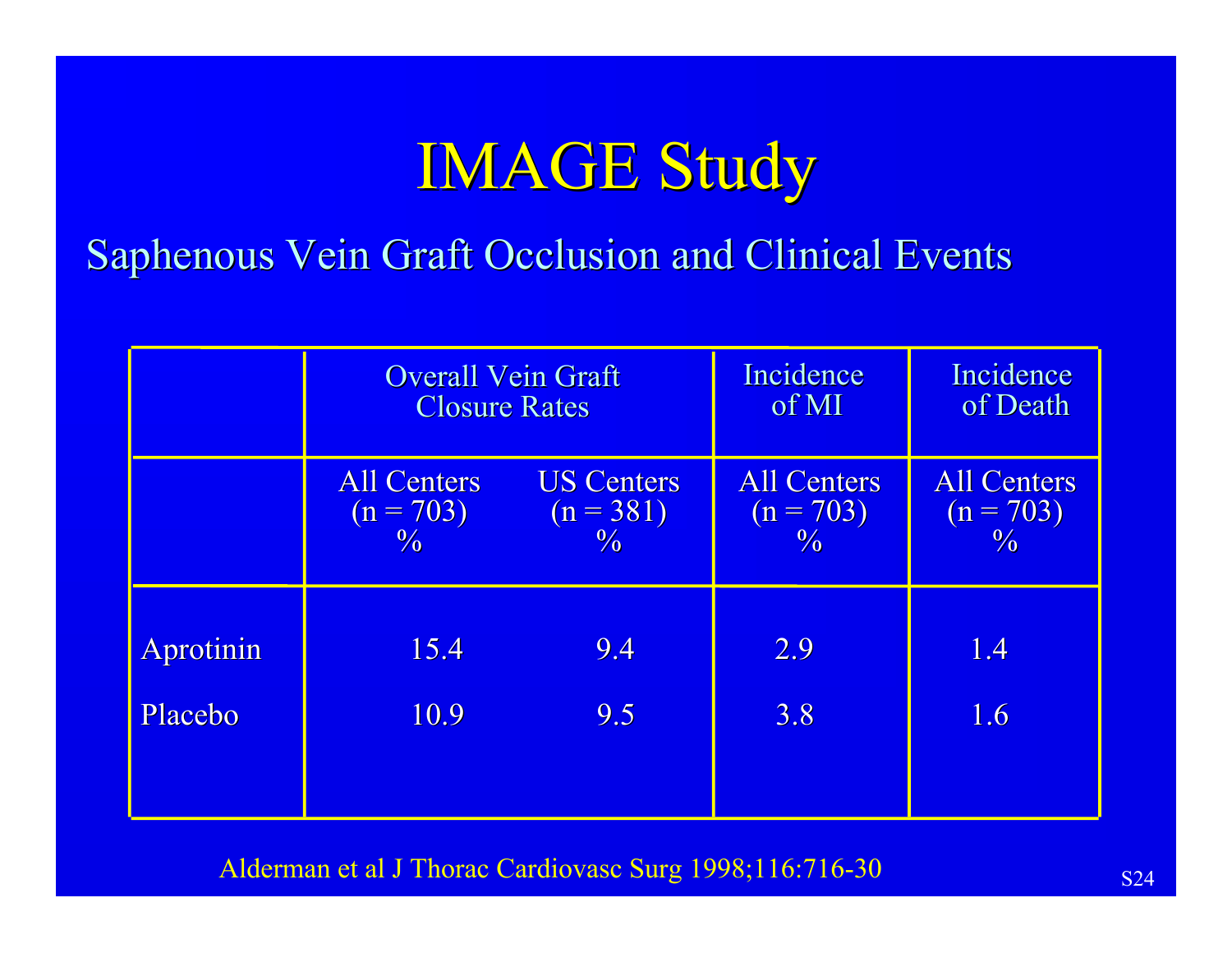### IMAGE Study



Alderman et al J Thorac Cardiovasc Surg 1998;116:716-30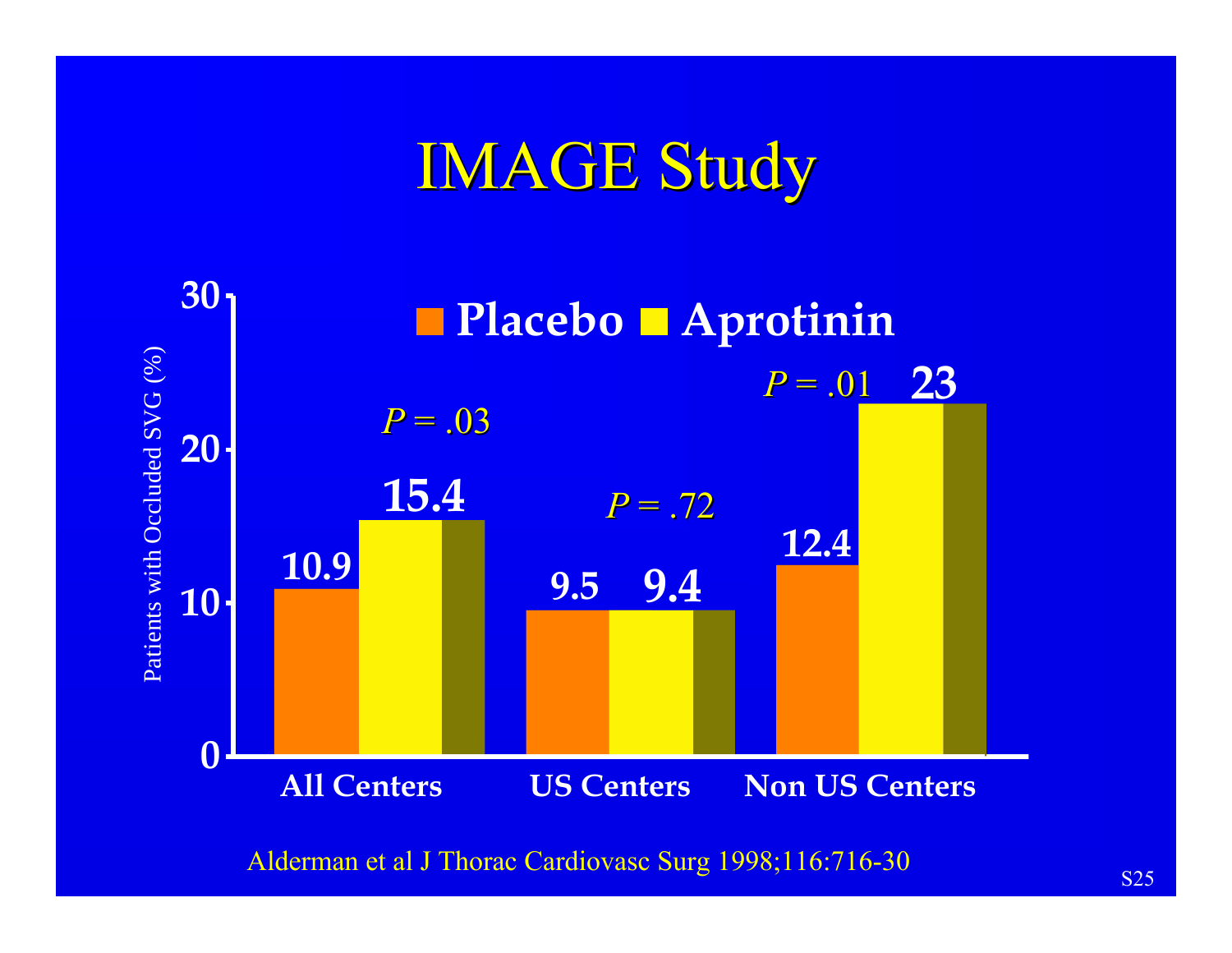## IMAGE Study

| <b>Adverse Outcome</b>                   | Placebo             | Aprotinin           |
|------------------------------------------|---------------------|---------------------|
| Death                                    | 1.6%<br>(6/434)     | $1.4\%$<br>(5/436)  |
| <b>Myocardial Infarction</b><br>Definite | $3.8\%$<br>(16/421) | $2.9\%$<br>(12/410) |
| Def+probable                             | $9.1\%$<br>(38/418) | 8.6%<br>(35/407)    |
| Def+prob+possible                        | 12.0%<br>(50/418)   | 12.3%<br>(50/408)   |

Alderman et al J Thorac Cardiovasc Surg 1998;116:716-30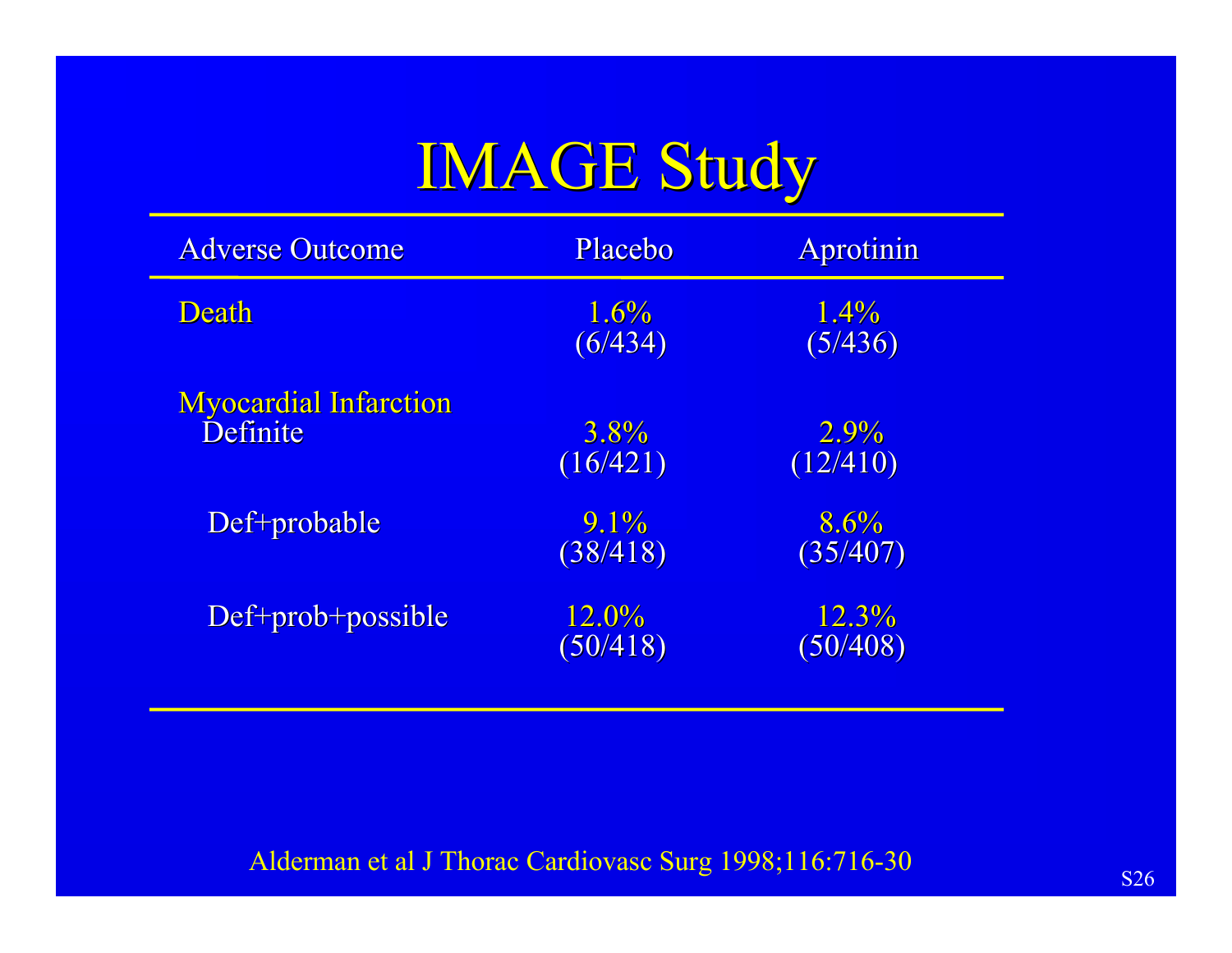## IMAGE Study

#### Occluded SVG and Myocardial Infarction

|                       | Placebo            | Aprotinin       |
|-----------------------|--------------------|-----------------|
| Angio + MI assessment | 328                | 340             |
| <b>Occluded SVG</b>   | $11\%$<br>(36/328) | 16%<br>(54/340) |
| Occluded $SVG + MI$   | 31%<br>(11/36)     | 20%<br>(11/54)  |

Alderman et al J Thorac Cardiovasc Surg 1998;116:716-30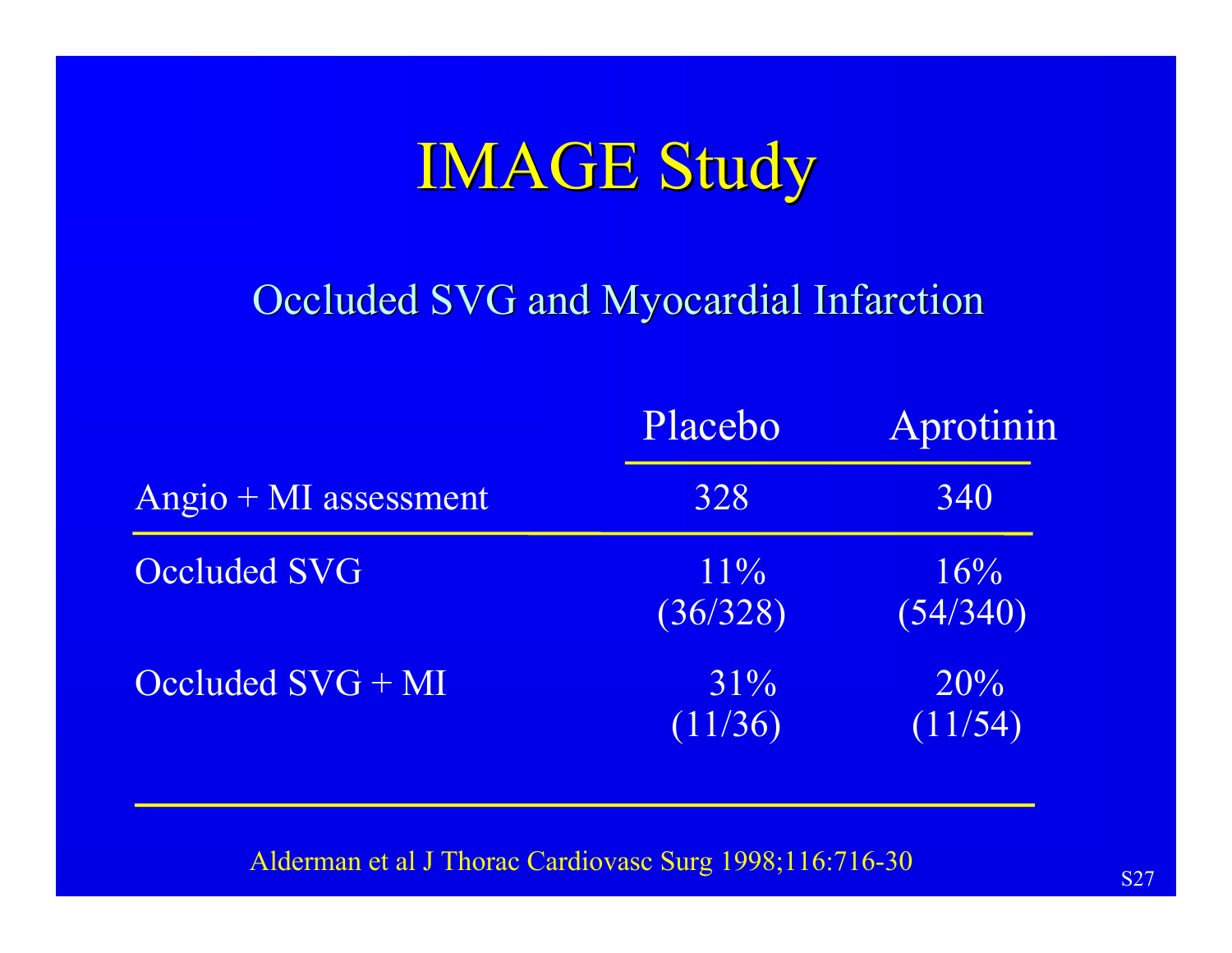# Aprotinin Effects on Renal Function

- **Transient and reversible effects**
- May relate to:
	- Accumulation of drug in renal brush border
	- > Inhibition of serine proteases associated with renal function
		- kallikrein
		- renin
	- > Interaction with drug therapies
		- angiotensin-converting enzyme inhibitors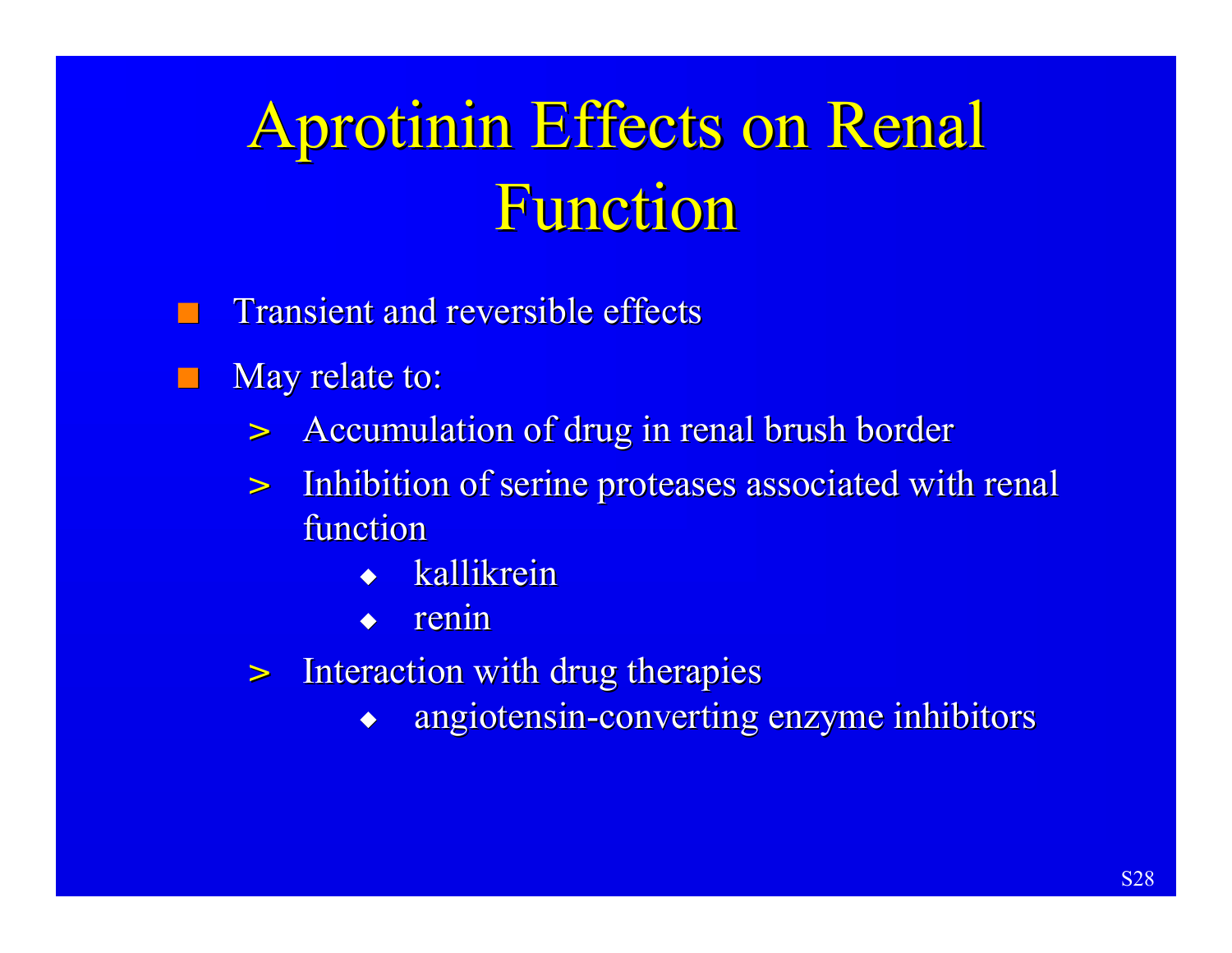#### Renal Function

#### Creatinine Clearance

#### Fractional Na<sup>+</sup> Excretion



Ann Thorac Surg 1992;54:1031

J Thorac Cardiovasc Surg 1991;101:958 S29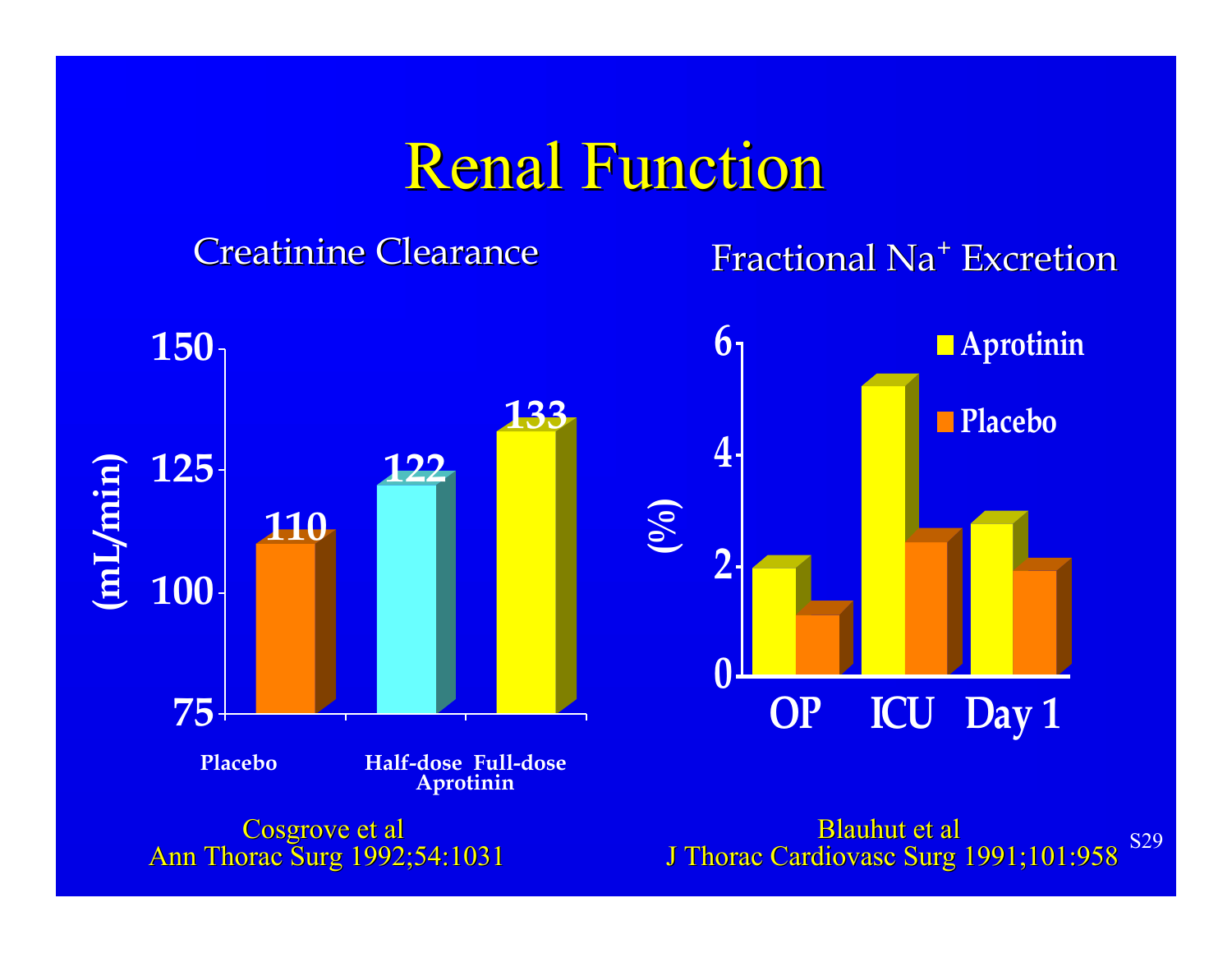### Renal Dysfunction

#### Peak Increase in Serum Creatinine (mg/dL)

| Value                             | <b>Aprotinin</b> | Placebo        | P    |
|-----------------------------------|------------------|----------------|------|
|                                   | $n = 108$        | $n = 108$      |      |
| $\triangleright$ 0.5 - <1.0 mg/dL | 13               | 9              | 0.37 |
| $\geq 1.0 - 1.5$ mg/dL            | $\overline{3}$   | $\overline{2}$ | 1.00 |
| $\geq$ 1.5 - < 2.0 mg/dL          | 1                | $\overline{2}$ | 1.00 |
| $\geq$ 2.0 mg/dL                  | $\overline{3}$   | $\overline{0}$ | 0.25 |
| Total                             | 20               | 13             | 0.19 |
| <b>Dialysis</b>                   |                  |                | 1.00 |
|                                   |                  |                |      |

#### Lemmer et al Ann Thorac Surg 1995;59:132-136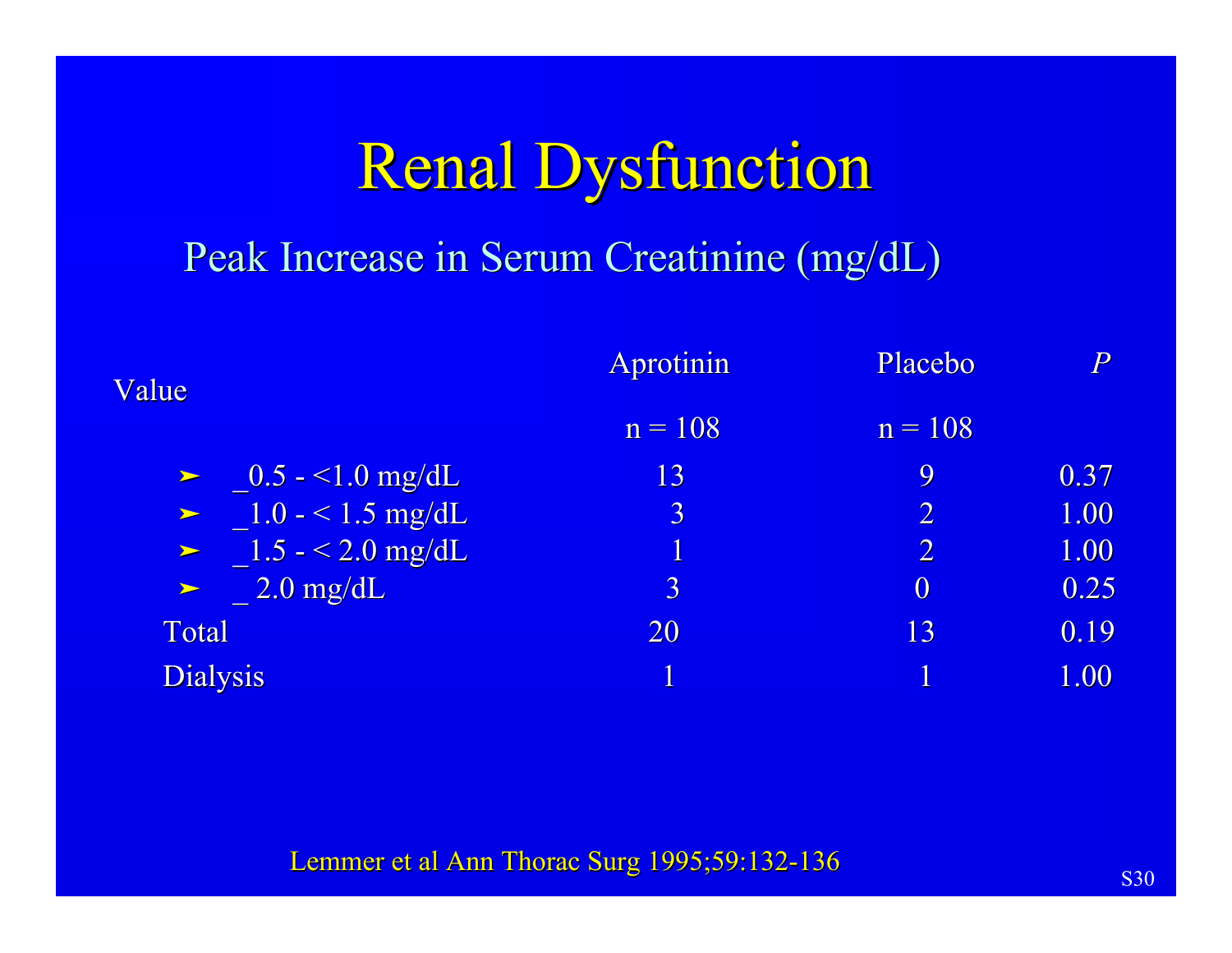### Renal Dysfunction

Postoperative Mean Serum Creatinine Level (mg/dL)

| <b>Treatment</b><br>Follow-up<br><b>Group</b><br><b>Visit</b> |              | <b>Intensive</b><br>Care |              | <b>Postoperative Day</b> |                |                |                         |
|---------------------------------------------------------------|--------------|--------------------------|--------------|--------------------------|----------------|----------------|-------------------------|
|                                                               | Preop        | Unit                     | $\mathbf{1}$ | $\overline{2}$           | $\overline{3}$ | $\overline{4}$ | $\overline{\mathbf{7}}$ |
| Aprotinin<br>1.06                                             | 1.15         | 0.94                     | 1.16         | 1.21                     | 1.24           | 1.30           | $1.28*$                 |
| Placebo                                                       | 1.16<br>1.07 | 0.99                     | 1.18         | 1.13                     | 1.09           | 1.09           | 1.10                    |
|                                                               |              |                          |              |                          |                | $* P = 0.047$  |                         |

Lemmer et al Ann Thorac Surg  $1995;59:132-136$  S31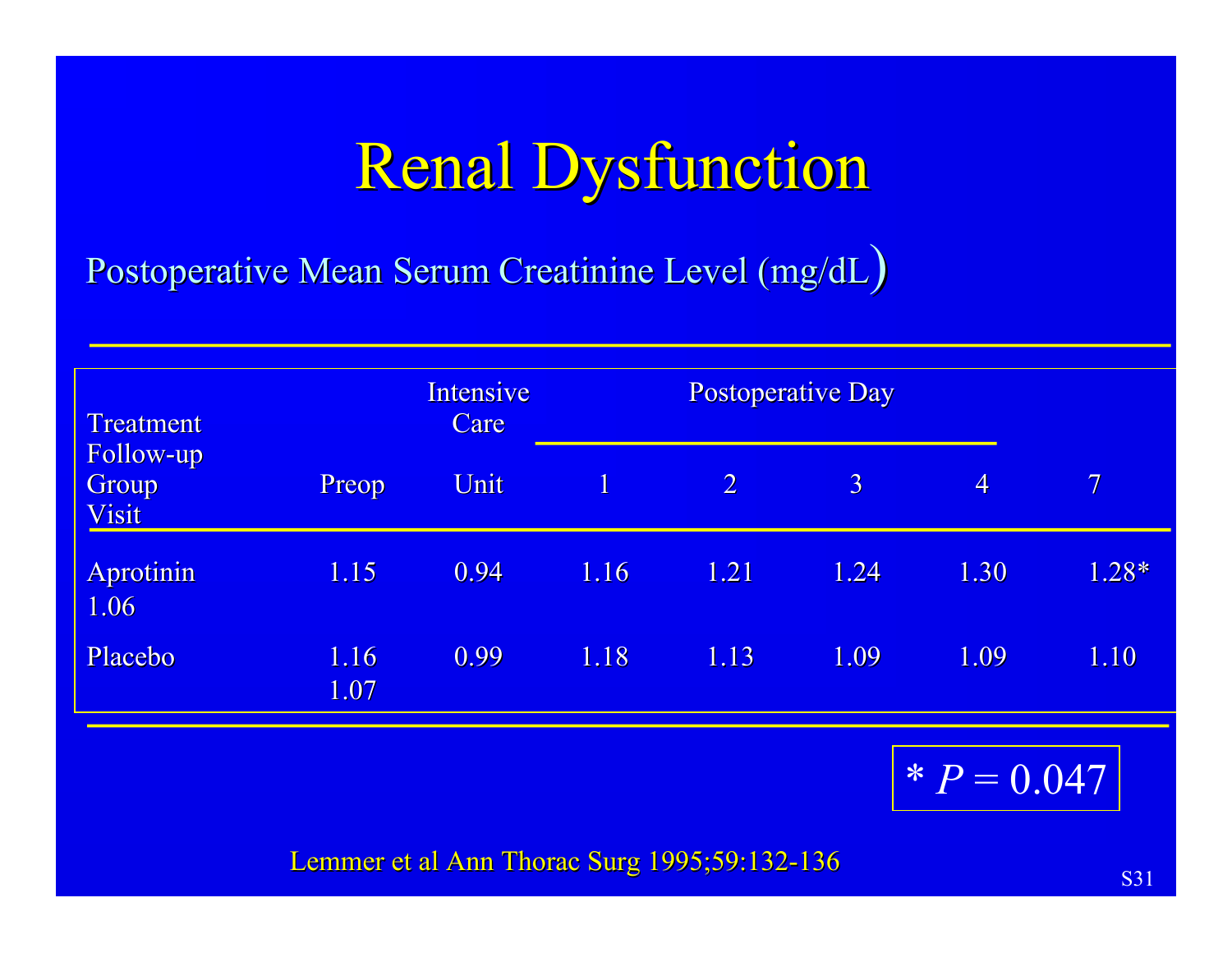#### Cerebrovascular Accident



Smith PK and Muhlbaier LH. Ann Thorac Surg 1996;62:1575-7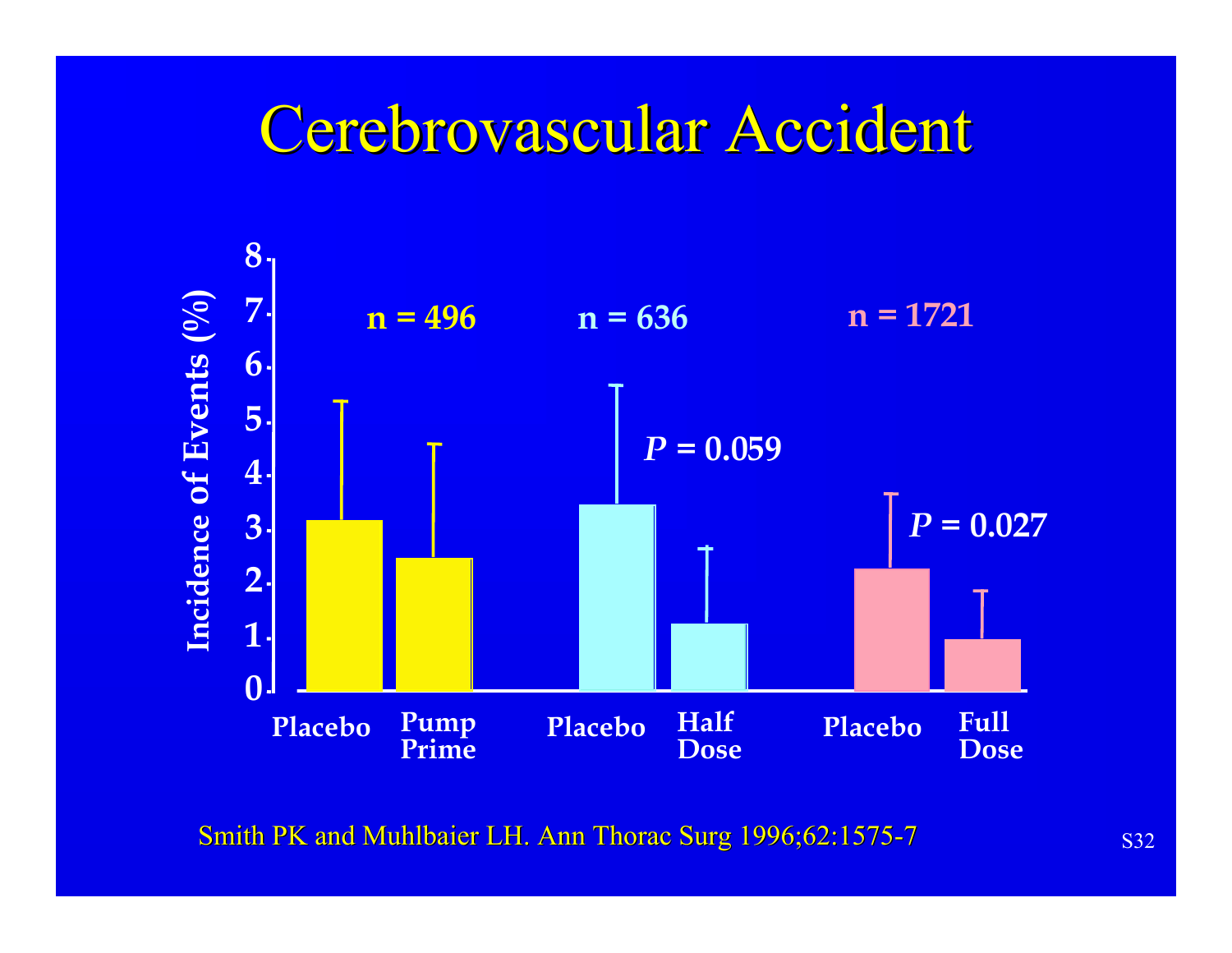# Neurologic Deficit (Stroke) Incidence of Stroke Events in Repeat CABG Surgery

| $\frac{0}{6}$             |                  | <b>Number of Patients</b> |
|---------------------------|------------------|---------------------------|
| Placebo<br>$\overline{7}$ |                  | $5/72$                    |
| Aprotinin                 | Pump Prime       | 1/72                      |
| $\boldsymbol{0}$          | <b>Low Dose</b>  | 0/70                      |
| $\boldsymbol{0}$          | <b>High Dose</b> | 0/73                      |
|                           |                  |                           |
| $P = 0.01$                |                  |                           |

Levy et al Circulation 1995;92:2236 -44